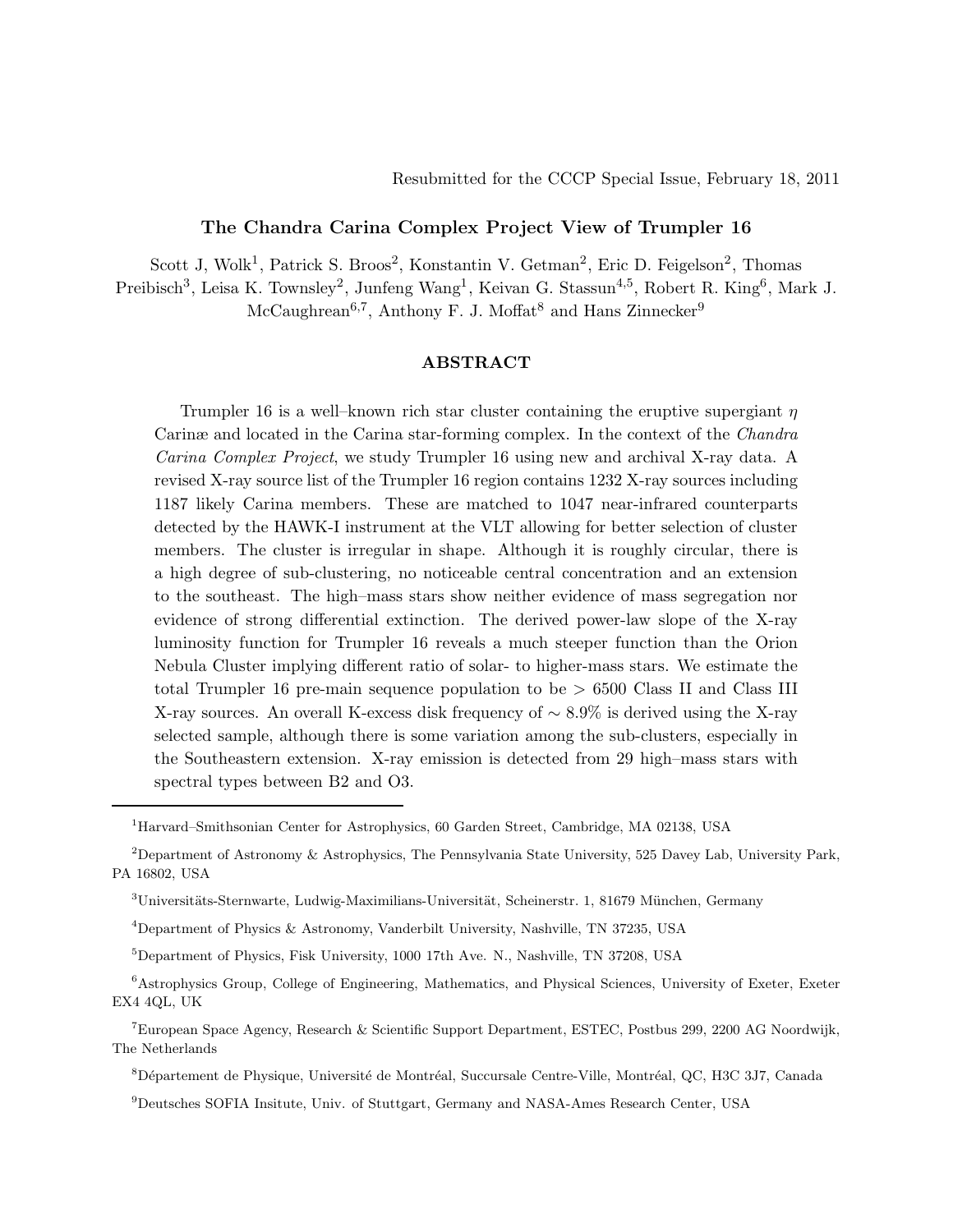Subject headings: ISM: individual (Great Nebula in Carina) - open clusters and associations: individual (Trumpler 16) - stars: pre-main sequence - X-Rays: stars X-ray – Facilities: Chandra, VLT

# 1. Introduction

Trumpler 16 lies at the heart of the Carina Nebula region. It includes three main sequence O3 stars, the Wolf-Rayet star WR 25 and  $\eta$  Carinæ.  $\eta$  Carinæ first became notable when it brightened significantly in the 1840s (Herschel 1847). During that event an estimated  $\gtrsim 10$  M<sub>☉</sub> of material and nearly 10<sup>50</sup> ergs of kinetic energy were injected into the host cluster (Smith et al. 2003). Prior to the event,  $\eta$  Carinæ most likely dominated the energy budget of the cluster. Since this event however,  $\eta$  Carinæ has been essentially cut off from the cluster due to the vast opaque shell surrounding it. This shell is surrounded by the Homunculus nebula (Gaviola 1950) which itself is a subset of a massive HII region spanning several square degrees. The 2.3 kpc distance to the cluster comes primarily from the expansion parallax of the Homunculus nebula around  $\eta$  Carinæ (Smith 2006, Davidson and Humphreys 1997).

The stellar content and star formation history of Trumpler 16 has been studied in the optical band. Early studies concentrated on the massive stars. Walborn (1971, 1973) identified 6 Henry Draper stars within Trumpler 16 and the neighboring cluster, Trumpler 14, which were more massive than any star known at that time, leading to the introduction of the O3 classification. This implied both a very high mass and young age for these cluster. Levato & Malaroda (1982) and Morrell et al. (1988) identified many more O stars in these clusters spectroscopically. Feinstein (1982) performed deep photomultiplier-based observations of about 70 cluster members as faint as  $V \approx 14$ . An early CCD-based photometric study by Massey & Johnson (1993) reached about 1  $M_{\odot}$ . This was followed by Degioia–Eastwood et al. (2001) who presented optical photometry for over 560 stars in Trumpler 16. They found clear evidence of pre-main sequence stars in the region and argued for a mass-dependent spread in ages with intermediate mass star forming continuously over the past 10 million years and high mass stars forming within the last 3 million years.

An inventory of Trumpler 16 includes 42 O stars with the total radiative luminosity equal to log ( $L/L_{\odot}$ ) = 7.24, a total mass loss equal to  $1.08\times10^{-3}$   $M_{\odot}$  per year and mechanical luminosity of  $6.7\times10^4$  L<sub>☉</sub> in the wind (Smith 2006). The region includes 12 small Bok globules including the "Keyhole Nebula", the "Kangaroo Nebula", and "The Finger" (Smith & Brooks 2008). Whether or not these are sites of ongoing star formation remains an open question. The region is dominated by ionized gas emission. The strong 1.2 mm continuum is dominated by free–free emission, not cool dust (Brooks et al. 2005).

In the X-ray regime, this is a very well studied cluster. Albacete–Colombo et al. (2003) observed this region with  $XMM - Newton$  for 35 ks and detected 80 of the brightest sources, but this observation was badly limited by source confusion. Evans et al. (2003) used 9.3 ks of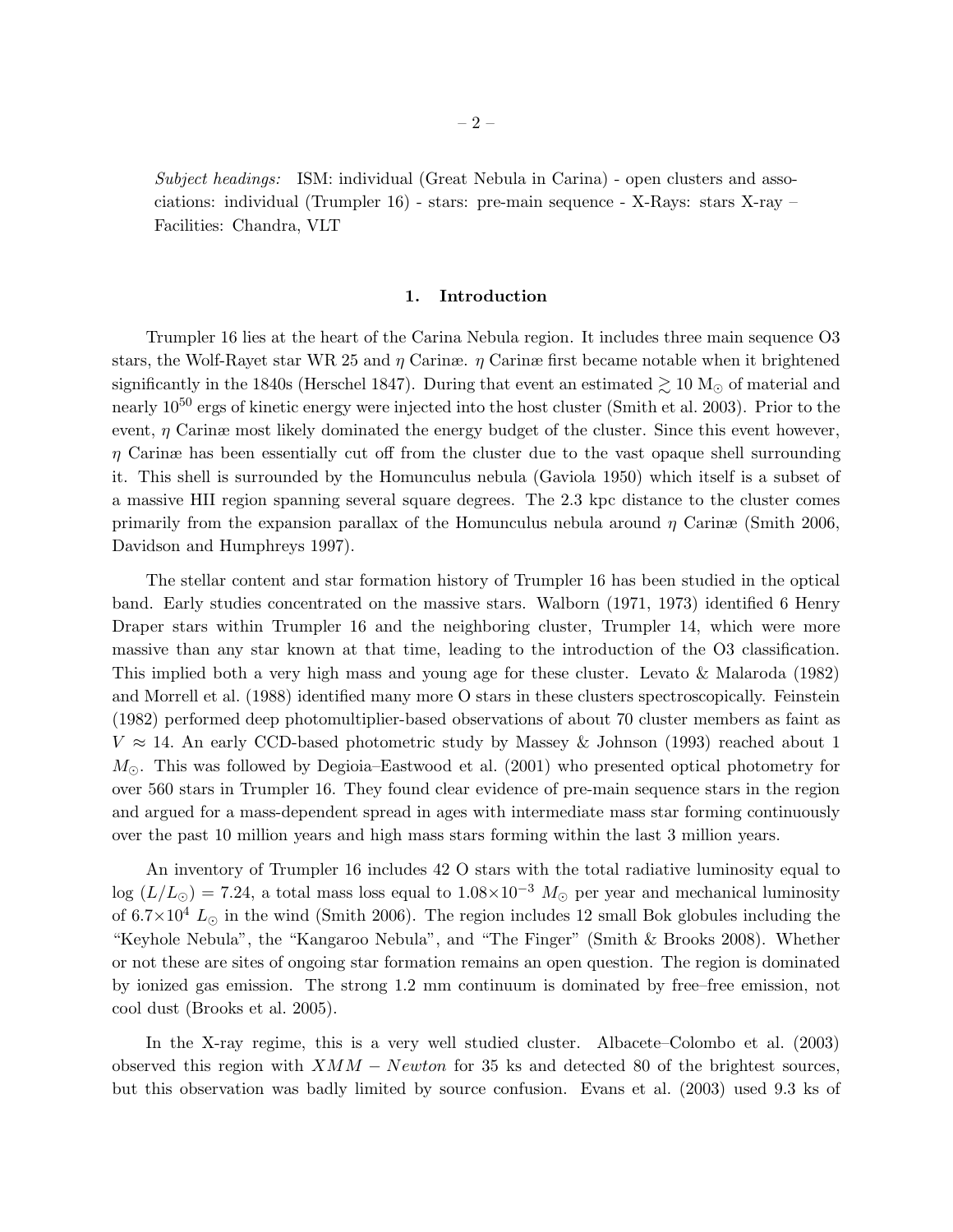early Chandra data to study the hardness ratios of the hot stars in Trumpler 16. The luminosity limit of that Chandra observation was about  $7 \times 10^{31}$ ergs s<sup>-1</sup>, typical of single O and early B stars. Albacete–Colombo re-observed the cluster with Chandra for 90 ks. They found 1035 sources and matched 660 to 2MASS counterparts (Albacete–Colombo et al. 2008; AC08). About 15% of the X–ray sources with near IR counterparts were found to have infrared excesses indicative of an optically thick disk in the  $K_S$  band. While the AC08 study covered a square 17' by 17' ACIS-I field which included part of Trumpler 14, the analysis presented by Feigelson et al. (2011; hereafter Paper I) shows that Trumpler 16 occupies only a portion of the ACIS-I field studied by AC08. In the north, Trumpler 16 is roughly circular about 11.6′ across while towards the southeast it has an extension about 10′ by 6′ (Figure 1). The structure, in part, is caused by an absorption lane that crosses the middle of the field. The highly structured nature of Trumpler 16 is qualitatively different from Trumpler 14 and Trumpler 15 which have a single central concentration (Ascenso et al. 2007, Wang et al. 2011).

The Trumpler 16 region was not re-observed as part of the *Chandra Carina Complex Project* (CCCP; Townsley et al. 2011a); instead previous observations were re-analyzed following the prescriptions described in Broos et al. (2010 and 2011). The purpose of this paper therefore, is not a full discussion of the data, which are presented by AC08, but instead to present the findings in the context of the full X-ray analysis of the Carina complex. We also invoke the new HAWK-I infrared observations (Preibisch et al. 2011) for improved near-infrared counterpart information. For the purpose of this paper, we define Trumpler 16 following the clustering analysis presented by Paper I, in which Trumpler 16 is divided into seven sub clusters and a surrounding matrix of stars.

In the next section, we will review the results of AC08 and compare those results with the re-analysis of the X-ray data using new techniques presented by Broos et al. (2010, 2011). We then evaluate the global extinction due to dust, absorption due to gas, and luminosity properties of the cluster. Next, we study the spatial distribution of the stars concentrating on the several sub-clusters to examine whether the sub-clusters are real physical phenomena. This paper will put little emphasis on high–mass stars except as they pertain exclusively to Trumpler 16, as these stars are discussed elsewhere (Nazé et al. 2011, Gagné et al. 2011). The A0-B3 stars in Tr 16 are examined in detailed by Evans et al. (2011), candidate new OB stars are identified by Povich et al. (2011), and Townsley et al. (2011b) discuss the diffuse emission in the region.

## 2. The Observations and Data Reduction

The bulk of the X-ray data discussed here were taken prior to the CCCP, as part of a guaranteed time program (2006 August 31, PI S. Murray, 88.4 ks, ObsID 6402). A comprehensive analysis of those data was provided by AC08, including discussion of sources in the Trumpler 14 region (to the north of Trumpler 16) and detailed analysis of individual sources that are X-ray bright. In this study we limit our attention to the Trumpler 16 cluster, and we supplement the AC08 data with additional observations that partially overlap Tr 16 (ObsIDs 9482, 9483, 9488, 6578, and 4495),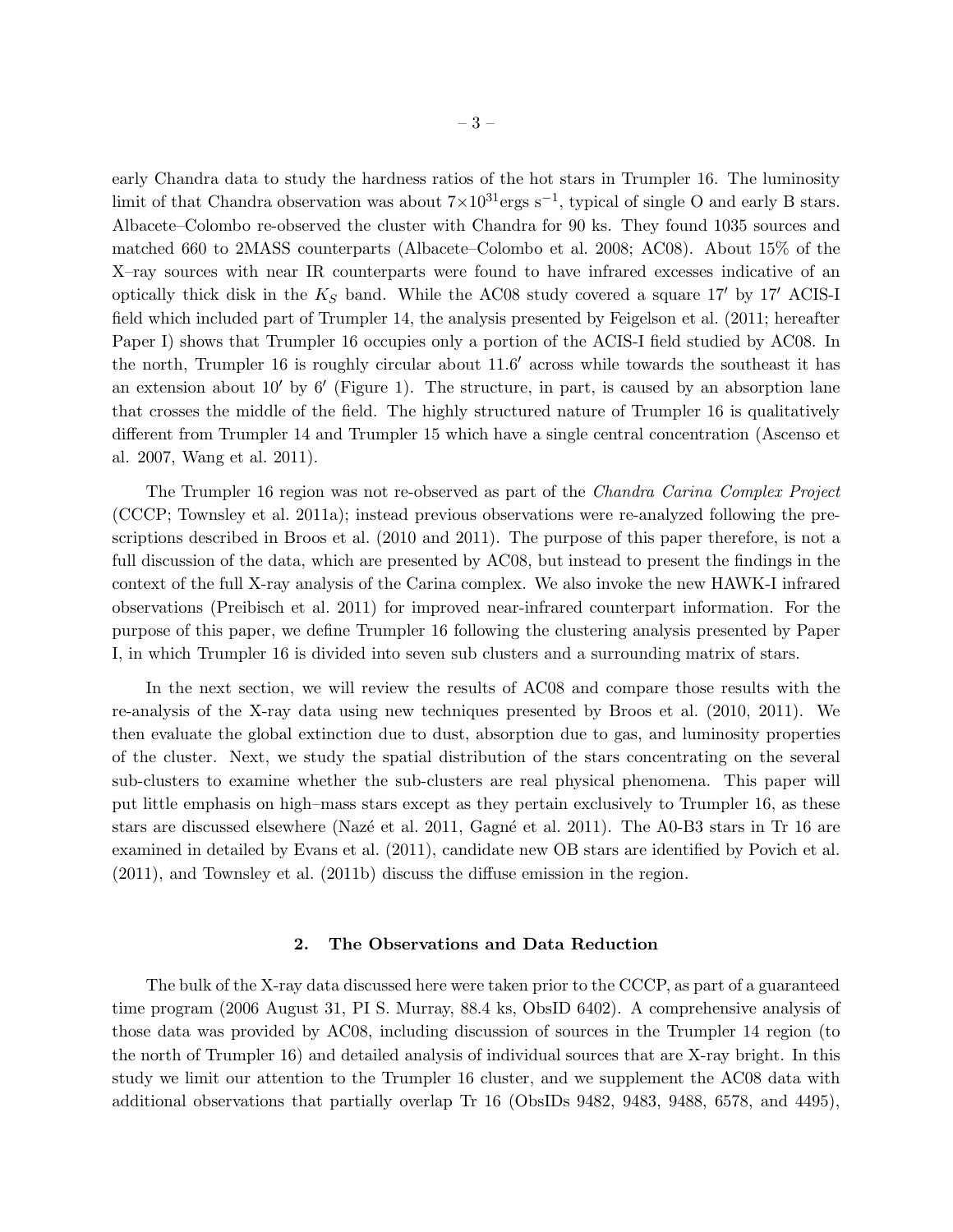which are described and mapped by Townsley et al.  $(2011a;$  [Table 1]).

We define Trumpler 16 as the region within the lowest contour of the kernel smoothed star surface density distribution shown in Paper I. This is identified by a continuous contour of density to the South and East and terminates in a narrow region separating Trumpler 14 from Trumpler 16 in the Northwest (Figure 1). Trumpler 16 includes the matrix of stars surrounding the 7 subclusters identified in Paper I. About 1/8 of the field of view of ObsID 6402 covers Trumpler 14 and about one–third of the area of ObsID 6402 lay outside of either cluster. Lower-density portions of Trumpler 16 to the South and East (which we will refer to as the Trumpler 16 Southeastern extension) were not included in the ObsID 6402 field of view. This includes the CCCP-cluster 14 (Paper I) which has been previously identified by Sanchawala et al. (2007a,b). This region has been covered by other observations as part of the CCCP program and so is included in the analysis presented here.

The 2MASS Survey, which has a completeness limit near the galactic plane of Ks 13.3 (Skrutskie et al. 2006), was the only nearIR (NIR) data available to AC08. Deep NIR observations obtained using the HAWK-I camera at the ESO VLT have recently become available and are used in this study to extend the NIR catalog to a completeness limit of Ks  $\sim$  19 mag and an ultimate detection limit of Ks  $\sim 21$  (Preibisch et al. 2011).

The data reduction, source detection, and source extraction procedures applied to all the CCCP data are described by Broos et al. (2011a). We adopt the statistical classification of sources as likely Carina members, likely contaminants, or "unclassified objects" presented by Broos et al. (2011b), understanding that the individual classifications are not guaranteed to be correct. Column densities and absorption-corrected X-ray luminosities for individual stars were estimated using the photometric techniques of the XPHOT package (Getman et al. 2010).

Briefly, the CCCP source detection strategy was to nominate a liberal catalog of candidate point sources using multiple source finding algorithms and then iteratively extract those candidates, calculate for each a detection significance statistic (probability of the null hypothesis that all the X-rays found in the source aperture arose from the background), and prune candidates found to be not significant. Our scientific goal to push for high sensitivity, accepting a non-trivial number of spurious detections (Broos et al. 2011a). The AC08 catalog was defined using a different algorithm (Palermo wavelet detection code, PWdetect; Damiani et al. 1997) and more conservative thresholds that are expected to produce only  $\sim$  10 spurious detections within the ACIS-I field of view.

Broos et al. (2011a) discuss why estimating the number of false detections in the CCCP catalog or in the Trumpler 16 study region is not practical, and point out that such an estimate would be irrelevant for any analysis that further restricts the sample of stars, e.g., by requiring a "likely member" classification or requiring an estimate of X-ray luminosity from XPHOT. However, an approximate lower limit on the number of legitimate X-ray sources in any sample can be obtained by tallying the number NIR counterparts identified. Among the 1232 CCCP sources in our study area, 1067 (85%) have NIR counterparts detected in at least one band. Among the 1187 classified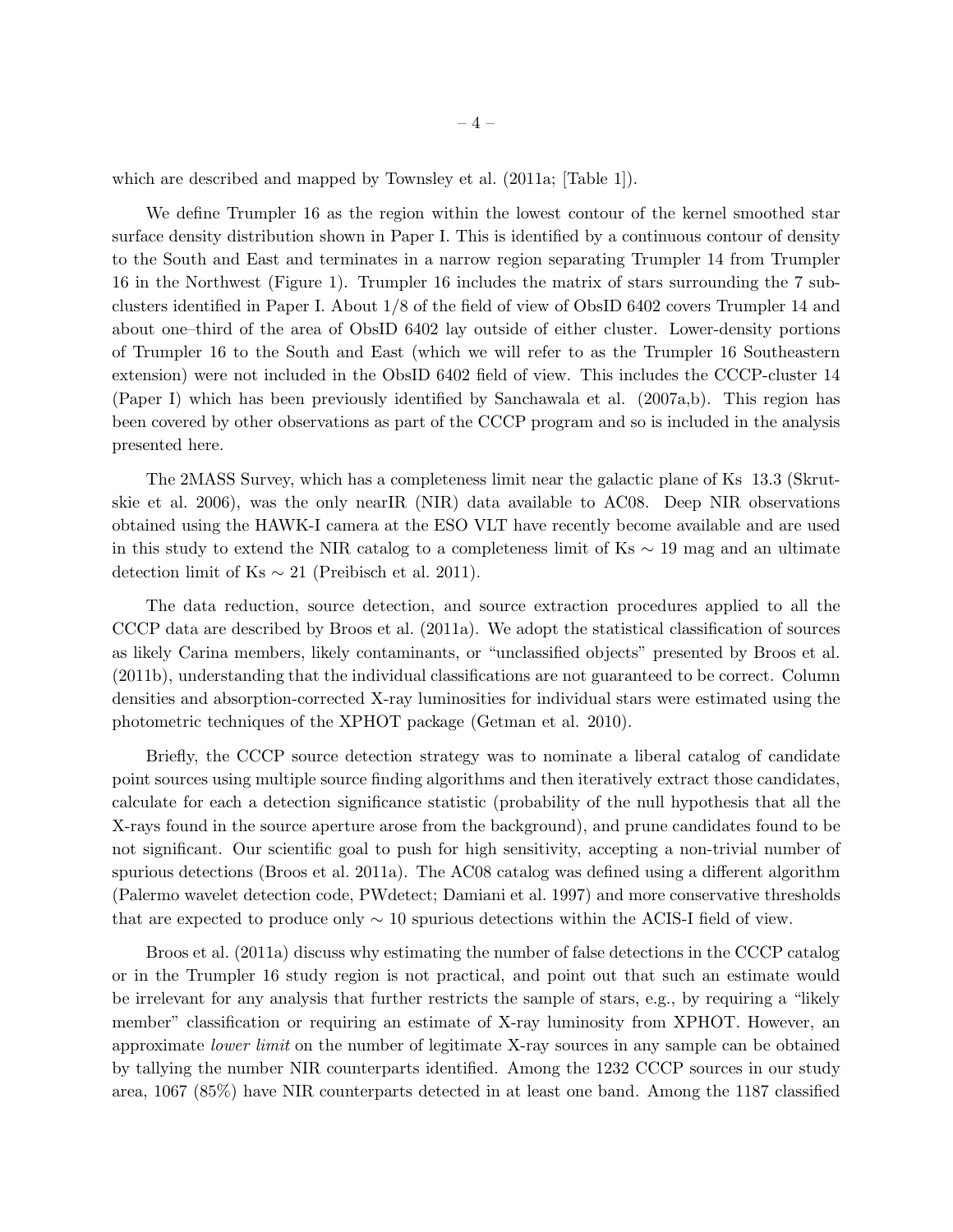as likely Carina members, 1047 (88%) have NIR counterparts; among the 885 with X-ray luminosity estimates, 804 (91%) have NIR counterparts. Since we have confidence that X-ray sources bright enough for XPHOT photometry are real astrophysical sources, this limits the total fraction of false positives to a few percent of the faintest X-ray sources and hence should not effect any conclusion.

## 3. Results: Global Considerations

Structurally, Tr 16 is a roughly circular cluster about 11′ across (7.4 pc at 2.3 kpc). We also consider the Southeastern extension to be part of the cluster (Figure 1). Table 1 enumerates the 1232 X-ray sources within the continuous contour with  $> 1$  X-ray source per 30<sup> $\prime\prime$ </sup> kernel. Of these, the X-ray hardness and other criteria (Broos et al. 2011) classify 1187 as probable members of the Carina complex, 11 as foreground objects, 2 as extragalactic and 32 unknown. We find 392 sources not in the original catalog of AC08. Most of these are faint sources: the mean number of net counts in these new sources is 7 and the minimum is 2.3. About 50 are found in the Southeastern extension which was not fully included in ObsID 6402. The median energy of the previously detected sources is indistinguishable from the newly detected sources,  $MedE \simeq 1.5$  keV. The penultimate column of Table 1 lists the class of the X-ray source following Broos et al. (2011) H0: unclassified; H1: source is a foreground main-sequence star; H2: source is a young star, assumed to be in the Carina complex; H3: source is a Galactic background main-sequence star; H4: source is an extragalactic source. The final column of Table 1 indicates the sub-cluster with which the source is identified  $(C3 = Sub-cluster 3 etc.)$  based on the nomenclature in Paper I. We also identify those stars which are not identified with any single cluster as being part of the 'matrix' of Trumpler 16. The matrix stars in the Southeastern extension are identified separately as "SEM".

# 3.1. Disk Fraction

For the 1187 X-ray sources found to be probable members of the Carina complex, matches are found in the HAWK-I photometric catalog for 1047. Almost all of those (1032 sources) are detected in all three JHK bands. The bulk of the X-ray sources matched have  $12 < K_S < 15.5$ with wings extending to both brighter and fainter sources. Of the 1032 , probable members of the Carina complex with JHK detections, 1013 sources have errors less than 5% in all bands. Ninety of 1013 (8.9%  $\pm$ 0.9%), have excesses consistent with an optically thick disk (Figure 2). This is a slightly higher rate than the 7.8%, found for the full CCCP by Preibisch et al. (2011) or the 6.9% disk detections they found for the 529 X-ray sources located in the Trumpler 16 sub-clusters. The sources reported by Preibisch et al. are a sub-sample (only the sources which reside in sub-clusters) of the whole of Trumpler 16 which we covered here. Also, we require a  $K_S$  excess to be 10%, this is higher than the Preibisch et al. study, but is closer to the value used by AC08 who reported a relatively high disk fraction of  $\sim 15\% \pm 2\%$ .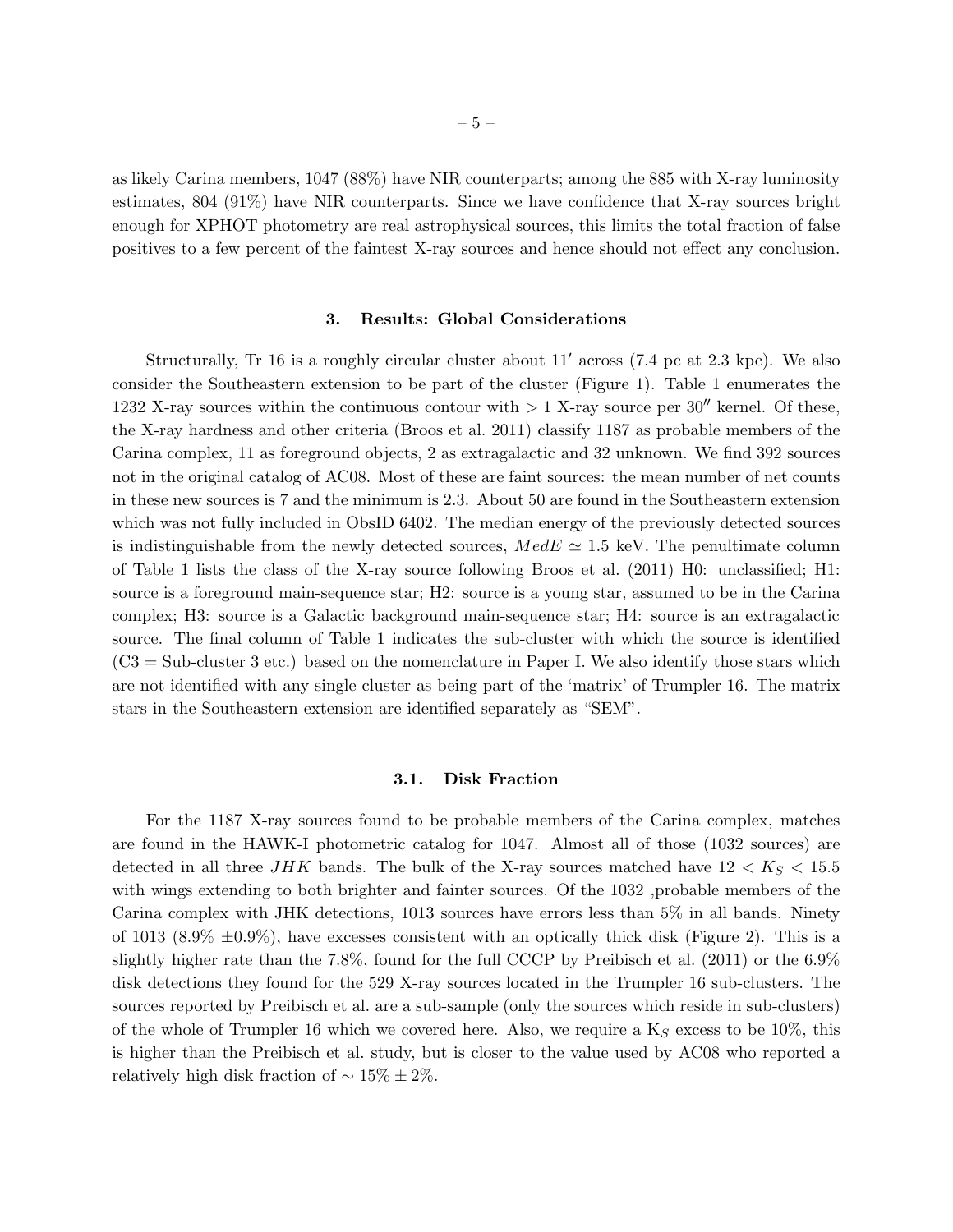In AC08, the sample is restricted to the 339 2MASS sources with good colors in all three bands. The true limiting factor for inclusion is the  $K<sub>S</sub>$  band magnitude which needs to be brighter than about 15. Sources without a  $K<sub>S</sub>$  band excess are more likely to be excluded from the 339 stars sample, which will raise the disk fraction. In the present study the IR data are more complete than the X-ray data, so we do not expect a strong IR bias in favor of detecting stars with disks.

# 3.2. IR magnitude and X-ray Flux

As seen in Figure 3, the X-ray fluxes of the sources are well correlated with J-band luminosities for  $6 < J < 11$ . This relation appears to reverse between  $12 < J < 14$  and reappears in the range  $14 < J < 18$ . Below  $J = 18$  the flux distribution appears flat. Most of this can be readily interpreted as follows. Given the 2.3 kpc distance and a roughly 3 Myr age, objects with  $6 < J < 11$ , are primarily high–mass stars, which generate X-rays through shocks in unstable radiatively driven winds (Lucy 1982). Both the luminosity and the shock speeds scale with mass down to early-B stars (See the Nazé et al. 2011 in this issue). Similarly, objects with  $14 < J < 18$  are pre–main sequence (PMS) G, K through mid–M stars that are known to have their bolometric luminosity correlate with their X-ray luminosity. This is seen for example, in the Chandra Orion Ultradeep Project (COUP) study of the Orion Nebula Cluster (Preibisch et al. 2005). For these stars, roughly 0.02% of their luminosity is emitted in X-rays although the overall fraction can be higher during X-ray flares. Below  $J=18$ , typical PMS stars are too faint to be detected in these observations and only those caught during strong flares are seen.

The behavior between  $12 < J < 14$  is curious. For the 2.3 kpc distance and  $\sim 3$  Myr age these are Mid-B through A stars, which are not efficient X-ray producers since they have weak winds, but ∼ 30−60% of such stars in Trumpler 16 and COUP were detected in X-rays (Evans et al. 2011; Stelzer et al. 2005). Both Evans et al. and Stelzer et al. concluded that high energy emission from these sources originates in unseen companions. It has not previously been reported that the X-ray flux became brighter as the stars became bolometrically fainter. Previous samples were probably too small to detect this effect. If the X-ray emission was indeed the result of unseen companions, the implication is that the higher mass primaries (B5-A5) typically have lower mass companions than the primaries below A5.

To quantify these effects, we performed a piecewise least-squares linear regression and applied nonparametric correlation measures to the data in Figure 3. The fitted slope is  $m = -0.76 \pm 0.05$ for  $6 < J < 10$ ,  $m = -0.30 \pm 0.02$  for  $14.5 < J < 17$  but reverses direction to  $m = 0.18 \pm 0.08$ for  $12 < J < 14$  (these lines are plotted in Figure 3). Kendall's  $\tau$  correlation coefficient (Kendall) 1938) gives  $\tau = -0.86$  for the bright stars,  $-0.41$  for the faint stars, and 0.21 for the intermediate brightness stars. The probability for the correlation of the intermediate stars is  $P \sim 0.5\%$ , roughly equivalent to a  $3\sigma$  effect.

Because we found the effect surprising we repeated the tests, allowing the limits on the inter-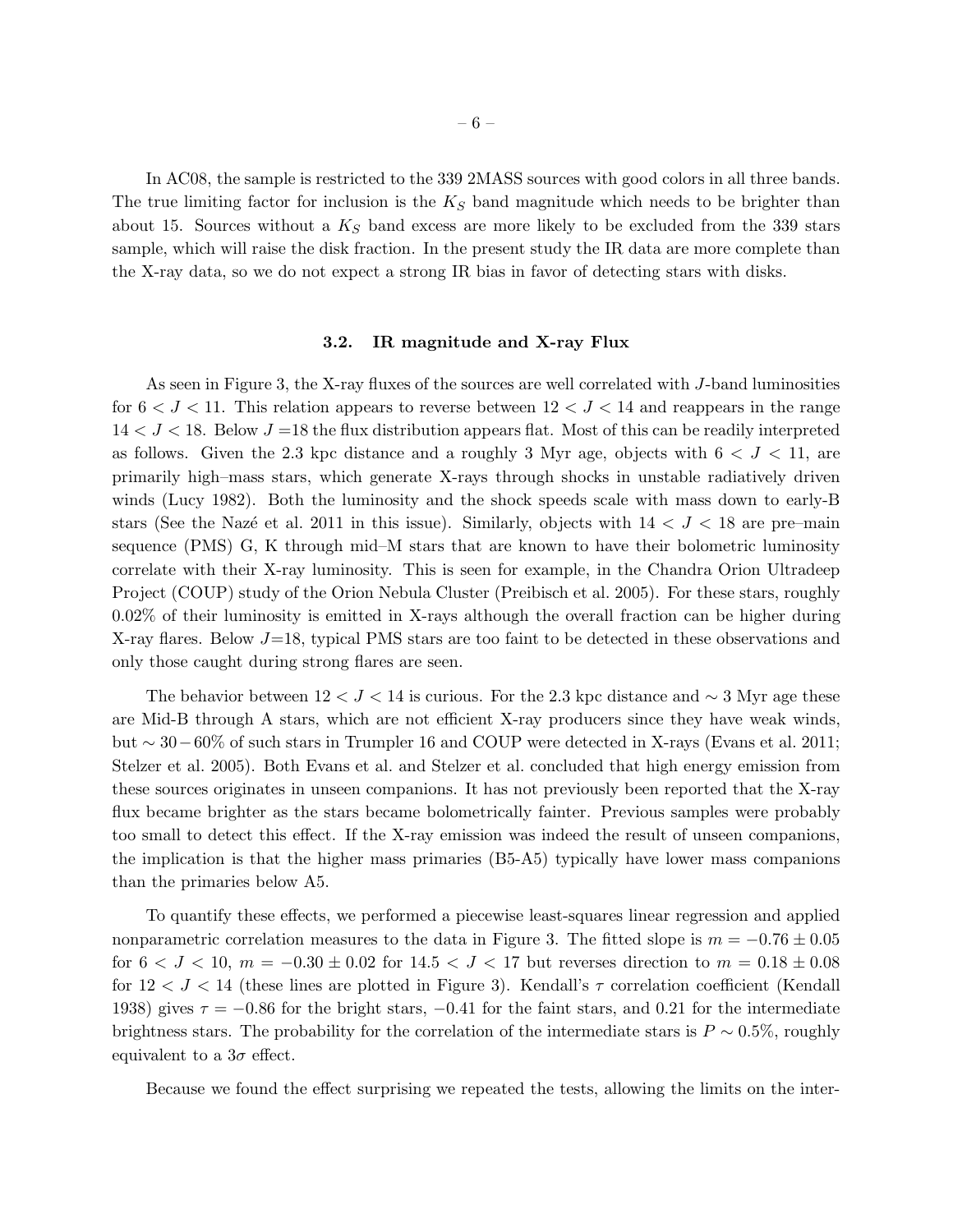mediate J magnitude band to vary by up to 0.5 mag. We also calculated probabilities in various terms including the Spearman  $\rho$  correlation coefficients (Spearman 1904) for each these are -0.70 for the bright J band sources, -0.30 for the fainter J band sources and 0.13 for the intermediate case. In all cases, there is a weak positive correlation in the middle range. Further, a similar pattern has been seen in the Trumpler 14 and Trumpler 15 clusters within the  $\eta$  Carina cluster (Evans et al. in prep). No correlation is seen when the entire CCCP sample is used, however this sample covers relatively broad range of ages and conditions.

# 3.3. Near–IR Extinction

We originally calculated extinction to each source following  $\tilde{A}_V = (H - K_S - 0.1) \times 13.7$ (Preibisch et al. 2011).<sup>1</sup> Preibisch et al. note that  $\tilde{A}_V$  calculated in this manner may not be accurate for all masses: the first term assumes stellar photospheric color  $H - K<sub>S</sub> = 0.1$  appropriate for 3 Myr stars between 1-2  $M_{\odot}$  (Siess et al. 2000). Below 1  $M_{\odot}$ , photospheric  $H - K_S$  exceeds 0.1 and extinction is over-estimated, and above 2  $M_{\odot}$ , extinction is underestimated. This can lead to estimates of negative extinction. To minimize these effects, we only estimate extinction for stars with no evidence of optically thick disks at  $K<sub>S</sub>$  and J magnitudes between 14.5 and 16.5 as these are likely to have masses of 1– 2  $M_{\odot}$ .

The second term is the proportionality factor characteristic of the extinction law. We note the derived reddening law measured for this region appears to deviate from the typical ISM value of R= 3.1, with derived values being between 3.8 and 5 with possible spatial variations (Nazé et al. 2011, Povich et al. 2011, Gagné et al. 2011, Smith 1987, Thé 1980, Herbst 1976, Forte 1978, Feinstein et al. 1973). However, using only optical data, Turner & Moffat (1980) found  $R = 3.2$  throughout the Carina region. He we us  $\tilde{A}_V/E_{(B-V)}$ =4.0 (Povich et al. 2011) which leads to the constant values  $k=13.7$ . A higher value of  $R_V$  would lower the value of k. Given these constraints, we find the mean  $\tilde{A}_V = 3.8$  with 25% and 75% quartiles at 2.9 and 5.0, respectively, for the Trumpler 16 CCCP sample of likely Carina members.

AC08 calculated extinction by using a  $K_S$  vs.  $J-H$  color-magnitude diagram, individually dereddening stars until the location of the star intersected the isochrone for a 3 Myr cluster PMS (isochrones from Siess et al. 2000). They found a mean reddening of  $A_V = 3.6 \pm 2.4$  mag, acknowledging that their estimates of  $A_V$  could be in error by up to 0.7 mag due to the relatively high photometric errors in the 2MASS data. While overall this method is more precise than that used by Preibisch et al. (2011), the errors may be higher than estimated due to their unconfirmed assumption that all stars are exactly 3 Myr old. Furthermore, we expect our data to be deeper and hence capture more highly extinquished stars than the 2MASS sample. Another important aspect

<sup>&</sup>lt;sup>1</sup>Following Preibisch et al. we use the expression " $\tilde{A}_V$ " to indicate extinction calculated using this simple scaler relation. We use " $A_V$ " to indicate extinction measurements obtained by individually fitting a given stellar color + extinction to a model color in this case using Siess et al. (2000).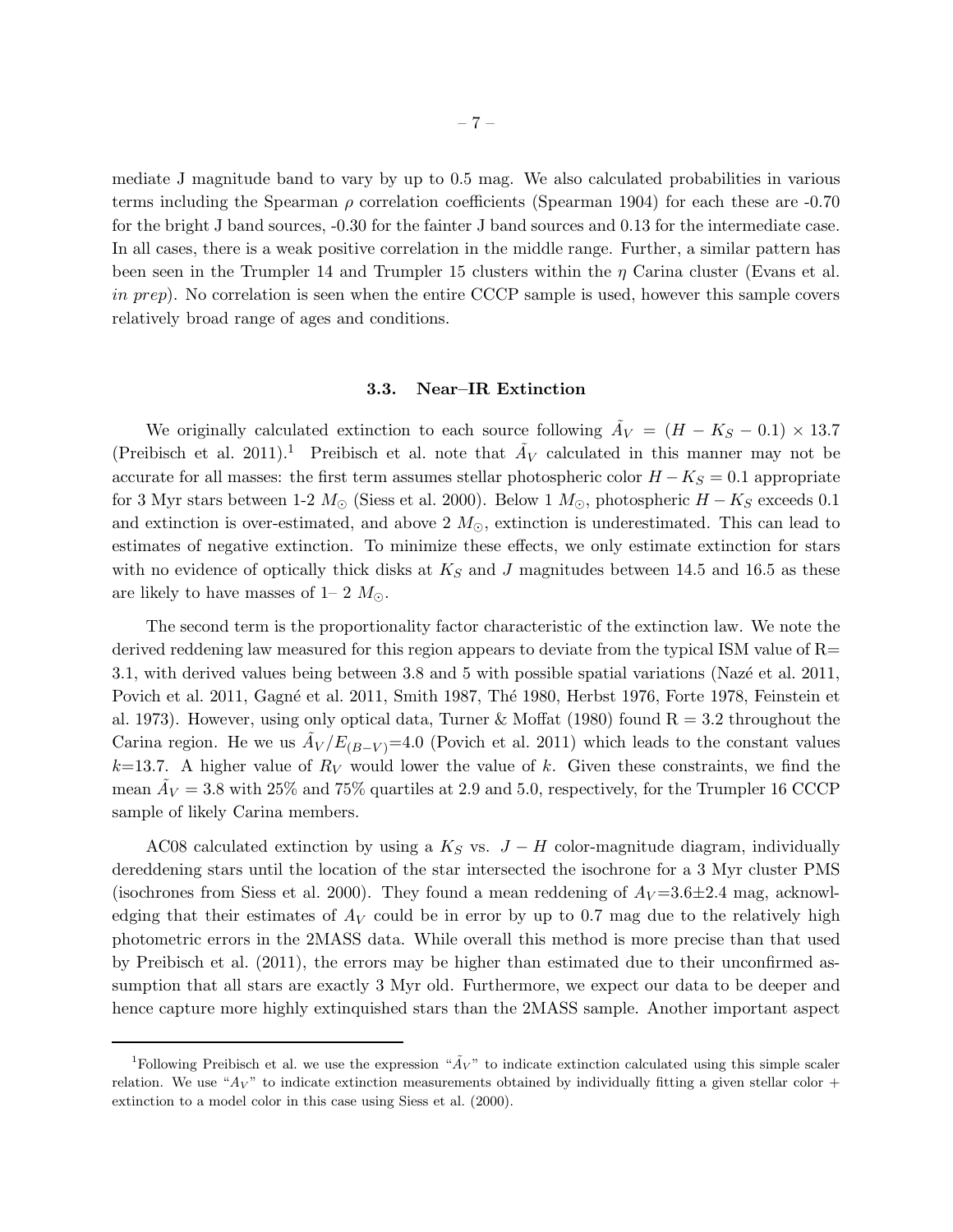for the comparison of HAWK-I and 2MASS is the spatial resolution: about 2 arcsec for 2MASS versus about 0.6 arcsec for HAWK-I. Many "point-like" 2MASS sources are resolved into several components in the HAWK-I images. Other effects such as photometric variability of the young stars, unresolved binary companions, and small infrared excesses (that are too small to move the star out of the main-sequence reddening band in the color–color diagram) will all add both random and systematic errors into the extinction measurements.

We examined a sub-sample of about  $100$  stars with non-degenerate<sup>2</sup> reddening extinctions measured by AC08. We find an offset  $\Delta = 0.58$  mag between the mean value for  $\tilde{A}_V$  obtained here and the mean  $A_V$  published by AC08. The latter tends to show less extinction. There is considerable scatter between the two  $\tilde{A}_V$  estimates,  $\sigma = 1.0$ . When we restrict the sub-sample further to 65 stars with extinction corrected magnitudes of  $13 < K_S < 14$ , which would place their masses between 1 and 2  $M_{\odot}$ , the difference and dispersion are reduced to  $\Delta = 0.4$  and  $\sigma = 0.8$ . This indicates that extending the simple correction used by Preibisch et al. beyond its designed range caused some of the scatter. We then calculated extinctions for each source, following the methods described by AC08, but using the HAWK-I data and found that large scatter and systematic offsets around  $A_V \simeq 0.5$  persist.

Considering all factors – ranges in age, measurement errors, mass limitations, dust particle size distribution – the level of agreement between the different methods appears reasonable. Since the assumption of intrinsic  $H - K_S = 0.1$  is accurate to within 3% for stars with masses  $2.2 > M_{\odot} > 0.8$ which dominate the X-ray distribution, the extinction estimator of Preibisch et al. (2011) seems appropriate for the CCCP Carina member sample exclusive of the O, B and A stars.

In Figure 4 we show the J vs.  $J-H$  color-magnitude diagrams for Trumpler 16 and several of the sub-clusters. The solid (green) line on the left hand side of the plot is an isochrone from Siess et al. (2000) assuming an age of 3 Myr and a distance modulus of 11.81. We can globally fit the extinction to the cluster, by dereddening the ensemble of stars with  $13 < J < 17.5$  in steps of 0.1 J magnitudes and measuring the  $\chi^2$  residuals versus the 3 Myr isochrone model. We restricted the sample to stars without evidence for optically thick disks. The best fit was found for an extinction value of  $A_V = 3.3$  with interquartile confidence band of  $2.3 - 3.8$ . When the sample is restricted to 1–2  $M_{\odot}$  likely Carina members, the mean becomes  $A_V = 4.1$  with interquartile range 3.4 – 4.9.

#### 3.4. X–Ray Absorption

Individual X-ray luminosity and absorption were calculated for X-ray sources in the direction of Trumpler 16 using the XPHOT package (Table 2; Getman et al. 2010). The concept of the XPHOT

<sup>2</sup>When calculating infrared extinctions for 3 Myr stars, the reddening vector crosses isochrones multiple times for stars with masses between about 2.2-8.0  $M_{\odot}$ . For these stars, IR data alone are not conclusive and we identify the reddening determinations as degenerate.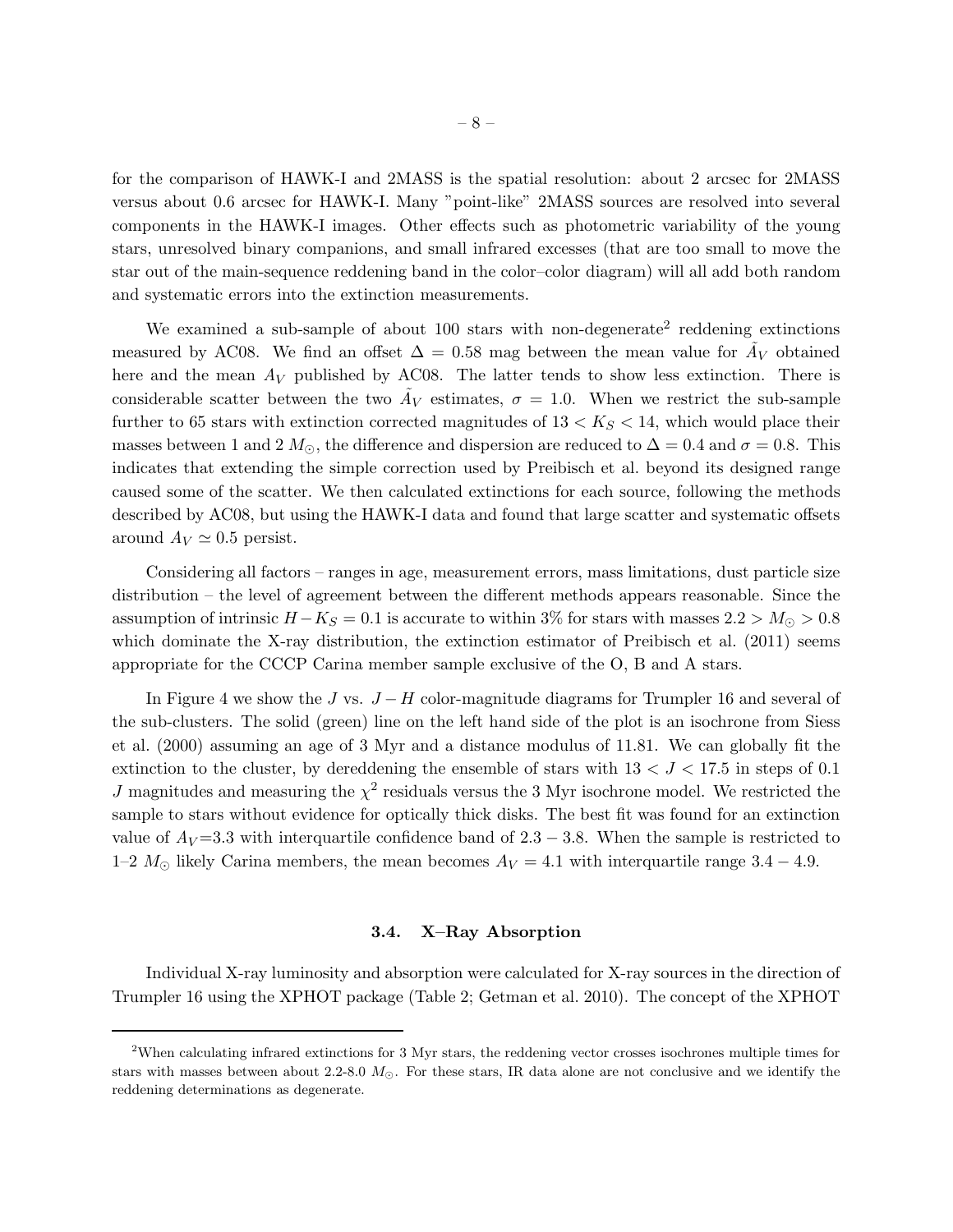method is similar to the use of color–magnitude diagrams in optical and infrared astronomy, with X-ray median energy replacing color index and X-ray source counts replacing magnitude. Using non-parametric methods, one can estimate both apparent and intrinsic broadband X-ray fluxes and soft X-ray absorption from gas along the line–of–sight to X-ray sources. Apparent flux is estimated from the ratio of the source count rate to the instrumental effective area averaged over the chosen band. Absorption, intrinsic flux, and errors on these quantities are estimated from comparison of source photometric quantities with those of high signal–to–noise spectra that were simulated using spectral models characteristic of low–mass pre–main sequence stars. In the original paper, the results were compared with spectroscopic analysis of sources in M 17 (Broos et al. 2007). For stars with median total band energy  $> 1.7$  keV, Getman et al. (2010) show that fluxes measured by XPHOT agree with fluxes obtained by spectral fitting to within a factor of ∼ 1.5 for sources with more than 50 counts, and within a factor of  $\sim$  4 for sources with as few as 10 counts. The total band covers the  $0.5 - 8.0$  keV energy range.

For the Trumpler 16 sample, 347 sources could not be assigned a flux or temperature. Eighty percent of these had less than 10 counts and all but six had less than 30 counts. The final six had photon distributions inconsistent with the model of a one-temperature ∼ 1.5 keV corona. The remaining 885 sources had X-ray luminosity and absorption calculated. For sources with between 10–20 counts, the median error in total flux in total flux is about 35% and the statistical error in  $N_{\rm H}$  is also about 35% (for median energy of 1.5 keV). In the lowest count bin, 5–7 counts, the median error in total flux in total flux is about 65% and the statistical error in  $N_{\rm H}$  is also about  $45\%$  (for median energy of 1.5 keV). There is also a systematic error on the  $N_{\rm H}$  value due to low effective area below about 500 eV. The systematic error is about  $15\%$  at 1.5 keV but approaches unity for sources below 1 keV. The converse of this is that ACIS spectral resolution is not fine enough to discriminate log  $N_{\rm H}$  values significantly below 22.0 (Getman et al. 2010). Below log  $N_{\text{H}}$ =21.6 systematic errors dominate over statistical errors with a median statistical error in log  $N_{\rm H}$  of about 0.3 and systematic errors as high as log  $N_{\rm H}=1.15$ . Above log  $N_{\rm H}=21.6$  statistical errors dominate with a median statistical error in  $log N<sub>H</sub>$  of about 0.2 but statistical errors still as high as log  $N_{\rm H}$ =1.0. It is cautioned that log  $N_{\rm H}$  values below 21.6 are less robust than high values of  $N_{\rm H}$ .

The mean  $N_{\rm H}$  value derived from XPHOT results here is essentially identical (within 10%) to that found by AC08 using other methods. However, we find a systematic bias between XPHOT and XSPEC  $N<sub>H</sub>$  values for the stronger X-ray sources in Trumpler 16 in the sense that for log  $N_{\rm H}$ (cm<sup>-2</sup>) ≤ 21.75, XPHOT gives a larger value and for log  $N_{\rm H}$ (cm<sup>-2</sup>) > 21.75 XSPEC gives a higher value. At the extreme values, the differences can be 0.75 dex. This finding is consistent with the result in Getman et al. (2010) wherein the observed median energies of stellar sources in M 17 were found to have a simple linear relation to the log  $N_{\rm H}$  for values of log  $N_{\rm H}$ (cm<sup>-2</sup>) > 21.6. The XPHOT derived absorptions were deemed unreliable for 205 sources with log  $N_{\rm H}$  < 21.6 cm<sup>-2</sup> and below a median energy of 1.7 keV, due to degeneracy in the median energy – log  $N_H$  relationship used by XPHOT.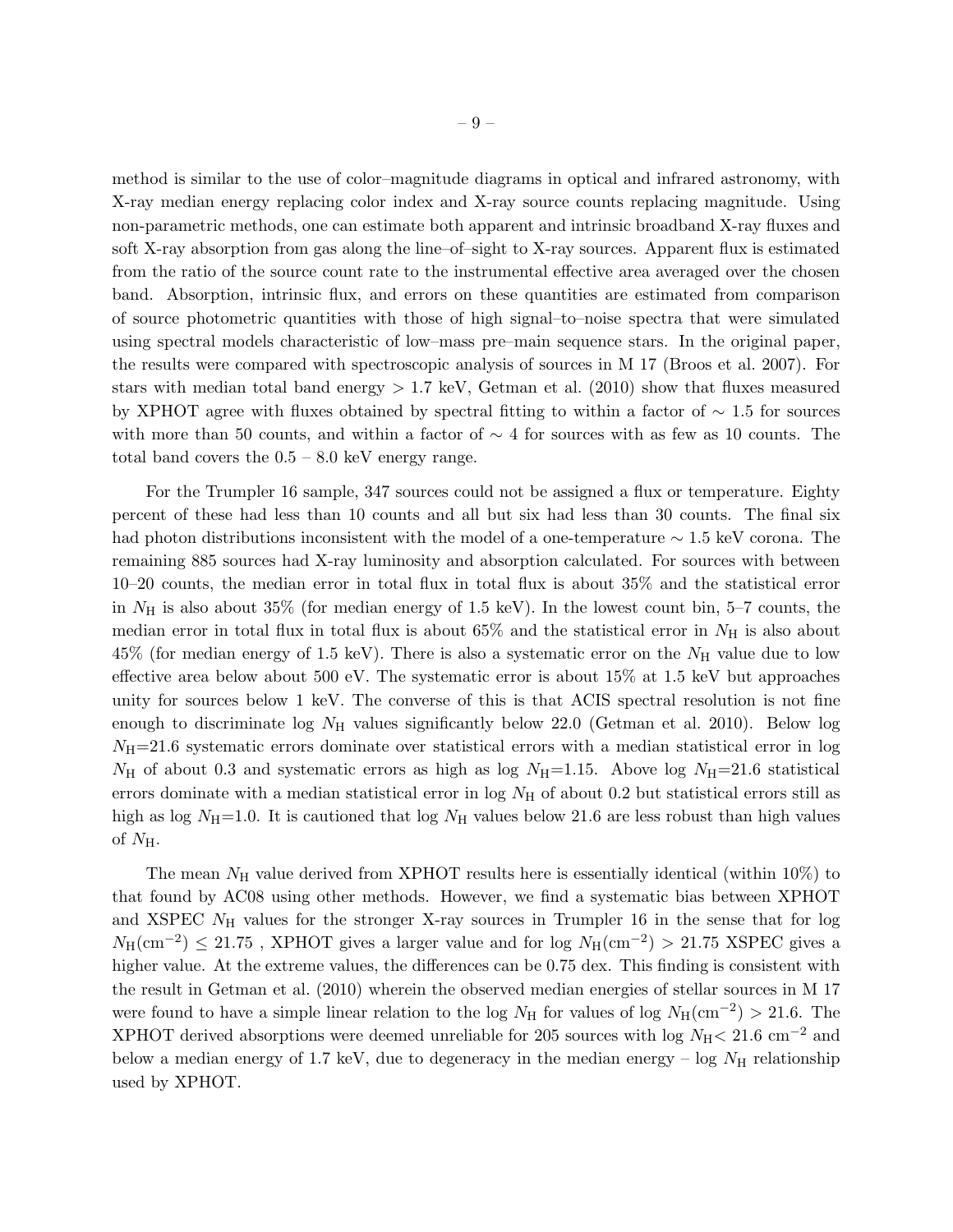Figure 5 shows the distribution of absorption columns found by XPHOT for the sources in the direction of Trumpler 16. The distribution is highly structured, especially when compared to Figure 7 of AC08. About 5% of the sources have  $log N<sub>H</sub> < 21$ ; some of these may be Galactic field foreground stars misclassified as likely Carina members. About 15% of the CCCP likely Carina members have  $21.2 <$  log  $N_H$ (cm<sup>-2</sup>)  $< 21.6$ , leading to a strong peak in the distribution of sources at log  $N_{\rm H} \simeq 21.7$  cm<sup>-2</sup>, with a similar shoulder around  $22.0 <$  log  $N_{\rm H}$ (cm<sup>-2</sup>)  $< 22.3$ . A small number of sources have higher absorptions in the range  $22.3 <$  log  $N_H(\text{cm}^{-2}) < 23.4$ ; some of these may be embedded Carina protostars, while others may be misclassified extragalactic sources.

If the very low absorption tail (log  $N_H(\text{cm}^{-2}) < 21.0$ ) is attributed to foreground contaminants, then the distribution of X-ray absorptions has a strongly peaked unimodal distribution very similar to the distribution of absorptions derived from IR photometry (Figure 4). Using the conversion  $N_{\rm H} = 1.6 \times 10^{21} A_V$  cm<sup>-2</sup> obtained by Vuong et al. (2003), the peak of the Trumpler 16 X-ray absorption distribution is equivalent to  $A_V \simeq 3$  mag, in agreement with the value  $A_V \simeq 3 - 4$  mag obtained from the near-IR color-magnitude diagrams (§ 3.3). Both the X-ray and IR absorption distributions have a sparse tail of extinctions found going out to  $A_V > 30$  mag.

#### 3.5. X-ray Luminosity Distribution

As most of the CCCP sources in Trumpler 16 are too faint in the X-ray band for direct spectral modeling (Figure 6), the XPHOT technique is used to scale the observed count rate to broad-band luminosity with a correction for soft X-ray absorption. Getman et al. (2010) find that most XPHOT total-band fluxes are within  $\pm 20\%$  of values determined with XSPEC for the absorption ranges typically seen in the Trumpler 16 region. They estimate the errors in total-band source fluxes to be better than 60%, 50%, 30%, and 20% for net count strata 7–10, 10–20, 20–50, and >50 counts, respectively, with a small systematic bias. In Trumpler 16, nearly 500 of the 885 sources with fluxes and luminosities measured by XPHOT have less than 7 net counts. The simulations estimate less than 70% errors for these sources.

As noted by Feigelson et al. (2005), the X-ray luminosity function (XLF) is the product of the initial mass function and the correlation between mass-age and X-ray luminosity. This correlation is well-studied in the COUP and Taurus young stellar populations (Preibisch et al. 2005, Telleschi et al. 2007). The X-ray luminosity functions of the ONC, IC 348, NGC 1333 and other young clusters appear similar, suggesting that the XLF shape may be roughly "universal" (Wang et al. 2008). For the youngest clusters, differential evolutionary effects appear minimized and the XLFs of the clusters are well fitted by a log-normal function with  $\langle \log L_X \rangle (\text{erg s}^{-1}) = 29.3$  and  $\sigma = 1.0$ (Feigelson et al. 2005). Wang et al. (2008) find some deviations from precise agreement for different clusters; for example, a steeper slope in the XLF of M17 and a more shallow slope for the Cep OB3b cluster is seen. Meanwhile M17 has nearly 3 times the stars of the ONC while Cep B less than half the unobscured population of the ONC (Broos et al. 2007, Getman et al. 2005, 2006). The implication is that more massive clusters may have a steeper slope to their luminosity function.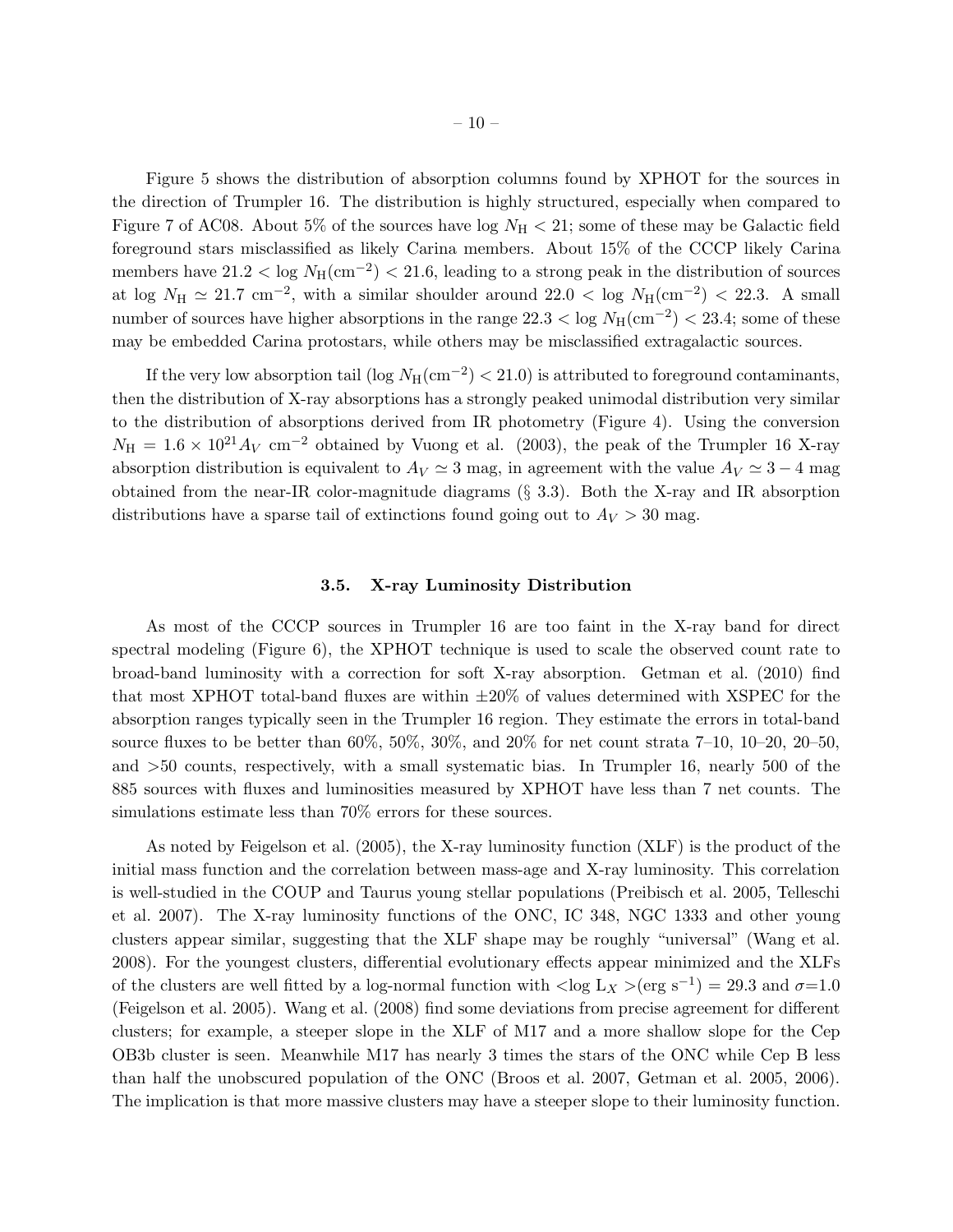Figure 7 compares the XLF of Trumpler 16 (excluding the SE extension) with the XLF of the COUP data (Getman et al. 2005). To determine the XLF of Trumpler 16, the first step is to estimate the completeness of the X-ray data. Figure 7b shows a histogram of the luminosity as derived by XPHOT of 687 X-ray sources observed in Trumpler 16 (this is down from 885 because we are excluding the SE extension which has different properties as will be discussed in  $\S$  4. Visual examination of Figure 7b shows a drop off starting at log  $L_{t,c} = 30.5$  ( $L_{t,c}$  = absorption corrected luminosity in the total band covering 0.5 - 8.0 keV). This value is consistent with the CCCP completeness limits discussed by Broos et al. (2011a), which vary strongly with off-axis distance and with absorption. The implication is that incompleteness in the distribution occurs before this point, mostly before log  $L_{t,c}$  = 30.7.

As shown in Figure 7a, we fitted the cumulative XLF of Trumpler 16 (excluding the SE extension) with a power-law between log  $L_{tc}= 30.7$  - 31.5 and find a slope  $\Gamma = -1.27$ . This slope was sensitive to the lower luminosity cut–off used at the level of 0.05 in slope for a 20% change in the luminosity limits;  $\Gamma = -1.13$  if we brought the lower cut–off down to  $L_{t,c} = 30.3$  which is clearly incomplete. The upper cutoff of  $L_{t,c}= 31.5$  is essentially the brightest cool star. This slope is steeper than a similarly measured slope for the COUP data which is found to be  $\Gamma = 0.93$  for  $\log L_{t,c}$  =30.2 – 31.5. The slope of the COUP data is less sensitive to the lower luminosity cut–off and is only effected at the level of 0.01 for a 20% change in the luminosity limits.

To estimate the total number of sources in the cluster, we simply compare the total number of sources in Trumpler 16 to the number in the COUP sample in the range from  $log L_{t,c}= 30.7 - 31.5$ which should be dominated by cool stars. The COUP sample contains 51 sources in this range, while the Trumpler 16 sample has 255 for a factor of  $5(\pm 0.5)$  more. Given an estimate for the total population of the ONC from the COUP as 1300 X-ray sources (Getman et al. 2005) we estimate the total population of Trumpler 16 at  $6500 \pm 650$  if observed to a similar X-ray luminosity limit. Further, Hillenbrand & Hartmann (1998) estimate the overall ONC population to be 2800. If this is correct, then the X-ray sources represent less than 50% of the total cluster membership which may be as high as 14,000.

## 4. The Sub-clusters within Trumpler 16

Paper I defines Trumpler 16 as a region in which the surface density of CCCP likely Carina members smoothed with a 30′′ Gaussian kernel (FWHM=0.8 pc) exceeds 1 source per kernel. Within this region, Paper I identified seven sub-clusters within Trumpler 16 with sub-cluster surface density exceeding three sources per 30′′ Gaussian kernel. Overall, Paper I finds 31 small X-ray selected groups of probable Carina members in the CCCP. Trumpler 16 contains 8 of these groups, including one in the Southeastern extension, which we refer to as sub-clusters. No single sub-cluster exceeds 15% of the total number of sources in the Trumpler 16 cluster. The exact number and shape of these sub-clusters varies depending on the smoothing kernel the density factor. This is unlike Trumpler 14 and 15 which are each dominated by a single, central concentration.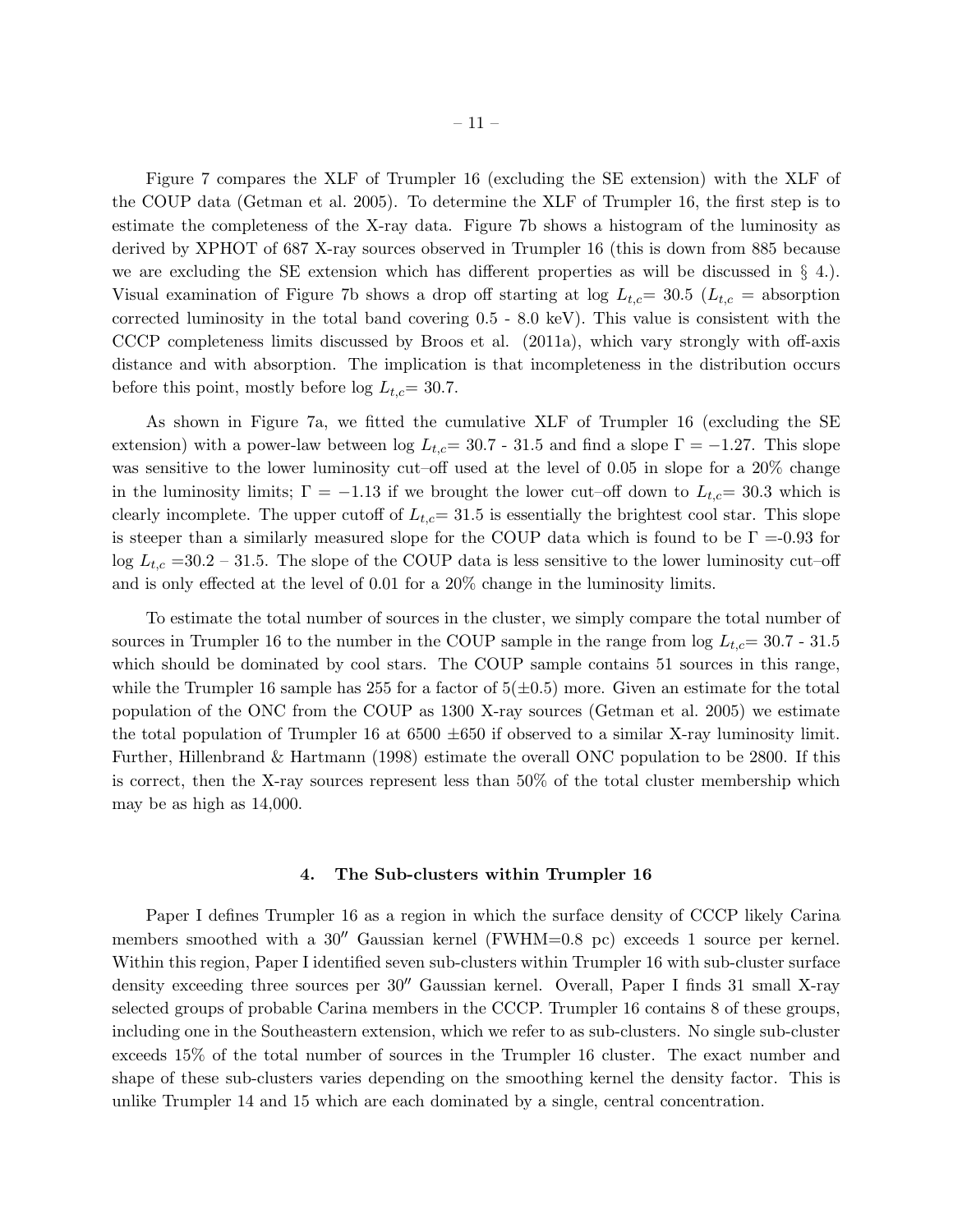In this section, we examine whether the sub-clusters are physically distinct units or simply statistical fluctuations, and we compare their properties. The sub-cluster identification for each source is given in Table 1 and Figure 8. In the figure, we have approximated each sub-cluster as an ellipse to aid in the calculation of geometric parameters. For each sub-cluster we have assessed extinction as  $\tilde{A}_V$  for stars of  $K_S < 13$ . We then applied the extinction to the observed  $K_S$ magnitude and the distance to produce a K-band luminosity function (KLF). As discussed above, the actual values of individual stars are not reliable and may be in error by up to 0.2  $K_s$  mag. but the structure of the distribution should be representative. To quantify the structures, we have identified the quartile values of absolute  $K_S$  and  $\tilde{A}_V$  for all sub-clusters.

In order to determine if the sub-clusters truly stand out from the background cluster population of Trumpler 16, we first look at the 506 X-ray sources which form the matrix of Trumpler 16. These are cluster members, but not coincident with any specific sub-cluster, nor the Southeastern extension. Of the 438 sources with good mid-IR colors,  $6.4\%$  ( $\pm$  1.2%) show IR excesses consistent with an optically thick disk. This is more than  $2\sigma$  less than the cluster as a whole and may indicate that these dispersed stars are more evolved than the global population. The mean extinction value of  $\tilde{A}_V = 3.8$  is indistinguishable from the cluster as a whole.

# 4.1. Sub-cluster 3

Sub-cluster 3 is the westernmost of the Trumpler 16 sub-clusters. When a larger smoothing kernel is used, it appears as a low density extension of Sub-cluster 6. It contains 33 X-ray sources and has a spatially averaged source density of 32 src  $pc^{-2}$ . Twenty–seven of the X-ray sources have been matched with HAWK-I sources; almost all of these are between 1 and 2  $M_{\odot}$ . About  $15\% \pm 7\%$ of the IR detected X-ray sources have disks. The mean  $\tilde{A}_V$  is 3.8 similar to the cluster as a whole. The massive supergiant Tr 14 Y 398 (spectral type O3 Iab) as well as WR 25 (HD 93162, WN) lie on the western edge of the sub-cluster.

#### 4.2. Sub-cluster 4

Sub-cluster 4 is the smallest of the Trumpler 16 sub-clusters with only 11 X-ray sources. The spatially averaged source density of 36 src pc<sup>-2</sup> is about the same as Sub-cluster 3. Of the eight X-ray sources matched to HAWK-I, two have  $K_S$  excesses consistent with an optically thick disk. The mean  $\tilde{A}_V$  is 3.5. The B1 V star CPD–59<sup>o</sup>2581 lies near center of the sub cluster, and the similar B1 V CPD−59°2574 at the northwestern edge of the sub-cluster. Neither of these stars were detected in X-rays.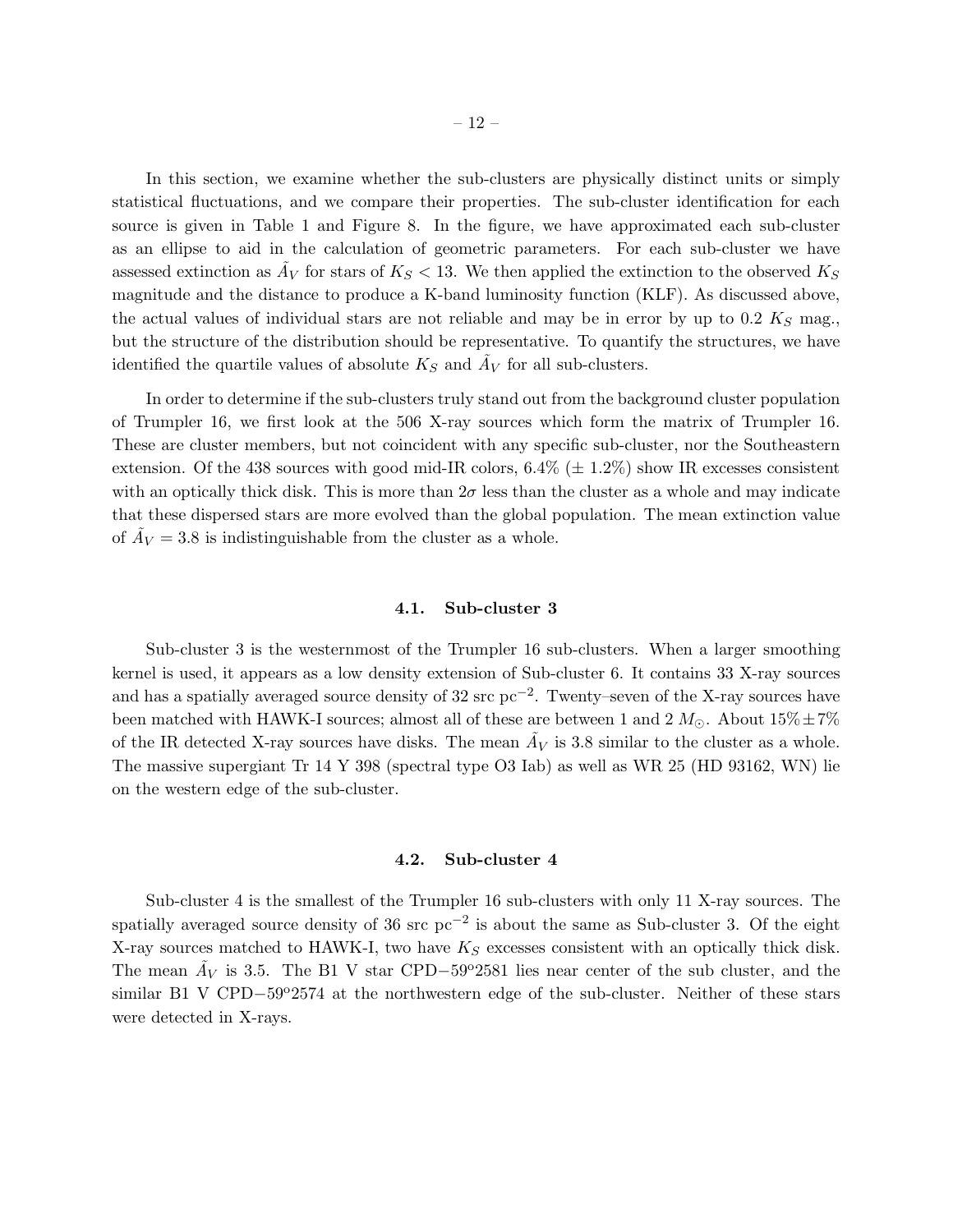# 4.3. Sub-cluster 6

Sub-cluster 6 is a centrally condensed sub-cluster and the second largest in Trumpler 16 overall with 109 sources and an average source density of 45 src pc<sup>-2</sup>. Of the 88 sources with good mid-IR colors,  $6.8\% \pm 2.8\%$  show IR excesses from an optically thick disk, consistent with the global population. Sub-cluster 6 has a similar absorption to the previously discussed regions with mean  $\tilde{A}_V = 3.6$  and 75% quartile  $\tilde{A}_V = 4.1$ . There are three O stars in this sub-cluster, the O3.5 V + O8 V double HD 93205 and an O5 V HD 93204. These are displaced by 0.25 pc to the southwest of the cluster center.

#### 4.4. Sub-cluster 9

Sub-cluster 9 is the western half of a bow-tie shaped enhancement toward the southern part of Trumpler 16. The 53 sources appear uniformly distributed with no internal concentrations and a high spatially averaged source density of 48 src  $pc^{-2}$ . The X-ray sources here are relatively faint, about half of the sources in the region required the more sensitive source detection procedure described by Broos et al. (2010) and were not found by AC08. This is about twice the usual fraction of newly identified sources. Of the 45 sources with good mid-IR colors, only 2  $(4\% \pm 3\%)$  show IR excesses consistent with an optically thick disk. One of these is exceptionally faint,  $K_S = 19.5$  and hence the colors are quite dubious. The mean extinction calculated for the region as a whole is typical of other regions with  $\tilde{A}_V$  =3.7. There are no high-mass stars in this region.

# 4.5. Sub-cluster 10

Sub-cluster 10 is the eastern half of the bow-tie shaped enhancement toward the southern part of Trumpler 16. The 82 sources appear uniformly distributed with no strong internal concentrations and a high spatially averaged source density of 42 src pc<sup>-2</sup>. The X-ray luminosity is more typical here, 20% of the sources required the more sensitive source detection procedure described by Broos et al.  $(2010)$ . Of the 74 sources with good mid-IR colors, only 4  $(5.4\% \pm 2.7\%)$  show IR excesses consistent with an optically thick disk. Two of these are faint,  $J > 18.1$  and hence the colors have errors of about 35%. Thus there are only two bona-fide disk systems in this subcluster. The mean extinction calculated for the region as a whole is typical of other regions with mean  $\tilde{A}_V$  =3.7. Four late O stars in the region are all detected in X-rays. The most massive, O7 V star CPD–59 $^{\circ}2626$ , lies near the subcluster center, while the others lie towards the east and southeast.

Although sub-clusters 9 and 10 are in contact, they have different mass distribution. Subcluster 9 has fewer higher mass stars. Both clusters have relatively low numbers of stars with optically thick disks in the  $K_S$  band.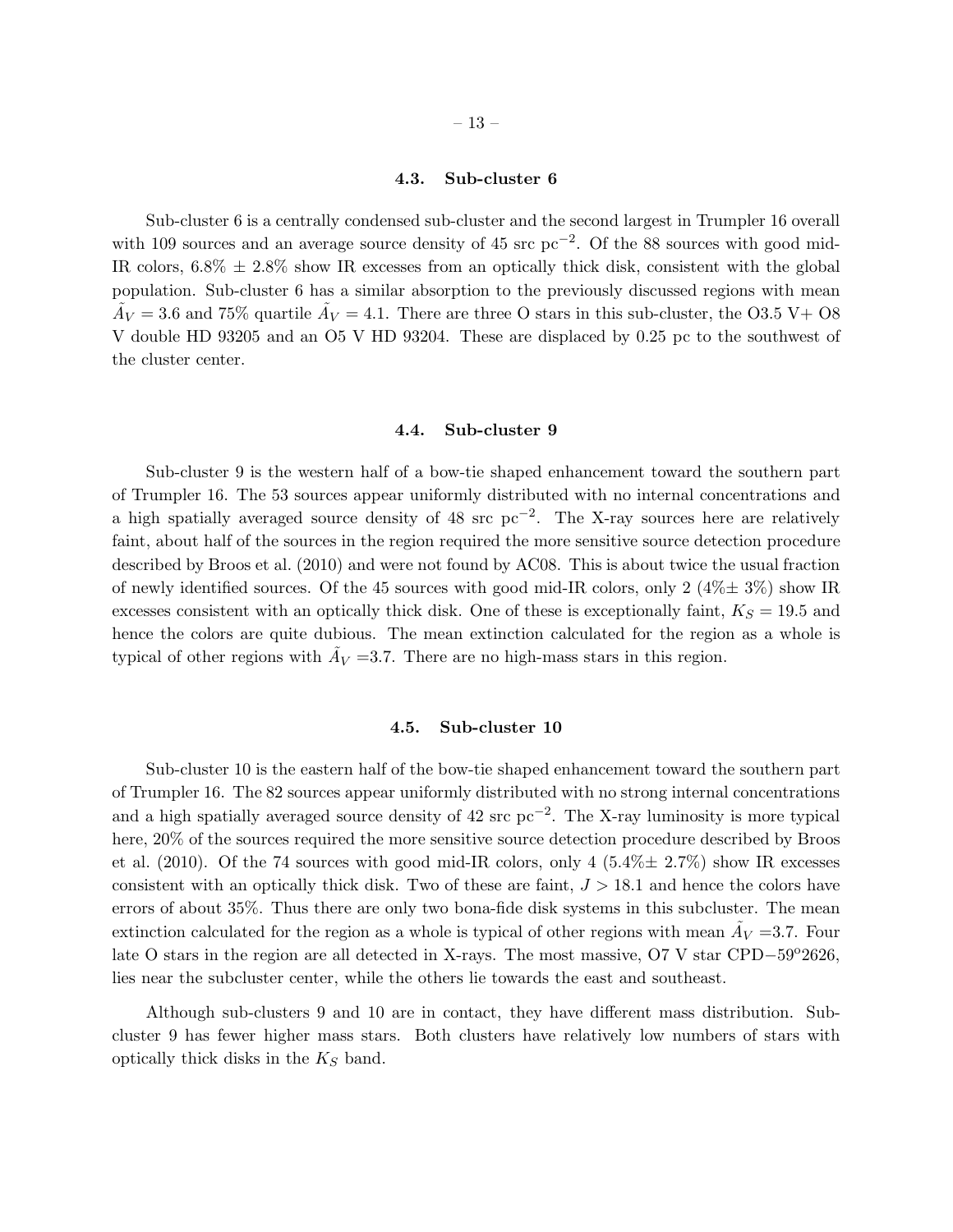# 4.6. Sub-cluster 11

 $\eta$  Carinæ and 6 other high-mass stars reside in sub-cluster 11. The 71 X-ray sources include five of the high mass stars. Overall the X-ray sources are centrally condensed with a peak at 10:45:06  $-59:40:25$ , about 0.3 pc from  $\eta$  Carinæ. The spatially averaged source density of 27 src pc<sup>-2</sup> is among the lowest of any region. This may be due, in part, to reduced point source sensitivity in the immediate vicinity of  $\eta$  Carinæ and the associated X-ray nebula. Of the 57 sources with good mid-IR colors, 4 show IR excesses consistent with an optically thick disk  $(7\% \pm 4\%)$ . The mean extinction calculated for the region as a whole is low,  $\langle \tilde{A}_V \rangle = 2.9$ .

#### 4.7. Sub-cluster 12

Sub-cluster 12 is immediately to the south of sub-cluster 11, centered at 10:45:10.6, −59:42:54. It is the most centrally condensed and populous sub-cluster of Trumpler 16 with 166 X-ray sources. It includes six of the nine most massive stars in Trumpler 16. There are two high-mass stars within 15′′ of the center, both of which are early B stars, not O stars. The most massive star complex in the cluster, CPD–59°3310, contains two high–mass stars, an  $06V + aB2$  sub-giant, and is located about 2′ to the southeast of the cluster center. An additional candidate OB star at the center of sub-cluster 12 is identified by Povich et al. (2011). This is the only one of 94 new OB star candidates in the CCCP located within the main area of Tr 16 (three were identified around the periphery and five in the Southeastern extension).<sup>3</sup> The spatially averaged source density is 45 src pc<sup>-2</sup>. Of the 142 sources with good mid-IR colors,  $10.6\% \pm 2.7\%$  show IR excesses consistent with an optically thick disk. All but one of these are found at relatively high extinction  $(A_V > 2.6)$ , indicating they likely lie behind a source of extinction within the sub-cluster. Further, the cumulative extinction distribution is very steep, with 60% of the X-ray sources with  $3.4 < \tilde{A}_V < 4.2$ . All the disked stars are among the most absorbed 15%. It appears there is a thin cloud with  $\tilde{A}_V \sim 1$  near the front of this sub-cluster. Figure 9 shows the extinction functions of several regions within Trumpler 16, with sub-cluster 12 showing the steepest distribution.

## 4.8. The Southeastern Extension and Sub-cluster 14

To the southeast of the main body of Trumpler 16, separated by a dust lane, is a continuation of the density distribution which we identify with Trumpler 16. This region was first recognized by Sanchawala et al. (2007a, b) who identified 10 X-ray sources in this region using the first two Chandra observations of the Carina nebula (ObsIDs 1249 and 50). The region is distinguished by high extinction,  $\langle A_V \rangle = 4.2$ , and a steep KLF indicating a young age. Using the larger CCCP

<sup>3</sup>There is also a strong selection effect as the Spitzer VelaCarina survey was highly constrained when observing near η Carinæ.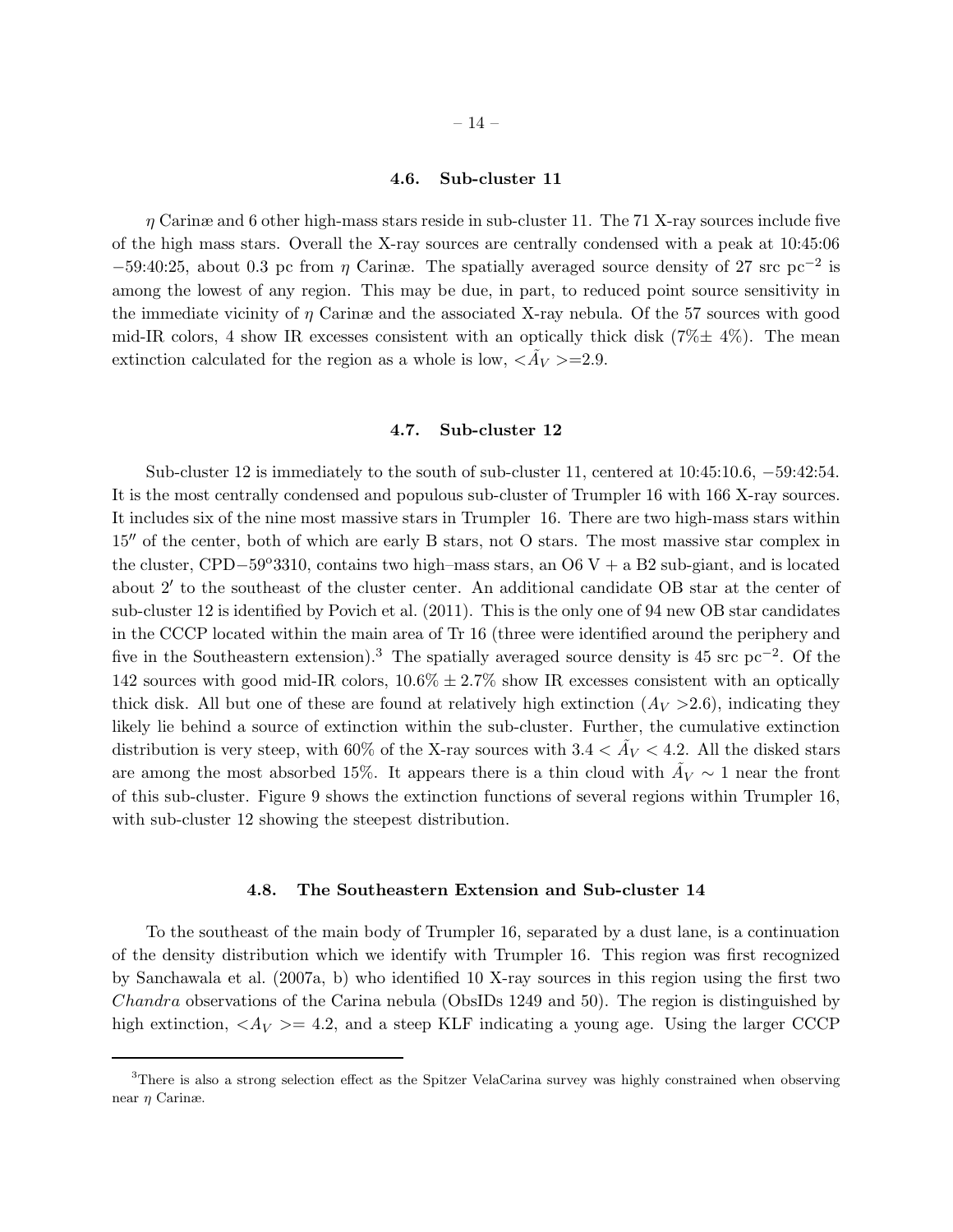mosaic, we find this extension covers about 40% of the area of the main cluster and contains 156 X-ray sources. The bulk of this extension was outside the field of ObsID 6402 and has somewhat lower overall exposure time, about 60 ks rather than 90 ks. Hence, a lower surface density of sources is expected. Even in light of the difference in exposure times, it is clear that conditions are different in this region. The disked fraction is much higher than the rest of the cluster,  $19 \pm 4\%$ .

Within the Southeastern extension, there is a density enhancement identified as sub-cluster 14 in Paper I. This corresponds with the location of the 10 X-ray sources identified by Sanchawala et al. (2007a, b). We find 40 stars within this sub-cluster and a very high extinction,  $\langle \tilde{A}_V \rangle = 7.4$ . Sub-cluster 14 is identified as a more embedded region within the Southeastern extension. This sub-cluster also has the highest disked fraction,  $21\pm8\%$ , of any sub-cluster with a significant number of stars. The eclipsing  $O5.5 + O9.5$  binary V662 Carinæ is located within about 15<sup> $\prime\prime$ </sup> (0.1 pc) of the cluster center making sub-cluster 14 the only one of the eight sub-clusters with a dominant O star so close to its geometric center. Four of the five OB candidates identified by Povich et al. (2011) in the Southeastern extension lie within sub-cluster 14. Three rank among the seven most luminous of all the OB star candidates in the CCCP.

The matrix of stars surrounding sub-cluster 14 is composed of 116 X-ray sources in the region, including the O4 V star LS 1886 located in the eastern portion of the extension. Removing sub-cluster 14 from the Southeastern extension,the region still stands out with high extinction  $\langle \tilde{A}_V \rangle = 4.8$  and a high disked fraction of  $18 \pm 4\%$ .

# 4.9. Discussion of Sub-clustering

The metrics for each sub-cluster are summarized in Table 3. It is clear that the main body of Trumpler 16 (subclusters 3, 6, 9, 10, 12 and the surrounding matrix) is different from the Southeastern extension. The extinction is nearly 3 magnitudes greater in the Southeastern extension and the disked fraction is more than twice that of the main body. Within the Southeastern extension, sub-cluster 14 is distinguished by an additional 2 magnitudes of extinction in the V band and a higher disked fraction. The disk fraction can be used as a proxy for age (Haisch et al. 2001). While the age calibration is sensitive to the sensitivity of the survey, disked fraction appears to decrease nearly linearly in time – indicating that the Southeastern extension is about 80% the age of the main body of Trumpler 16.

Within the main body of Trumpler 16, the sub-clusters appear to be dynamically distinct structures. Some have  $> 100$  stars with surface densities  $> 3$  times that of the outer portions of the matrix, too rich to arise from statistical fluctuations. On the other hand, except for chance difference in line-of-sight absorptions with respect to Carina clouds, the X-ray selected stars in the sub-clusters are similar to each other and to the stars in the matrix. Stars in all of the sub-structures outside of the SE extension have disk fractions consistent with ∼ 7%. The stars in the matrix tend have a slightly lower disk fraction than the stars in the sub-clusters but the significance is  $\langle 2\sigma$ .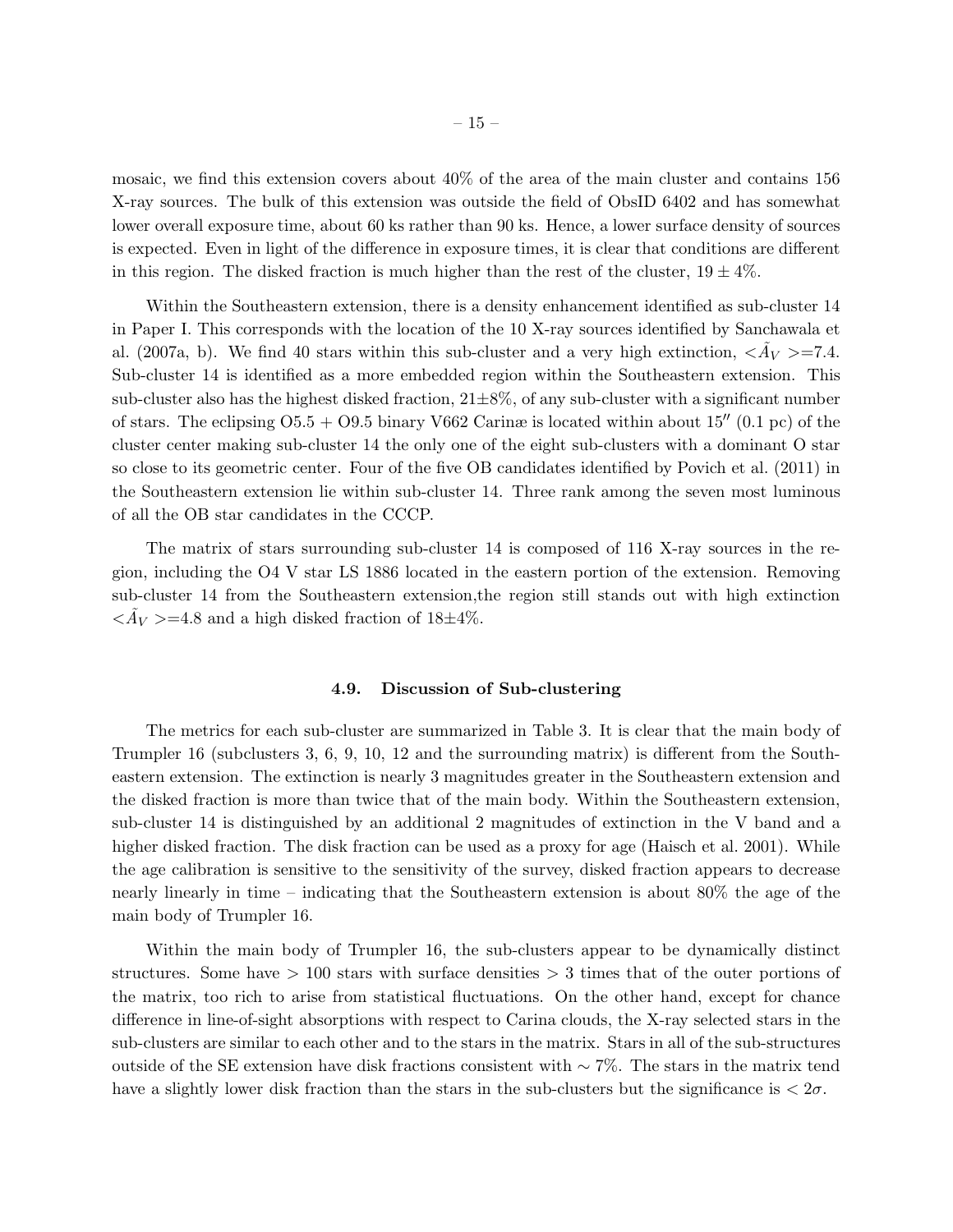The massive O stars, both main sequence and supergiant, do not lie at the cores of the subclusters. Few young stellar clusters are documented to have widely distributed massive stars; the best example may be NGC 2244, the central cluster in the Rosette Nebula (Wang et al. 2008).

## 5. The Relation of the High–Mass Stars to the Sub-clusters

X-ray emission is detected from 29 stars in Trumpler 16 that were classified with spectral types earlier than B2 (Skiff 2010). This includes  $\eta$  Carinæ itself, which was detected, but not cataloged by Broos et al. (2011) due to its high degree of pile-up (saturation in the ACIS CCD detection) which makes characterization difficult. The remainder include WR 25 and 19 O stars, many of which are in multiple systems. In addition, there are eight B stars in the range from B0.5 to B2 which were detected in X-rays, six of these with less than 15 net counts.

There are 21 early-type stars which were not detected in the X-ray observations. Most of the non-detections are from B0V to B2V in spectral type. This indicates a very sharp drop off in X-ray activity across the O/B divide as all the O stars were detected. There were also a few early–type stars not detected in X-rays which were also not considered to be main sequence either. All of these are in the far south and all but emission object Hen 3-480 are considered to be part of the Southeastern extension. We list the detections in Tables 4 and 5 and the non-detections in Table 6. More comprehensive studies of early–type stars are the topics of separate papers in the framework of the CCCP (e.g., Nazé et al. 2011; Gagné et al. 2011). Candidates from Povich et al.  $(2011)$  are excluded from this discussion as well since followup is still required to establish their spectral types and confirm their OB status.

Following the finding of AC08 that OB stars are less absorbed than their late type counterparts  $(A_V=2.0$  for OB stars versus 3.6 for GK stars), we examine the extinction to the X-ray detected early–type stars. Twenty-five of these have matches in the HAWK-I photometry catalog. We calculated the extinction by comparison to the  $J-H$  and  $J-K_S$  colors of high–mass stars which are expected to be nearly constant at −0.15 and −0.2 respectively, in the absence of extinction. We find a range of extinctions from  $A_V \sim 0.85-8.9$ . The average  $A_V$  is about 2.5 but this is dominated by a single outlier (MJ 224) with  $A_V \sim 8.75$ . The mean extinction may be the more appropriate metric at  $A_V \sim 2.1$ . However the dispersion is high,  $\sigma = 1.0$  even excluding the outlier. Hence, the extinction of the high–mass stars is generally lower than that of the low–mass population. The single high mass member of the Southeastern extension detected in X-rays has  $A_V \sim 4.5$  consistent with membership in Sub-cluster 14.

Remarkably, the spatial distribution of the high–mass stars does not follow the sub-clustering seen in the lower mass stars. None of the seven sub-clusters in the main body of Trumpler 16 has an O star within 0.2 pc of the cluster center; this includes sub-cluster  $11$  – the host of  $\eta$  Carinæ. The centroid of the X-ray sources in this sub-cluster is located 0.7' (0.5 pc) from  $\eta$  Carinæ. The unclustered matrix has the same fraction of high-mass stars to lower mass stars. Only Sub-cluster 14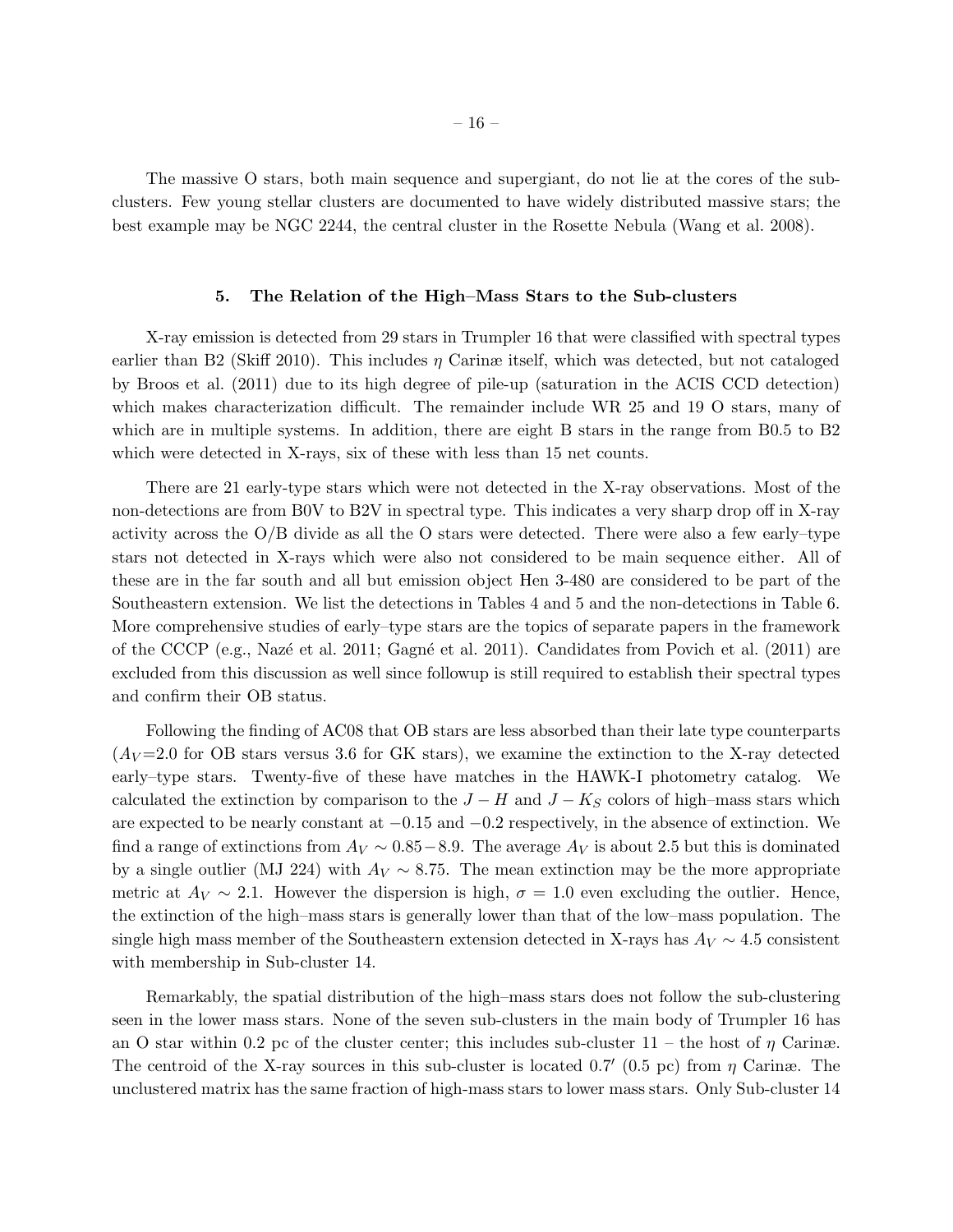in the Southeast extension appears centered on a high mass star.

## 6. Trumpler 16 in Context

In Paper I, it is shown that the Carina nebula has very complex clustering properties including many sparse groups, a few small clusters such as Bochum 11 and the "Treasure Chest," as well as three large clusters, Trumpler 14, Trumpler 15, and Trumpler 16. This range of stellar groupings is seen in other large star forming regions such as the Orion A cloud, which includes the ONC, OMC 2/3, Lynds 1641 North, Lynds 1641 South, as well as numerous small agglomerations. But comparison of the three largest clusters implies something other than size matters.

In Table 7 we provide a direct comparison of the clusters. The data sets are not analyzed in identical ways but the methods are comparable. Trumpler 14 appears to be the youngest of the three clusters as determined by a variety of metrics including the location of the stars on the color–magnitude diagram and the disk fraction. It is also possesses the most X-ray sources and is most centrally condensed. In this Table we calculated the total number of stars in Trumpler 14 based on the total mass estimate of 9000–11,000  $M_{\odot}$  of stars by Ascenso et al. (2007) and then estimating the mean stellar mass to be 0.8  $M_{\odot}$  following Hillenbrand & Hartmann (1998). Ascenso et al. estimate the distance to the Carina nebula to be 2.8 kpc, not the 2.3 kpc used here, so the total number of stars should be estimated to be perhaps 10% larger. The densities shown in Table 7 were all estimated using a 2.3 kpc distance. Meanwhile, Trumpler 15 is the oldest, and lowest mass with a less dense core than Trumpler 14. Trumpler 14 and Trumpler 15 are well fitted by King models (King 1962) with a core radius of about 0.7 pc containing about 30–35% of the stars.

Trumpler 16 does not fit into any simple relationship with its two neighbors to the north. It is nearly identical in mass (stellar numbers) to Trumpler 14. The main body of Trumpler 16 and the southeastern extension appear to bracket Trumpler 14 in age and the overall stellar density of the two is nearly the same. The number of high-mass stars traces the total estimated population of all three clusters. Of course. some high mass stars have gone supernova – more in the older clusters. But Trumpler 16 is different. It has no identifiable core and its high mass population is fully distributed. While Ascenso et al. find no mass segregation in Trumpler 14 either, the high mass stars trace the centrally condensed overall population. So overall it would appear that Trumpler 16 is the result of a different mode of star formation.

In this mode the gas within Trumpler 16 appears to have been collected into several lumpy groupings within which the mass clumps were not smoothly distributed. Before a single dynamical timescale, perhaps a triggering event occurred which caused all the clumps to collapse contemporaneously. This is in contrast to the rather organized nature of the other two large clusters. Nonetheless, the mode of star formation which produced Trumpler 16 created a high-mass to low mass star ratio nearly identical to that seen in the other clusters and an XLF nearly identical to that of Trumpler 15, which is well described by a simple King model. This implies that the IMF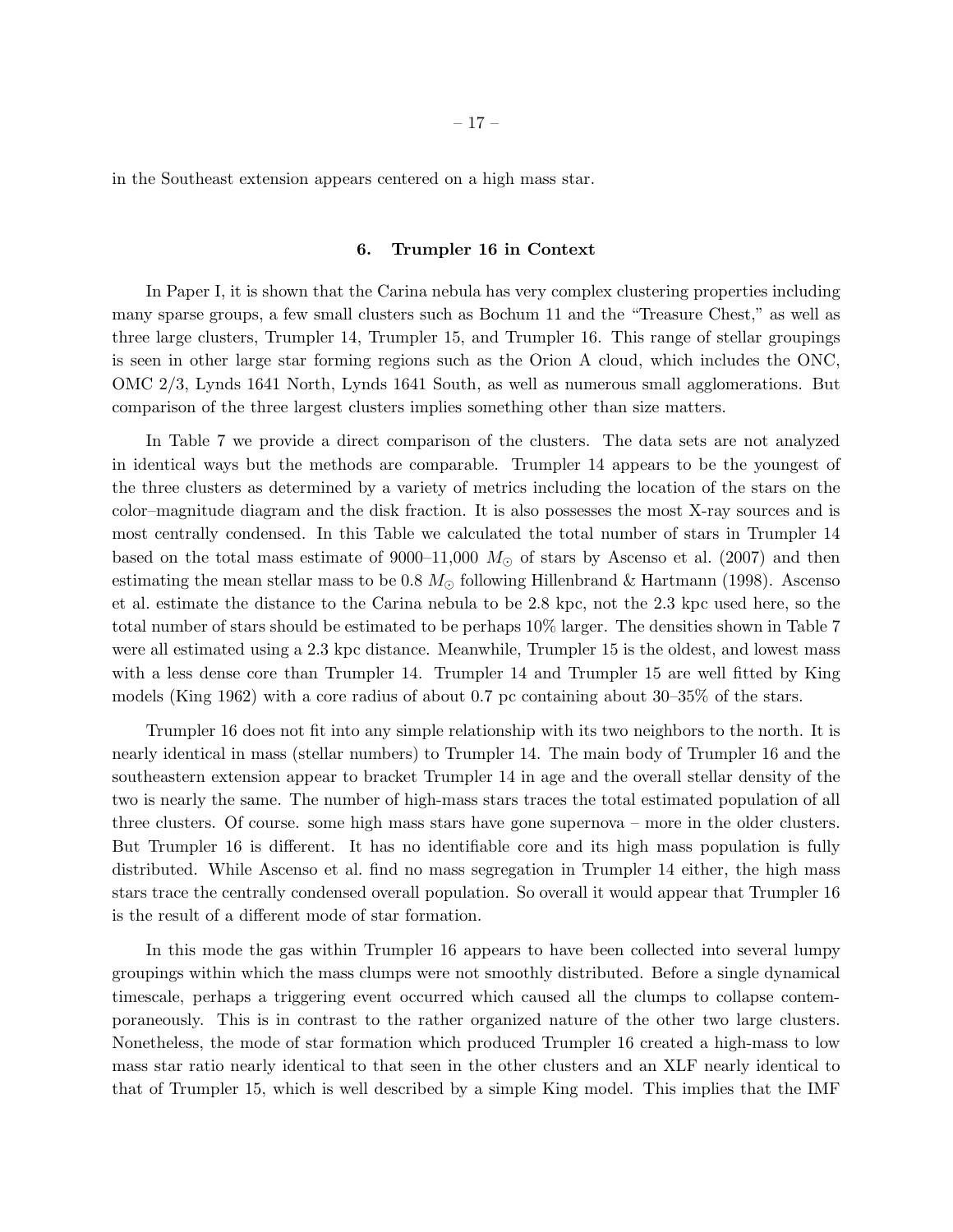and the XLF are robust to different modes of star formation, assuming that the observed IMF and the XLF are not significantly altered by the evolution of cluster members.

# 7. Conclusions

The Chandra ACIS observations of the Trumpler 16 cluster, portions of which were previously studied by Albacete-Colombo et al. (2008), were presented in the framework of the CCCP study. Our analysis shows that Tr 16 is an irregularly shaped cluster. It is not highly centrally condensed but rather breaks up into several sub-clusters. With the benefit of the deep HAWK-I data to identify faint counterparts to the X-ray sources we find no mass segregation in the cluster as a whole. Neither is there apparent mass segregation within the individual sub-clusters. In fact, none of the sub-clusters appear centered on a high mass star with the exception of sub-cluster 14. Other results are summarized as follows:

- 1. There are 1187 X-ray sources in the total CCCP sample which are classified as likely members of the Trumpler 16 cluster. Positional coincidence matching yields a total of 1047 HAWK-I near-IR counterparts, 1013 of these have three band detections with errors less than 5%.
- 2. The Trumpler 16 cluster has a roughly circular shape about 11′ across (7.4 pc at a distance of 2.3 kpc). Within this outline are seven sub-clusters identified in Paper I. We also discuss a less densely populated, more embedded and younger Southeastern extension to the cluster which is about 10' long running east to west and about 5' north to south  $(6.7 \text{ pc} \times 3.4 \text{ pc})$ .
- 3. We confirm the well-established correlations between X-ray flux and near-IR magnitude for high-mass stars and pre-main sequence G and K stars. We also find a weak anti-correlation between X-ray flux and near-IR luminosity for intermediate mass stars.
- 4. The X-ray luminosity function for stars in Trumpler 16 is compared to the COUP Orion Nebula Cluster XLF. Trumpler 16 shows more low X-ray luminosity and solar mass stars and proportionally fewer high luminosity (intermediate/high mass) stars than in ONC. We estimate the total number of X-ray sources brighter than  $L_{tc}= 27.5$ , the nominal limit of the COUP, to be about 5 times the number of Class II and Class III sources in the ONC area covered by the COUP survey. This estimate excludes secondary companions.
- 5. The locations of X-ray detected stars in Trumpler 16 in the near-IR color-magnitude diagram is consistent with a population of 1-3 Myr PMS stars. The extinctions range from near 0 to over 20 in  $A_V$ . There is some spread with 2.0 mag of extinction at V typically separating the first and fourth quartile.
- 6. We derive an overall K-band excess disk frequency of  $8.9\pm 0.9\%$  using the X-ray selected sample. Excluding the Southeastern extension the disk frequency is about 7%. Both rates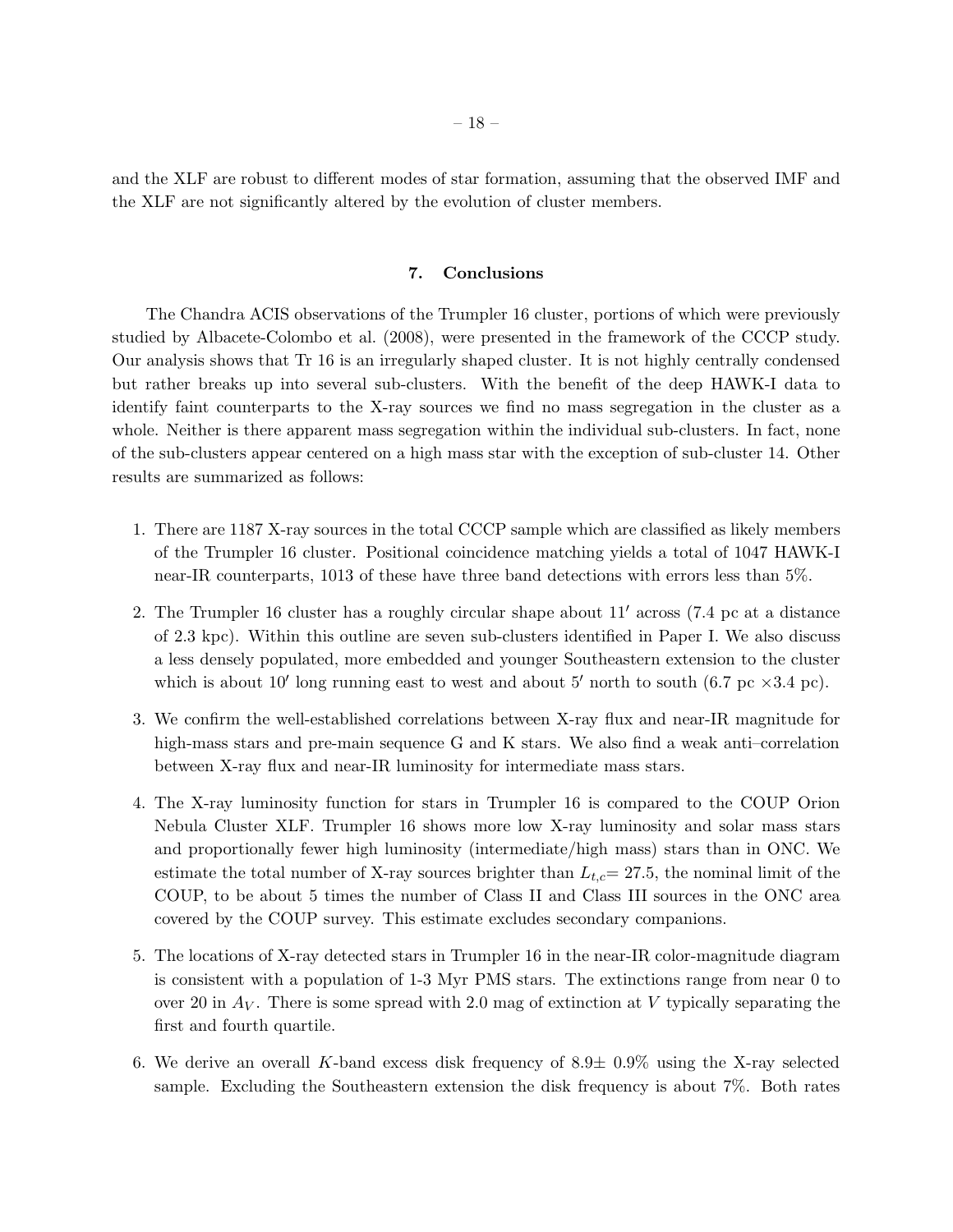are significantly larger than the rate found in Trumpler  $15 -$  the oldest of the Carina rich clusters – of  $3.8 \pm 0.7\%$  (Wang et al. 2011).

- 7. We study the seven density enhancements within the main body of the cluster, some of which present unique characteristics. The stellar characteristics of the sub-clusters are very similar. The matrix and the subclusters each contain roughly half the stellar population of Trumpler 16. No mass segregation is seen (i.e., the massive stars are not concentrated in the cluster cores). The pre-main sequence disk fraction found in the subclusters is  $8.4\pm$ 1.4% which is consistent with 6.4± 1.2% found in the surrounding matrix of stars. The exception is the Southeastern extension which has a disk fraction more than a factor of 2 higher. Absorption properties differ, particularly in the Southeastern extension that is heavily extinguished.
- 8. In addition to the high extinction and higher disk fraction, the Southeastern extension was also found to possess some of the most bolometrically luminous newly identified O star candidates in the region. Taken together, the high disk fraction, high extinction, and luminous O stars are evidence that the Southeastern extension is younger than the core region of Trumpler 16.
- 9. We detected 29 previously known high mass stars including  $\eta$  Carinæ, WR 25, and main sequence stars with spectral types ranging from B2 to O3. Most B0 to B2 stars in this region were not detected. We find marginal evidence that high–mass stars are less absorbed than lower mass stars.
- 10. The overall structure of Trumpler 16 differs greatly from that of Trumpler 14 and Trumpler 15. Nevertheless the XLF of Trumpler 15 and Trumpler 16 are nearly identical.

We thank the referee for many useful comments. S.J.W. is supported by NASA contract NAS8-03060 (Chandra). This work is supported by Chandra X-ray Observatory grant GO8-9131X (PI: L. Townsley) and by the ACIS Instrument Team contract SV4-74018 (PI: G. Garmire), issued by the Chandra X-ray Center, which is operated by the Smithsonian Astrophysical Observatory for and on behalf of NASA under contract NAS8-03060. AFJM is grateful to NSERC (Canada) and FQRNT (Quebec) for financial aide. The near-infrared observations were collected with the HAWK-I instrument on the VLT at Paranal Observatory, Chile, under ESO program 60.A-9284(K). This research has made use of the SIMBAD database and the VizieR catalogue access tool, operated at CDS, Strasbourg, France.

# REFERENCES

Albacete Colombo, J. F., M´endez, M., & Morrell, N. I. 2003, MNRAS, 346, 704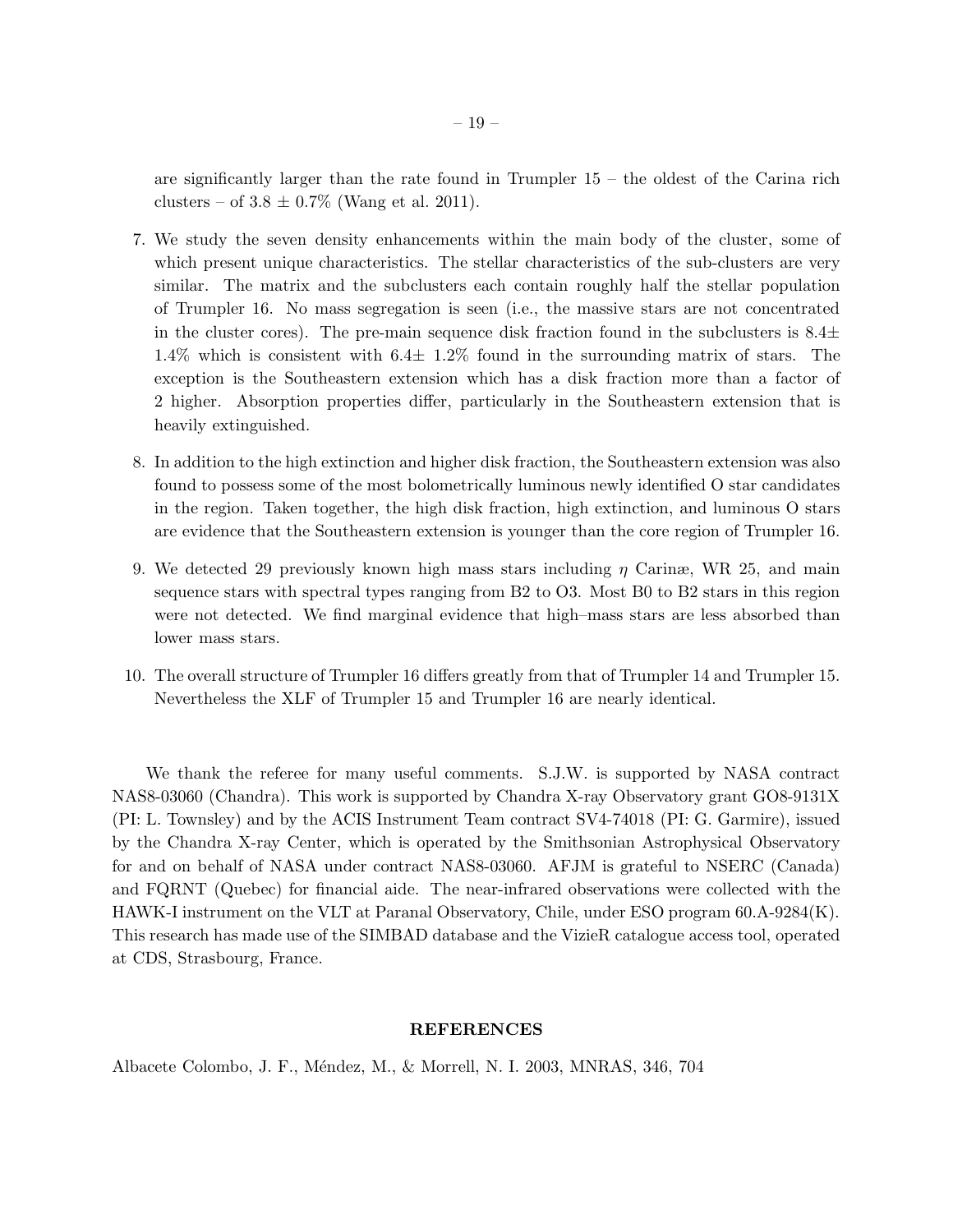- Albacete-Colombo, J. F., Damiani, F., Micela, G., Sciortino, S., & Harnden, F. R., Jr. 2008, A&A, 490, 1055 (AC08)
- Alexander, D. M., et al. 2003, AJ, 126, 539
- Ascenso, J., Alves, J., Vicente, S., Lago, M.T.V.T. 2007 A&A, 476, 199
- Brooks, K. J., Garay, G., Nielbock, M., Smith, N., & Cox, P. 2005, ApJ, 634, 436
- Broos P. S., et al. 2011a CCCP Catalog paper
- Broos P. S., et al. 2011b CCCP Paper A Naive Bayes Source Classier for X-ray Sources
- Broos, P. S., Townsley, L. K., Feigelson, E. D., Getman, K. V., Bauer, F. E., & Garmire, G. P. 2010, ApJ, 714, 1582
- Broos, P. S., Feigelson, E. D., Townsley, L. K., Getman, K. V., Wang, J., Garmire, G. P., Jiang, Z., & Tsuboi, Y. 2007, ApJS, 169, 353
- Damiani, F., Maggio, A., Micela, G., & Sciortino, S. 1997, Statistical Challenges in Modern Astronomy II, 417
- Davidson, K., & Humphreys, R. M. 1997, ARA&A, 35, 1
- DeGioia-Eastwood, K., Throop, H., Walker, G., & Cudworth, K. M. 2001, ApJ, 549, 578
- Evans, N. R., Seward, F. D., Krauss, M. I., Isobe, T., Nichols, J., Schlegel, E. M., & Wolk, S. J. 2003, ApJ, 589, 509
- Feigelson, E. D, et al. 2005, ApJS, 160, 379
- Feigelson E. et al. 2011, CCCP Clustering paper (Paper I)
- Feinstein, A., Marraco, H. G., & Muzzio, J. C. 1973, A&AS, 12, 331
- Feinstein, A. 1982, AJ, 87, 1012
- Forte, J. C. 1978, AJ, 83, 1199
- Gagné, M., et al. 2011 CCCP Hot Star paper
- Gaviola, E. 1950, ApJ, 111, 408
- Getman, K. V., Feigelson, E. D., Grosso, N., McCaughrean, M. J., Micela, G., Broos, P., Garmire, G., & Townsley, L. 2005, ApJS, 160, 353
- Getman, K. V., Feigelson, E. D., Townsley, L., Broos, P., Garmire, G., & Tsujimoto, M. 2006, ApJS, 163, 306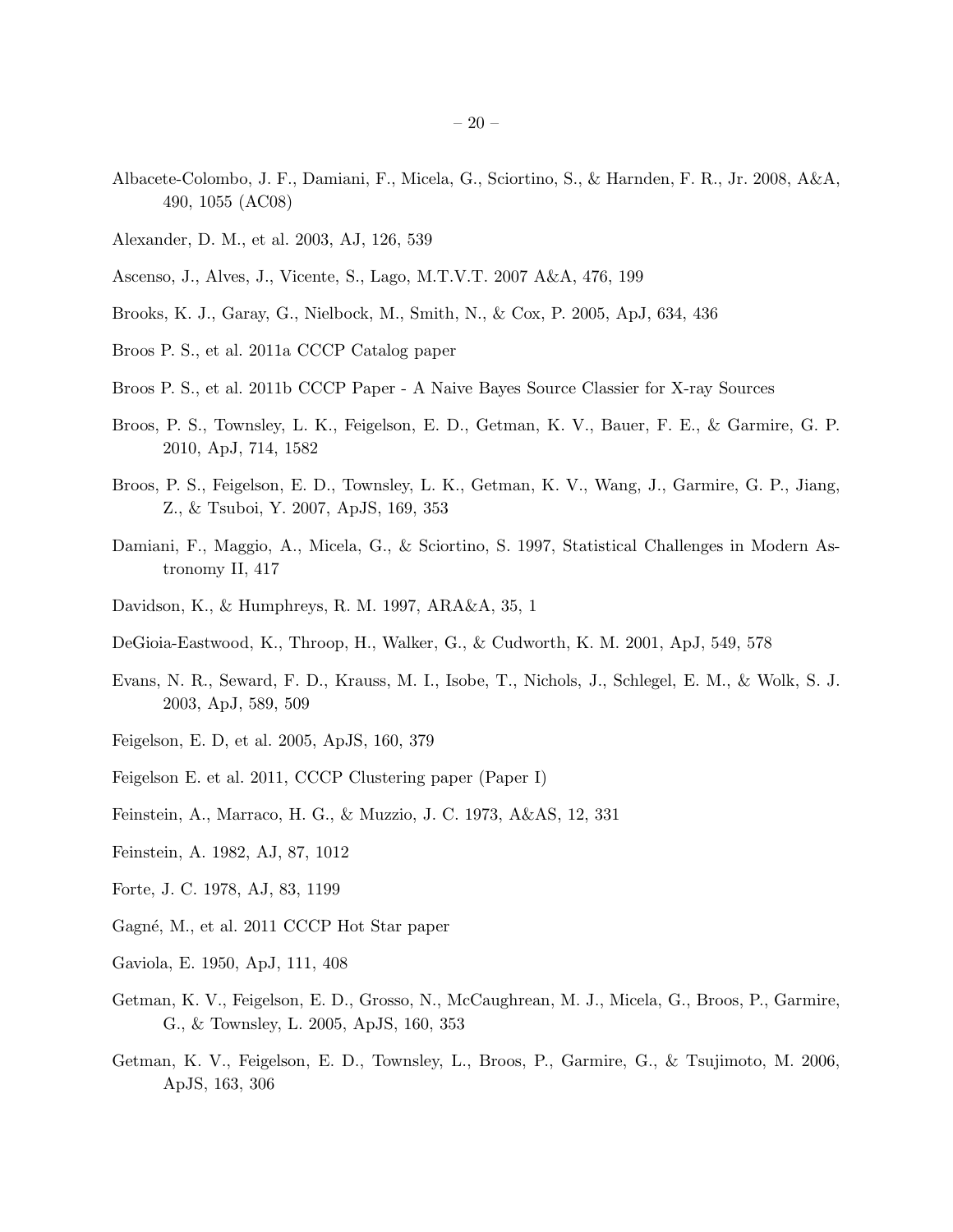- Getman, K. V., Feigelson, E. D., Broos, P. S., Townsley, L. K., & Garmire, G. P. 2010, ApJ, 708, 1760
- Haisch, K. E., Lada, E. A., Lada, C. J. 2001 ApJ, 553, L153
- Herbst, W. 1976, ApJ, 208, 923
- Herschel, J. F. W., Sir 1847, Results of Observations Made During the Years 1834, 5, 6, 7, 8 at the Cape of Good Hope (London: Smith, Elder and Co.)
- Kendall, M. 1938," Biometrika 30, 81
- King, I. 1962, AJ, 67, 471
- Levato, H., & Malaroda, S. 1982, PASP, 94, 807
- Morrell, N., Garcia, B., & Levato, H. 1988, PASP, 100, 1431
- Nazé, Y., et al. 2011 CCCP O star paper
- Povich, M. S. et al. 2011 CCCP New OB star paper
- Preibisch, T., & Feigelson, E. D. 2005, ApJS, 160, 390
- Preibisch, T., et al. 2005, ApJS, 160, 401
- Preibisch, T., et al. 2011, CCCP HAWK-I paper
- Sanchawala, K., Chen, W.-P., Lee, H.-T., Chu, Y.-H., Nakajima, Y., Tamura, M., Baba, D., & Sato, S. 2007, ApJ, 656, 462
- Sanchawala, K., et al. 2007, ApJ, 667, 963
- Siess, L., Dufour, E., & Forestini, M. 2000, A&A, 358, 593
- Skiff, B. A. 2010, VizieR Online Data Catalog, 1, 2023
- Skrutskie, M. F., et al. 2006, AJ, 131, 1163
- Smith, N., & Brooks, K. J. 2008, Handbook of Star Forming Regions, Volume II, 138
- Smith, N. 2006, ApJ, 644, 1151
- Smith, N., Gehrz, R. D., Hinz, P. M., Hoffmann, W. F., Hora, J. L., Mamajek, E. E., & Meyer, M. R. 2003, AJ, 125, 1458
- Smith, R. G. 1987, MNRAS, 227, 943
- Spearman, C. 1904, Amer. J. Psychol., 15, 72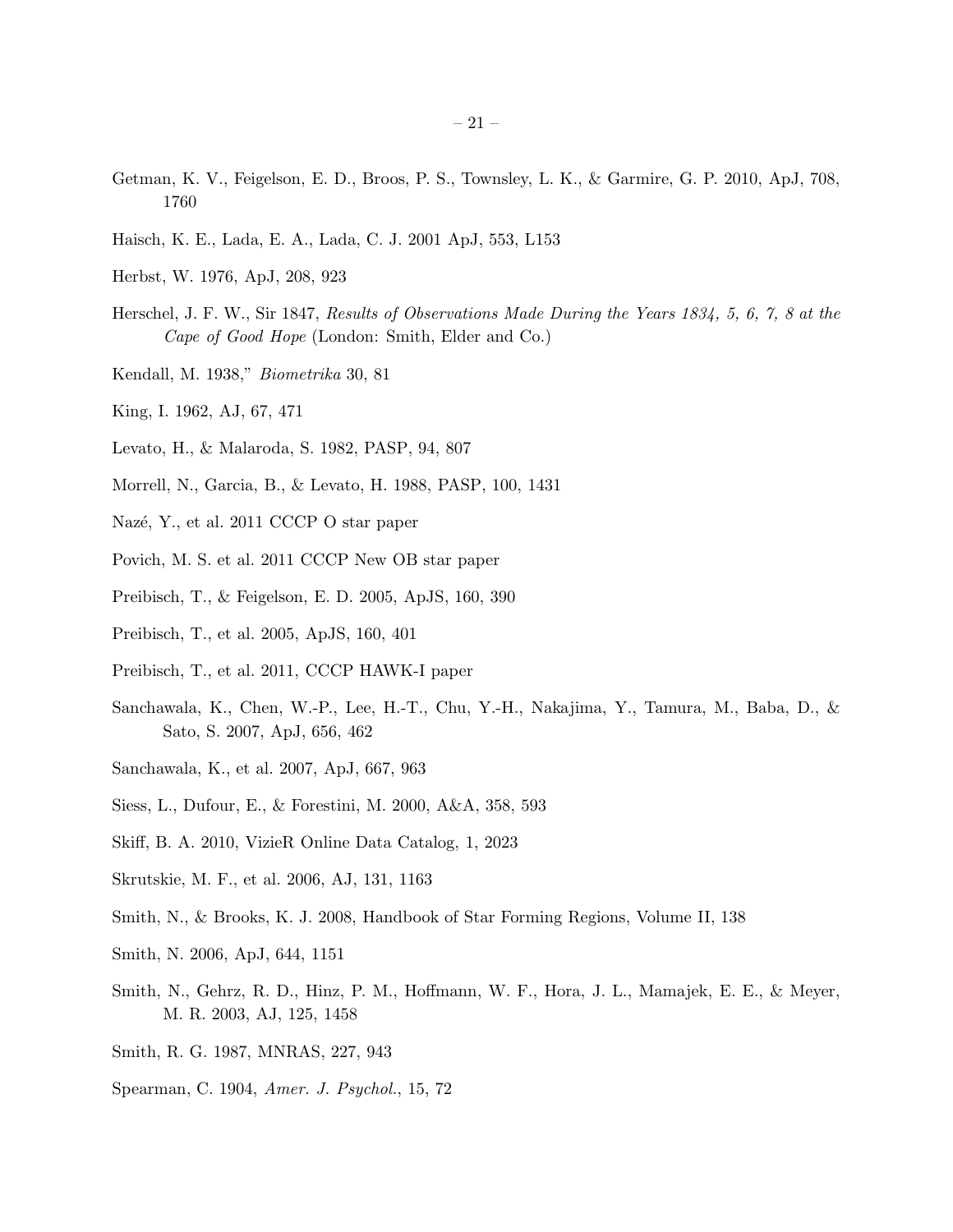- Stelzer, B., Flaccomio, E., Montmerle, T., Micela, G., Sciortino, S., Favata, F., Preibisch, T., & Feigelson, E. D. 2005, ApJS, 160, 557
- The, P. S., Bakker, R., & Tjin A Djie, H. R. E. 1980, A&A, 89, 209
- Townsley, L., et al. 2011a CCCP Introduction paper
- Townsley, L., et al. 2011b CCCP Diffuse emission paper
- Walborn, N. R. 1971, ApJ, 167, L31
- Walborn, N. R. 1973, ApJ, 179, 517
- Wang, J., Townsley, L. K., Feigelson, E. D., Broos, P. S., Getman, K. V., Román-Zúñiga, C. G., & Lada, E. 2008, ApJ, 675, 464
- Wang, J., Townsley, L. K., Feigelson, E. D., Getman, K. V., Broos, P. S., Garmire, G. P., & Tsujimoto, M. 2007, ApJS, 168, 100
- Wolk, S. J., Winston, E., Bourke, T. L., Gutermuth, R., Megeath, S. T., Spitzbart, B. D., & Osten, R. 2010, ApJ, 715, 671

This preprint was prepared with the AAS IATEX macros v5.2.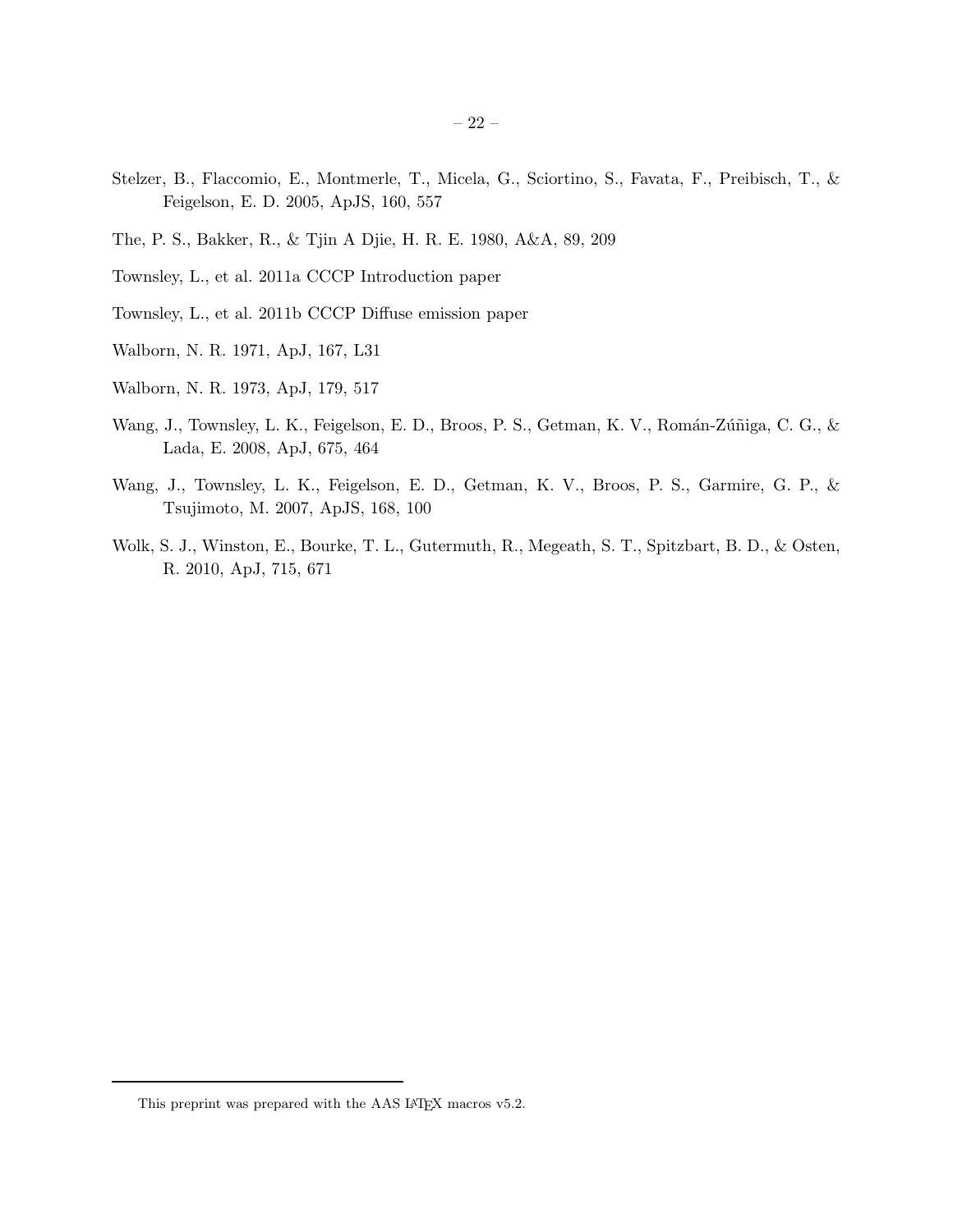|  | Table 1. Basic Properties of Chandra ACIS Point Sources in the Trumpler 16 Region |  |  |  |  |  |  |  |
|--|-----------------------------------------------------------------------------------|--|--|--|--|--|--|--|
|--|-----------------------------------------------------------------------------------|--|--|--|--|--|--|--|

| Seq. $#$ | Designation<br><b>CXOGNCJ</b> | R.A.<br>J2000. | Dec.<br>J2000 | Net<br>X-ray Cts | X-ray Cnt<br>err | Class          | Sub-<br>cluster |
|----------|-------------------------------|----------------|---------------|------------------|------------------|----------------|-----------------|
| 5277     | 104405.29-594543.4            | 161.022048     | $-59.762068$  | 24.9             | 5.8              | H2             | Matrix          |
| 5294     | 104405.79-594353.6            | 161.024162     | $-59.731567$  | 12.4             | 4.7              | H2             | Matrix          |
| 5409     | 104407.86-594315.7            | 161.032779     | $-59.721036$  | 73.0             | 9.6              | H <sub>0</sub> | Matrix          |
| 5416     | 104408.06-594522.4            | 161.033601     | $-59.756223$  | 36.8             | 6.7              | H <sub>2</sub> | Matrix          |
| 5466     | 104409.04-594538.7            | 161.037671     | $-59.760751$  | 49.5             | 7.4              | H <sub>2</sub> | Matrix          |
| 5493     | 104409.75-594338.7            | 161.040642     | $-59.727435$  | 19.8             | 5.1              | H2             | Matrix          |
| 5496     | 104409.80 - 594448.0          | 161.040853     | $-59.746691$  | 49.6             | 7.4              | H2             | Matrix          |
| 5534     | 104410.39-594311.1            | 161.043323     | $-59.719771$  | 4609.4           | 162.6            | H <sub>2</sub> | Matrix          |
| 5541     | 104410.47-594352.7            | 161.043650     | $-59.731332$  | 15.3             | 4.8              | H2             | Matrix          |
| 5576     | 104411.23–594445.7            | 161.046796     | $-59.746034$  | 12.6             | 4.0              | H2             | Matrix          |
| 5609     | 104411.89-594414.8            | 161.049575     | $-59.737468$  | 14.1             | 4.4              | H2             | Matrix          |
| 5629     | 104412.43-594212.6            | 161.051825     | $-59.703517$  | 18.9             | 4.9              | H2             | Matrix          |
| 5638     | 104412.53-594351.3            | 161.052242     | $-59.730934$  | 21.9             | 5.2              | H2             | C <sub>3</sub>  |
| 5647     | 104412.84-594333.1            | 161.053541     | $-59.725883$  | 16.3             | 4.5              | H2             | C <sub>3</sub>  |
| 5649     | 104412.86-594344.6            | 161.053617     | $-59.729078$  | 162.1            | 13.0             | H2             | C <sub>3</sub>  |

<sup>a</sup>Table 1 with complete notes is published in its entirety in the electronic edition of the Astrophysical Journal. A portion is shown here for guidance regarding its form and content.

<sup>b</sup>Column 1: CCCP X-ray catalog sequence number (Broos et al. 2010). Column 2: IAU designation. Columns 3,4: Right ascension and declination for epoch J2000.0 in degrees. Column 5: Net X-ray events detected in the source extraction aperture in the full band (0.5-8 keV; Broos et al. 2011). Column 6: Gaussian error on the net X-ray counts. Column 7: A set of mutually exclusive classification hypotheses defined for each source in Broos et al. (2011) H0 : unclassified; H1: source is a foreground main-sequence star; H2: source is a young star, assumed to be in the Carina complex; H3: source is a Galactic background main-sequence star; H4: source is an extragalactic source. Column 8: The sub-cluster within Trumpler 16. C3, C4, C6 etc (Paper I). 'Matrix' means no sub-cluster and not in the Southeastern extension, SEM means no sub-cluster and in the Southeastern extension.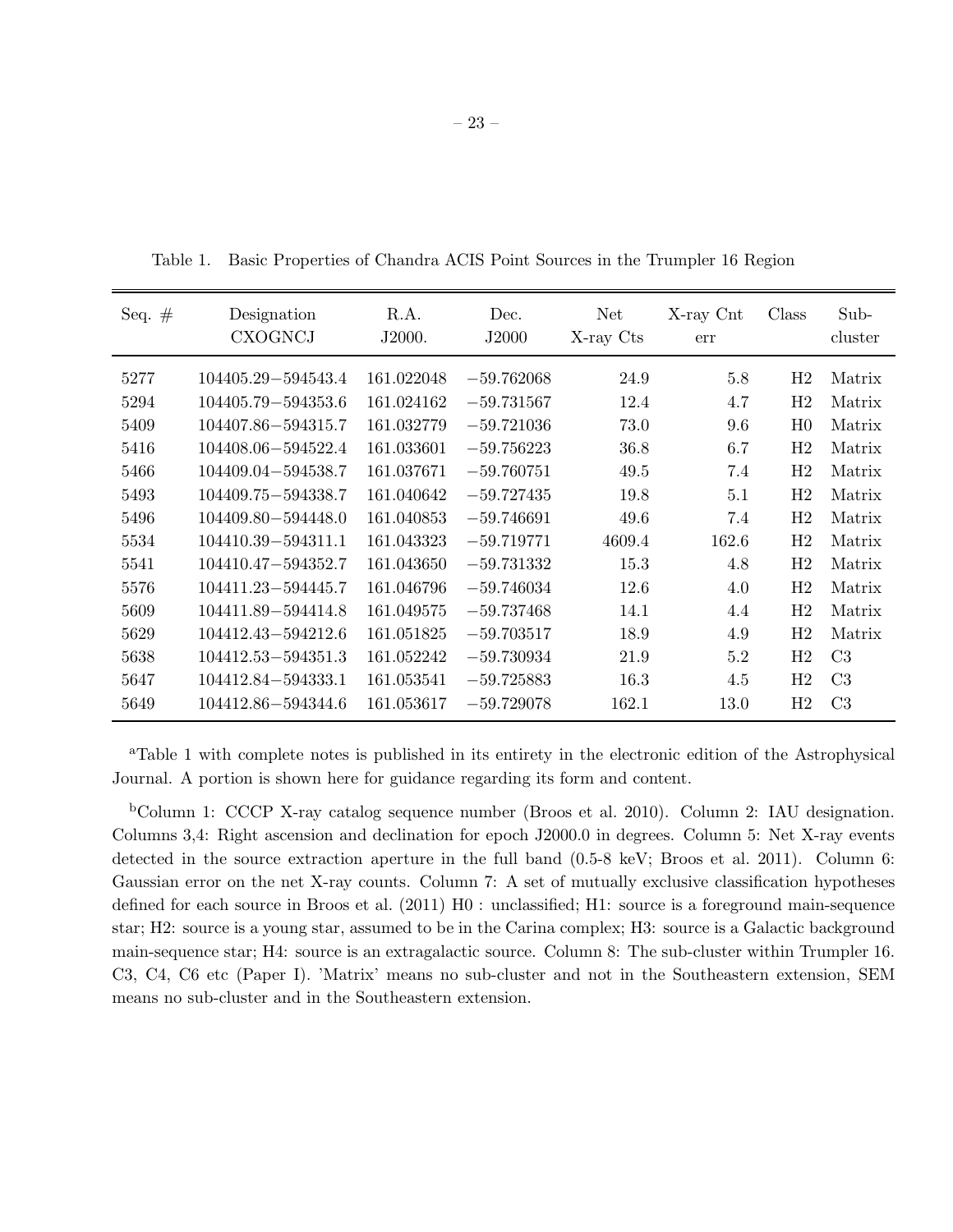| Seq. $#$ | Designation          | Median<br>$\text{energy}$ [keV] | error<br>Med. energy | Log flux<br>$\rm [ergs\ cm^2\ sec^{-1}]$ | Statistical err<br>$log$ flux | Systematic err<br>$log$ flux | $\text{Log } N_{\text{H}}$<br>$\rm[cm^{-2}]$ | Statistical err<br>$\text{Log } N_{\text{H}}$ | Systematic err<br>$\text{Log } N_{\text{H}}$ |
|----------|----------------------|---------------------------------|----------------------|------------------------------------------|-------------------------------|------------------------------|----------------------------------------------|-----------------------------------------------|----------------------------------------------|
|          |                      |                                 |                      |                                          |                               |                              |                                              |                                               |                                              |
| 5277     | 104405.29-594543.4   | 0.97                            | 0.12                 | $-14.64$                                 | $-15.19$                      | $-16.33$                     | 20.26                                        | 0.00                                          | 0.26                                         |
| 5294     | 104405.79-594353.6   | 1.08                            | 0.19                 | $-14.87$                                 | $-15.21$                      | $-16.56$                     | 20.26                                        | 0.36                                          | 0.26                                         |
| 5409     | 104407.86-594315.7   | 2.84                            | 0.24                 | $-13.23$                                 | $-13.98$                      | $-13.97$                     | 22.41                                        | 0.09                                          | 0.05                                         |
| 5416     | 104408.06-594522.4   | 1.76                            | 0.16                 | $-13.95$                                 | $-14.56$                      | $-14.50$                     | 21.95                                        | 0.15                                          | 0.09                                         |
| 5466     | 104409.04-594538.7   | 1.61                            | 0.14                 | $-13.90$                                 | $-14.55$                      | $-14.46$                     | 21.78                                        | 0.18                                          | 0.12                                         |
| 5493     | 104409.75-594338.7   | 1.26                            | 0.15                 | $-14.35$                                 | $-14.78$                      | $-14.72$                     | 20.98                                        | 0.61                                          | 0.50                                         |
| 5496     | 104409.80 - 594448.0 | 1.48                            | 0.13                 | $-13.97$                                 | $-14.60$                      | $-14.68$                     | 21.60                                        | 0.24                                          | 0.12                                         |
| 5534     | 104410.39-594311.1   | 1.51                            | 0.03                 | $-11.24$                                 | $-12.63$                      | $-12.21$                     | 21.48                                        | 0.06                                          | 0.12                                         |
| 5541     | 104410.47-594352.7   | 1.88                            | 0.28                 | $-14.17$                                 | $-14.56$                      | $-14.71$                     | 22.08                                        | 0.21                                          | 0.08                                         |
| 5576     | 104411.23-594445.7   | 1.35                            | 0.24                 | $-14.65$                                 | $-14.91$                      | $-15.00$                     | 21.48                                        | 0.85                                          | 0.22                                         |
| 5607     | 104411.88-594223.2   | 1.47                            | 0.28                 | $-14.60$                                 | $-14.87$                      | $-14.89$                     | 21.60                                        | 0.68                                          | 0.24                                         |
| 5609     | 104411.89-594414.8   | 1.93                            | 0.44                 | $-14.23$                                 | $-14.54$                      | $-14.48$                     | 22.15                                        | 0.31                                          | 0.11                                         |
| 5629     | 104412.43-594212.6   | 1.99                            | 0.31                 | $-14.10$                                 | $-14.54$                      | $-14.58$                     | 22.15                                        | 0.21                                          | 0.08                                         |
| 5638     | 104412.53-594351.3   | 1.29                            | 0.16                 | $-14.46$                                 | $-14.90$                      | $-14.85$                     | 21.30                                        | 0.67                                          | 0.35<br>54                                   |
| 5647     | 104412.84-594333.1   | 1.42                            | 0.18                 | $-14.20$                                 | $-14.58$                      | $-14.60$                     | 21.60                                        | 0.43                                          | 0.18                                         |
| 5649     | 104412.86-594344.6   | 2.02                            | 0.12                 | $-13.18$                                 | $-14.11$                      | $-13.80$                     | 22.11                                        | 0.07                                          | 0.09                                         |

Table 2. XPHOT Derived Properties of Chandra ACIS Point Sources in the Trumpler <sup>16</sup> Region

<sup>a</sup>Table 2 with complete notes is published in its entirety in the electronic edition of the Astrophysical Journal. A portion is shown here for guidance regarding its form and content.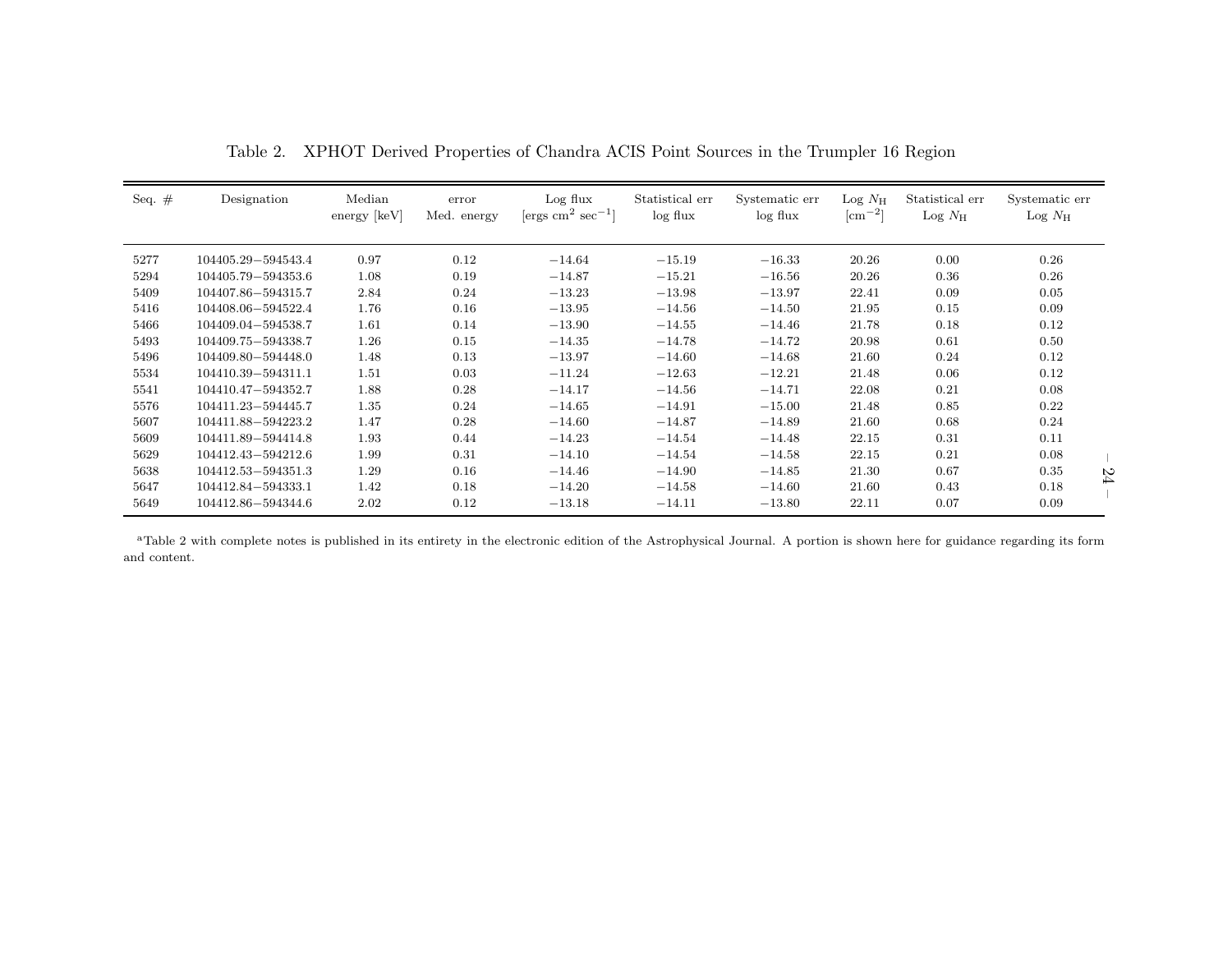

Fig. 1.— Trumpler 16 cluster overview. The background image is a far-red image from the Digitized Sky Survey (DSS2-I; squared scaling). The square indicates the field of view of ObsID 6204. The contours indicate an increase of source density of 1 X-ray source per 30′′. The outer thick contour indicates the extent of the Trumpler 14 and 16 clusters.  $\eta$  Car is the bright star near the north-east X-ray source concentration. The dashed line indicates our boundary between Trumpler 16 and Trumpler 14 (to the Northwest).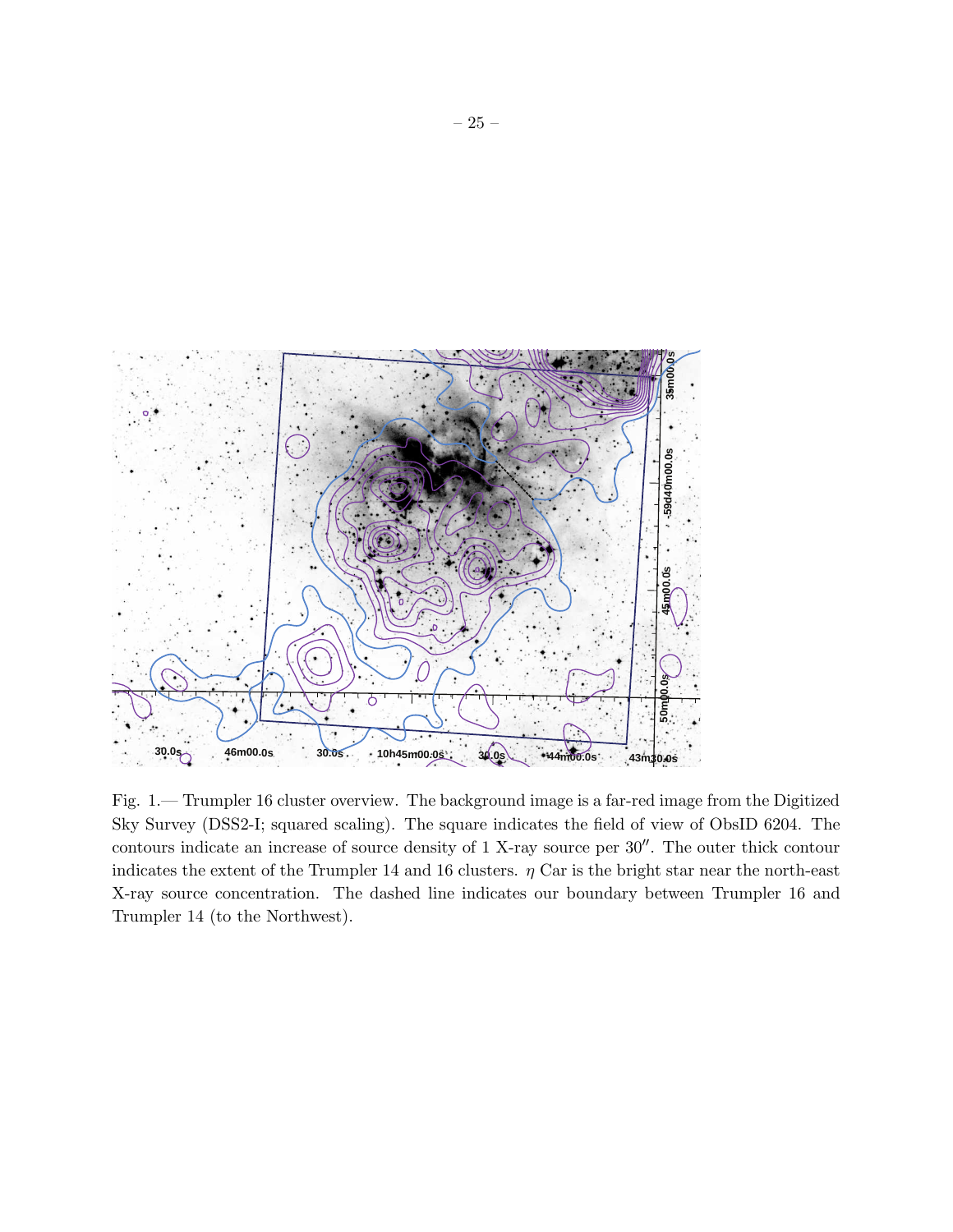

Fig. 2.— Near-infrared color-color diagram of 1013 CCCP sources in Trumpler 16 (including the Southeastern extension) using the HAWK-I data (Preibisch et al. 2011). A reddening vector of 10 visual magnitudes is indicated. The short curve in the lower-left indicates the nominal main sequence. The parallel lines indicate the reddening band for stars without optically thick disks in the  $K_S$  band. Triangles indicate stars at least 0.1 magnitudes to the right of the reddening band; these are probable disk systems with optically thick disks in the  $K_S$  band. We find 9% of the X-ray sources which are associated with probable cluster members have disks. Several of these are high mass stars. Similar analysis was carried out separately on each subcluster within Trumpler 16.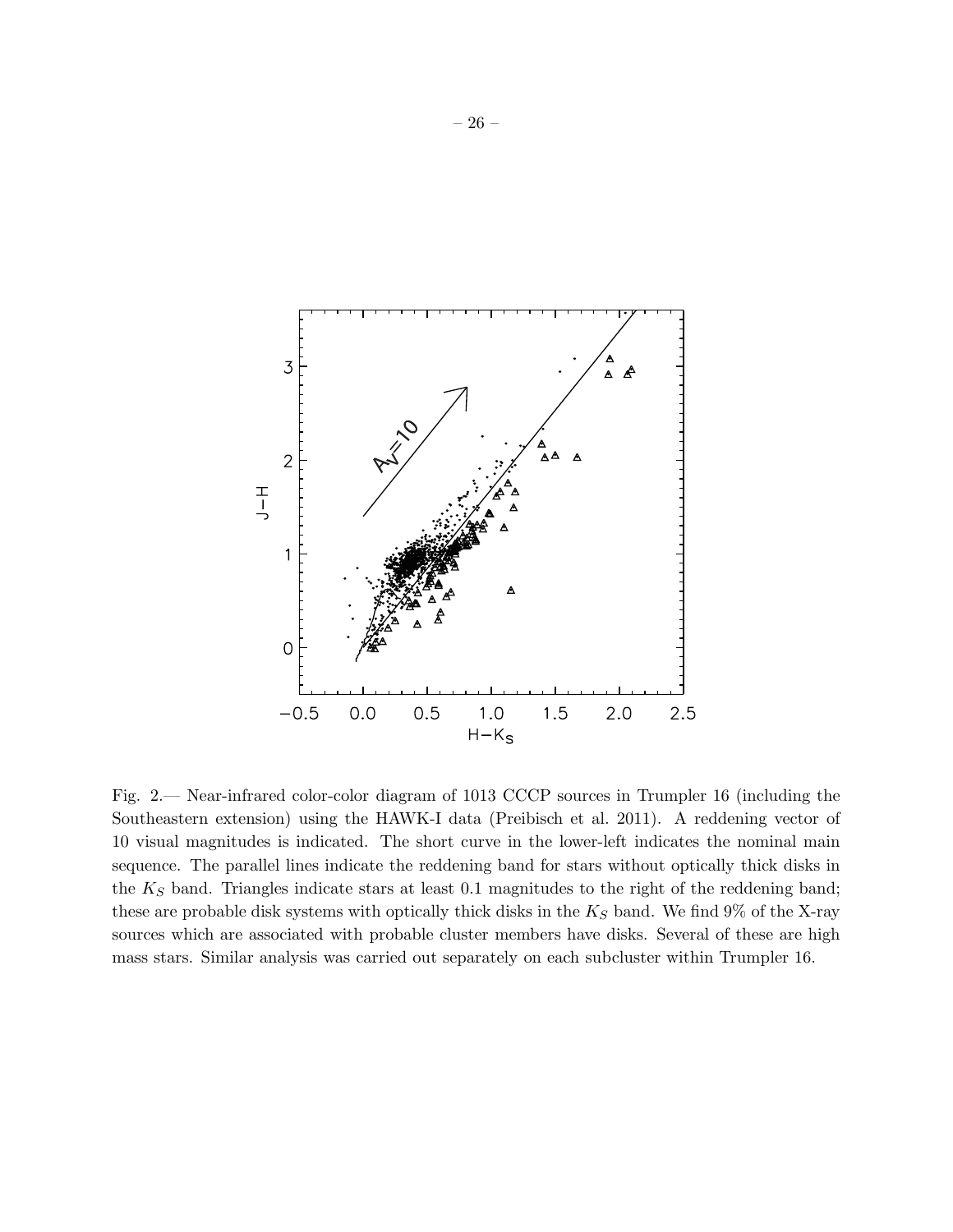

Fig. 3.— The X-ray flux (in units of log photons  $\sec^{-1}$ cm<sup>-2</sup>) compared to the J band magnitude. X-ray sources with  $J < 11$  (O and early-B stars) and within  $14 < J < 17$  (pre-main sequence stars) show well-known correlations between X-ray and optical luminosities. The weak anti-correlation at intermediate luminosities (12< J < 14) is newly reported here.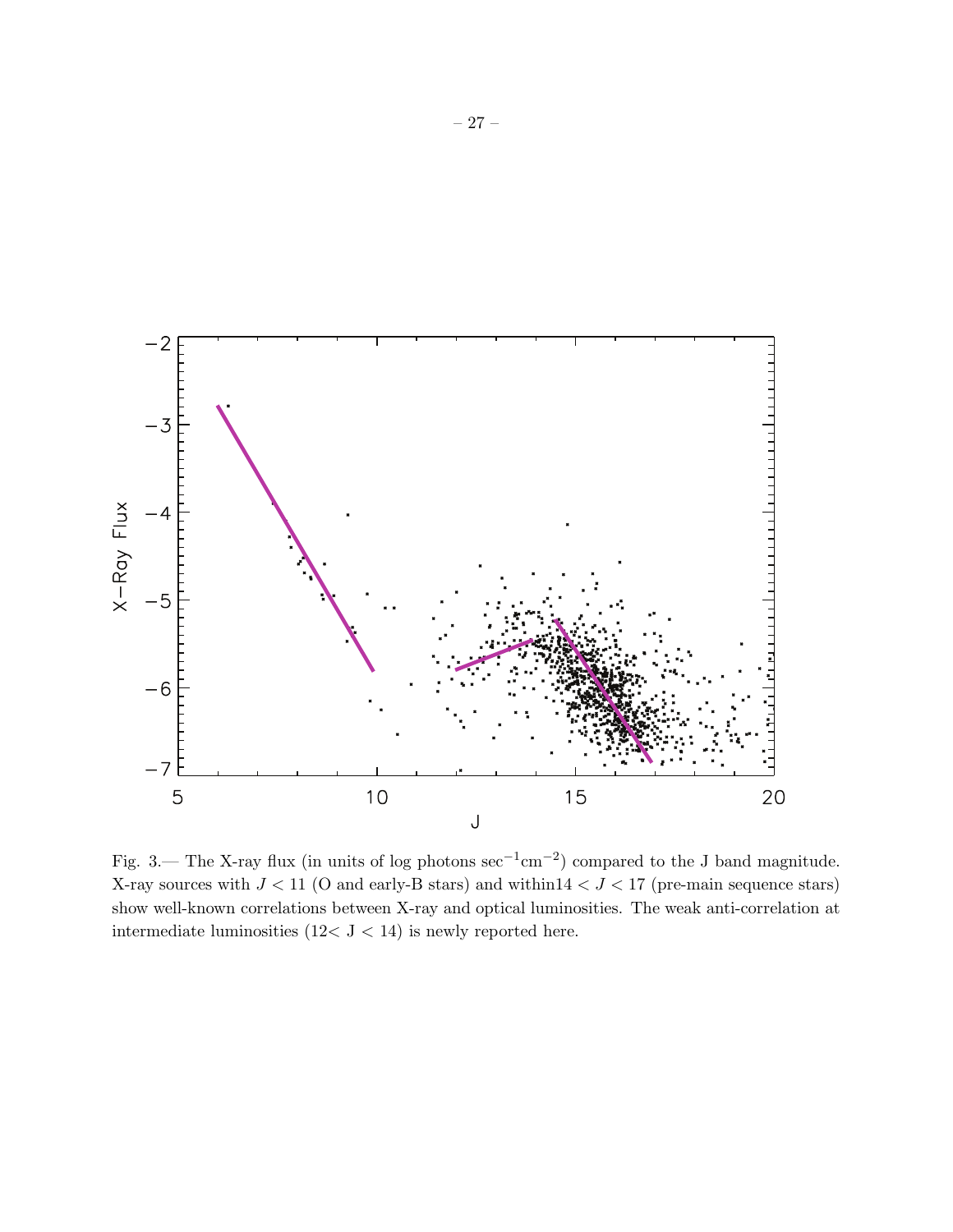

Fig. 4.— Near-infrared color-magnitude diagrams for Trumpler 16 and several of its sub–structures. The green solid line indicates a 3 Myr isochrone derived from Siess et al. (2000) set at a distance modulus of 11.8. The dashed green line is the same isochrone with 10  $A_V$  of extinction applied. The thick purple line is an approximate fit of the isochrone to the data with only the extinction being allowed as a free parameter. The short arrow in the upper middle of each frame shows the derived extinction for each region. The triangles indicate stars with disks as derived from the IR-color–color diagram. All of the regions in the main part of Trumpler 16 fit well to an extinction of  $A_V = 3.3$ . The stars in the Southeastern extension average about 150% this extinction, and its Sub-cluster 14 is even more absorbed. The bulk of the disked stars are more absorbed than the cluster mean. The cyan horizontal lines indicate rough color error bars.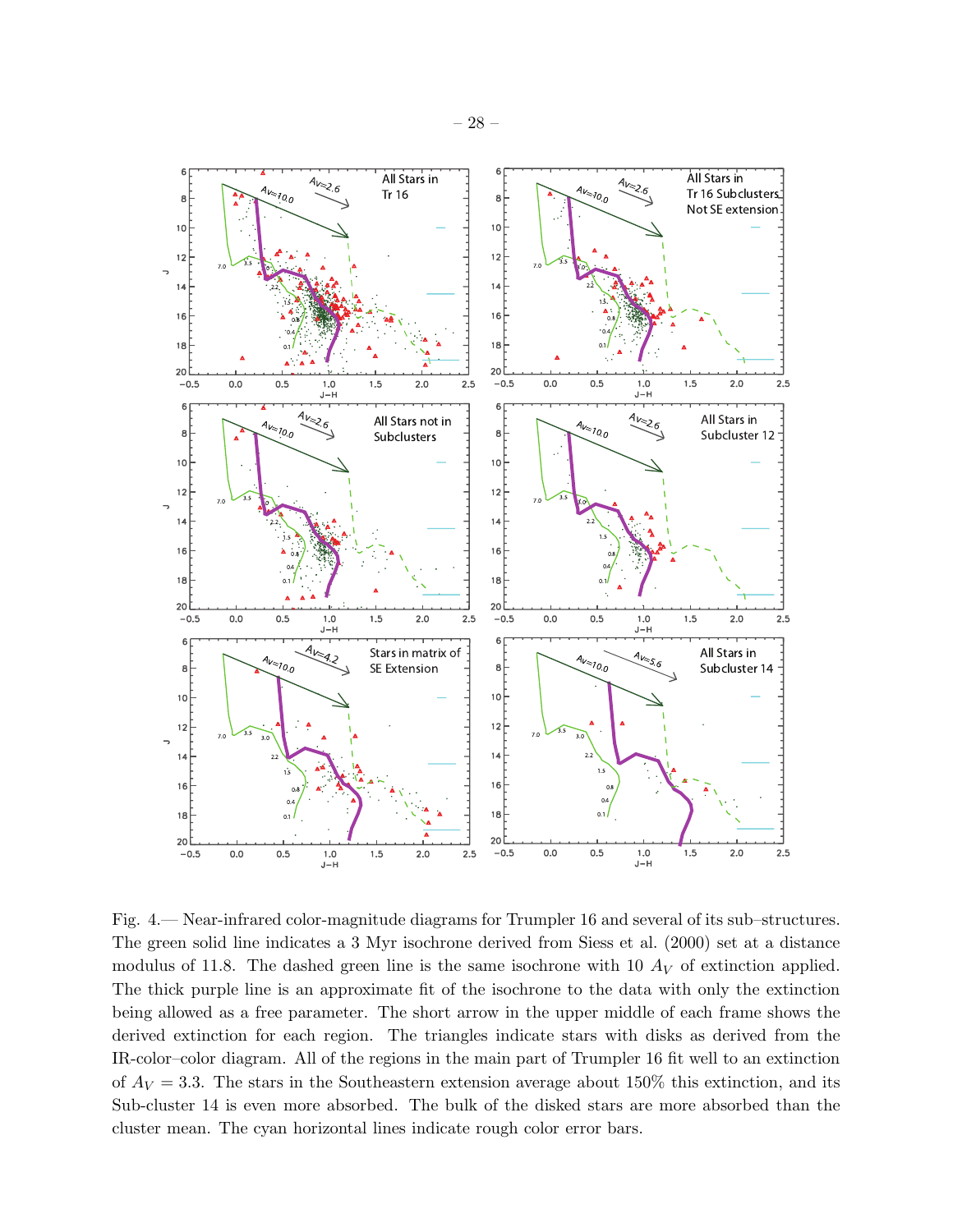

Fig. 5.— Histogram of log  $N_H$  of 687 X-ray sources in Trumpler 16 as measured using the XPHOT method. The top axis gives the approximate optical extinction  $(A_V)$  using a conversion ratio of  $N_{\rm H}/A_V = 1.6 \times 10^{21}$  (Vuong et al. 2003). The histogram is in grey below log  $N_{\rm H}$  = 21.6 to indicate the less robust nature of these measurements (see text).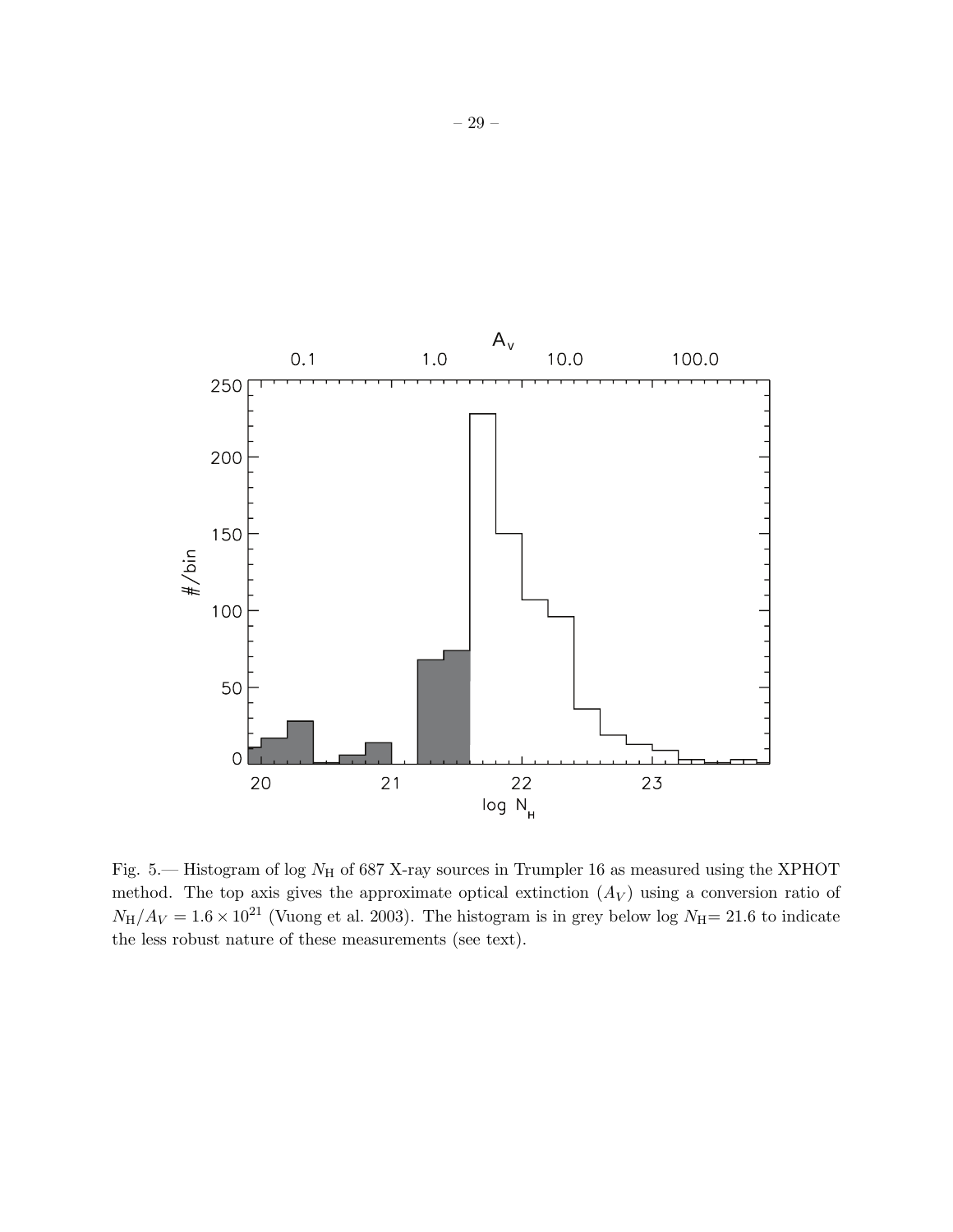

Fig. 6.— Histogram distribution of the net counts from the 1232 X-rays sources detected in the Trumpler 16 region.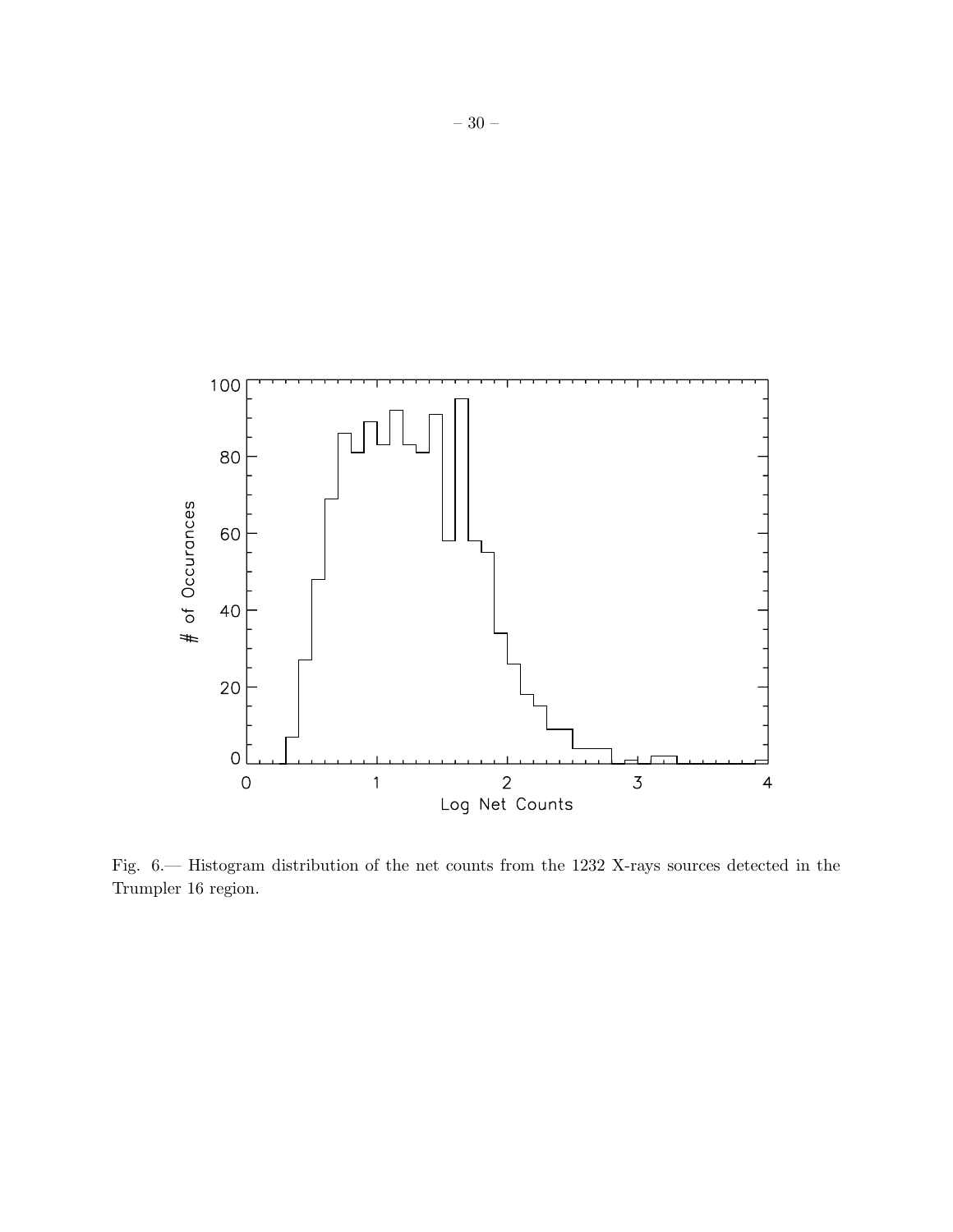

Fig. 7.— Top: Power-law fits to the Trumpler 16 data from  $log L_{t,c}= 30.7-31.5$  and to the COUP data from  $\log L_{t,c}= 30.2$ -31.5 are shown by blue line. The Trumpler 16 distribution has a slope of  $\Gamma = -1.27$ , while the COUP data have a slope of  $\Gamma = -0.92$  Bottom: Histogram of absorptioncorrected, total-band (0.5-8keV) X-ray luminosities of all 687 X-ray sources in Trumpler 16 (black, solid) for which XPHOT could calculate luminosities and which are not in the SE extension. These are compared to the COUP sample (magenta, dotted) of 839 sources from the ONC.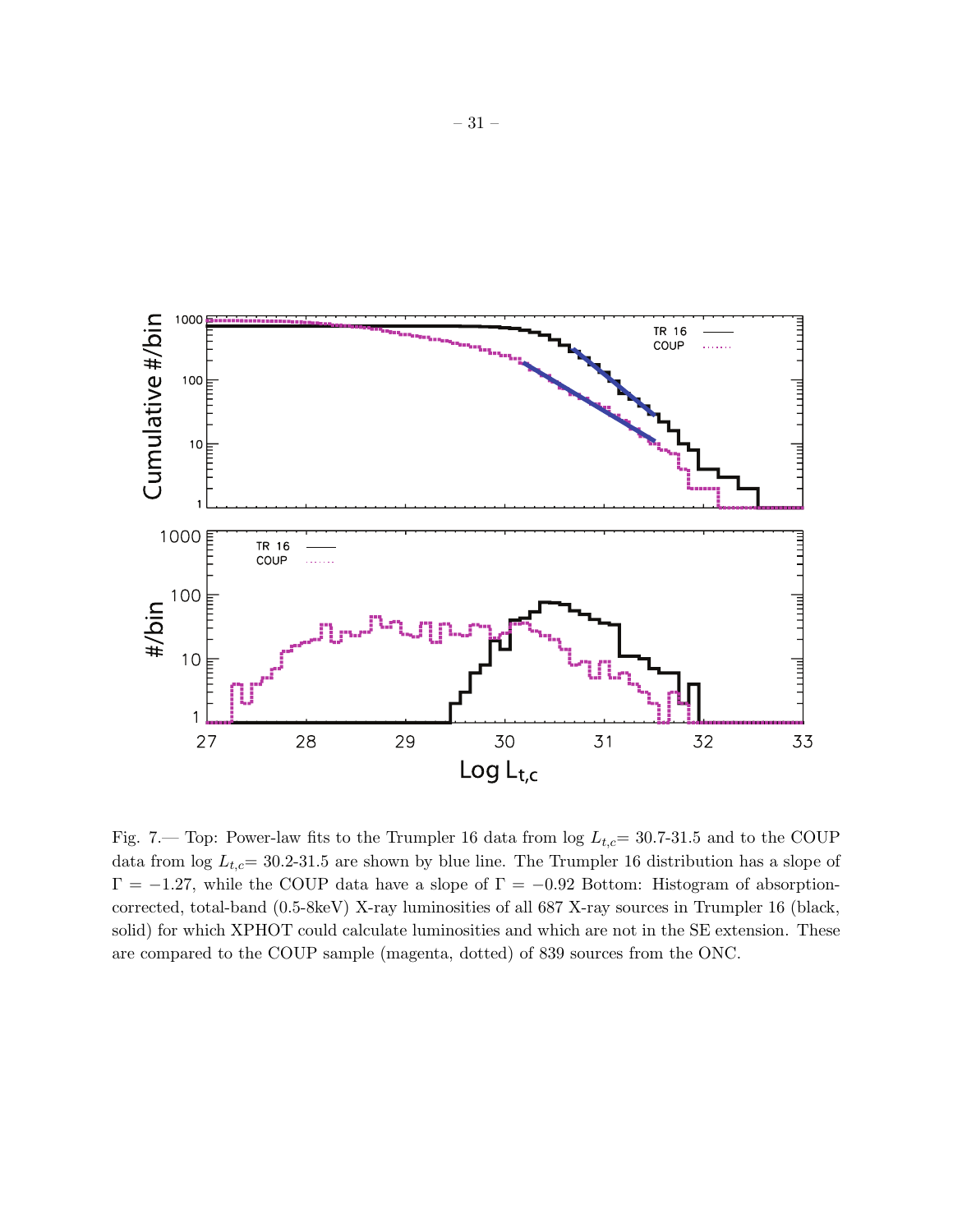

Fig. 8.— The sub-clusters within Trumpler 16 with X-ray sources noted by  $\times$  symbols. Each sub-cluster is labeled with designations from Paper I and shown by an approximate ellipse. In the color version the various sub-clusters are indicated by color as well. Members of the matrix are indicated in white and occasionally cross into region ovals as the latter are approximated. The background image is the same as Fig. 1, but linearly scaled.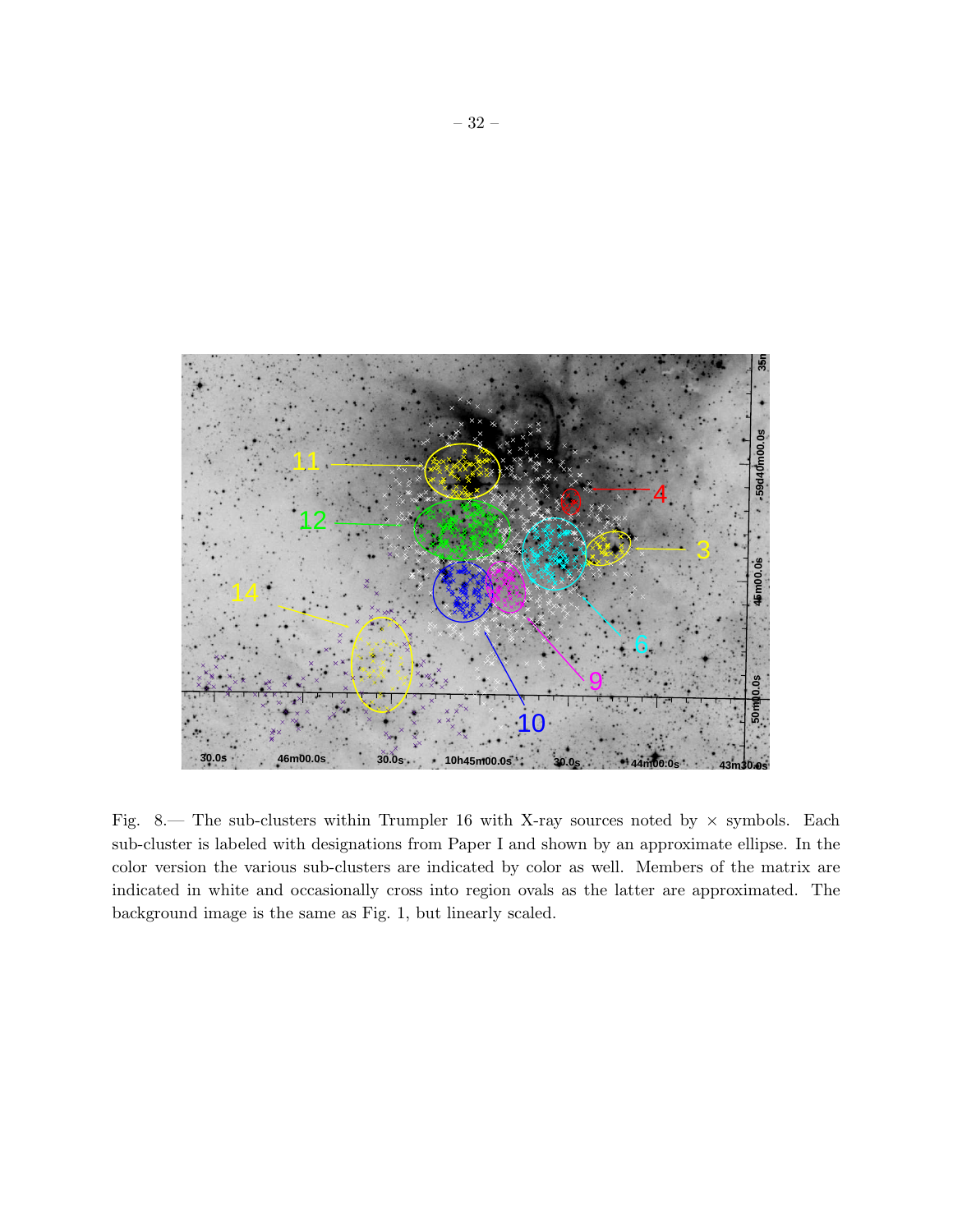

Fig. 9.— The extinction functions for several regions within Trumpler 16.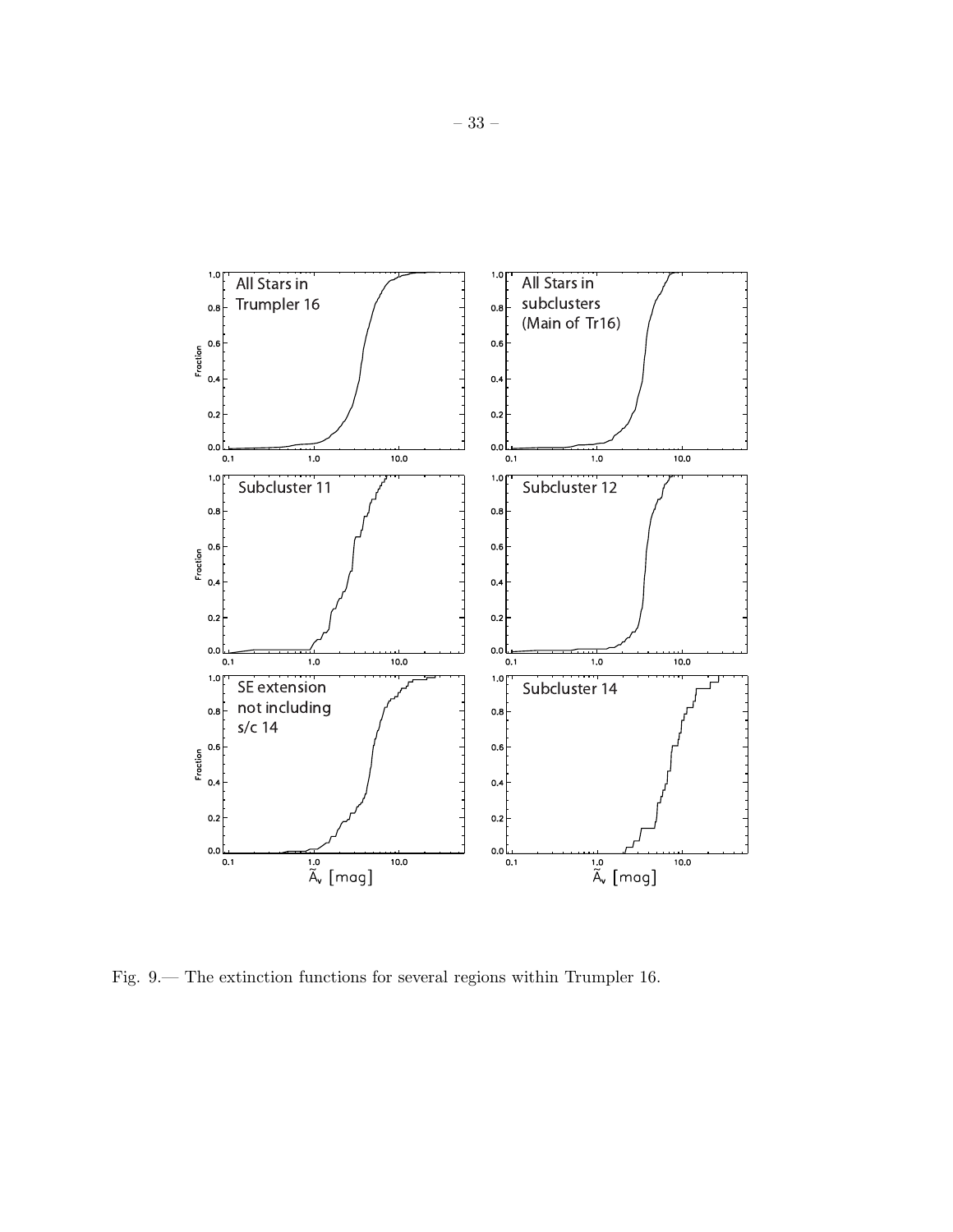| Sub-cluster    | No. Sources | Density                | Disk Fraction     | $\langle \tilde{A}_V \rangle$<br>25/50/75 | Abs. $K_S$<br>25/50/75 |
|----------------|-------------|------------------------|-------------------|-------------------------------------------|------------------------|
|                |             | $[\text{src pc}^{-2}]$ |                   | percentiles                               | percentiles            |
| All            | 1187        | 27                     | $8.9 \pm 0.9\%$   | 2.9/3.7/4.8                               | 1.25/2.0/2.5           |
| no sub         | 506         | .                      | $6.4 \pm 1.2\%$   | 2.8/3.8/5.2                               | 1.0/2.0/2.5            |
| all N. sub     | 525         | $\cdots$               | $8.4 \pm 1.4\%$   | 2.9/3.6/4.3                               | 1.25/2.0/2.5           |
| 3              | 33          | 33                     | $14.8 \pm 7.4\%$  | 3.0/3.8/4.5                               | 1.75/2.0/2.25          |
| $\overline{4}$ | 11          | 34                     | $25.0 \pm 17.7\%$ | 2.7/3.5/3.8                               | 1.5/2.5/2.5            |
| 6              | 109         | 45                     | $6.8 \pm 2.8\%$   | 2.9/3.6/4.1                               | 1.25/2.25/2.75         |
| 9              | 53          | 48                     | $4.4 \pm 3.1\%$   | 2.8/3.7/4.3                               | 1.75/2.25/3.25         |
| 10             | 82          | 42                     | $5.4 \pm 2.7\%$   | 3.1/3.7/4.5                               | 1.0/2.0/2.5            |
| 11             | 71          | 27                     | $7.0 \pm 3.5\%$   | 1.9/2.9/3.9                               | 1.25/1.75/2.5          |
| 12             | 166         | 42                     | $10.6 \pm 2.7\%$  | 3.4/3.8/4.3                               | 1.25/2.0/2.5           |
| SE ext         | 116         | .                      | $17.8 \pm 4.2\%$  | 3.2/4.8/6.3                               | 0.5/1.5/2.5            |
| 14             | 40          | 10                     | $21.2 \pm 8.0\%$  | 5.1/7.4/10.5                              | 0.25/0.75/1.5          |
| SE all         | 156         | 9                      | $18.7 \pm 3.7\%$  | 4.3/5.6/8.6                               | 0.5/1.25/2.25          |

Table 3. Summary of Metric for Each Sub-cluster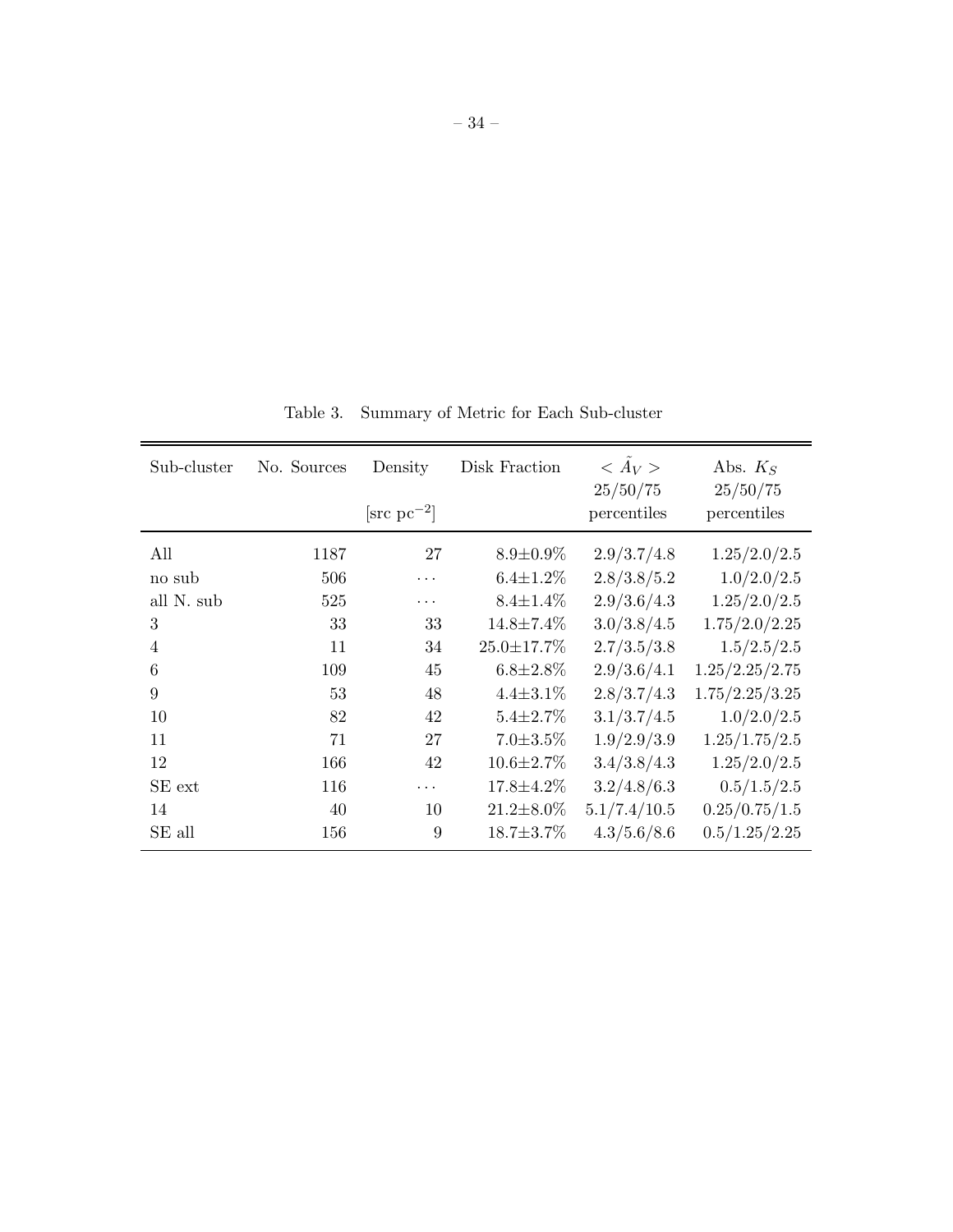Table 4. CCCP Detected OB Stars in the Trumpler 16 Region <sup>1</sup>

| Seq. $#$   | sub Cl.              | R.A.<br>(J2000.) | Dec.<br>(J2000.) | Name                      | SpType                 | V<br>(mag) | X-ray Cts<br>$(0.5-8.0 \text{ keV})$ |
|------------|----------------------|------------------|------------------|---------------------------|------------------------|------------|--------------------------------------|
| 5294       | Matrix               | 10 44 05.82      | $-593511.7$      | $Cl^*$ Trumpler 16 MJ 224 | B1V                    | 11.14      | 12.4                                 |
| 5534       | Matrix               | 10 44 10.39      | $-59$ 43 11.1    | WR 25                     | $WN6h + OB?$           | 8.1        | 24609                                |
| 5665       | C <sub>3</sub>       | 10 44 13.20      | $-59$ 43 10.2    | $Cl^*$ Trumpler 16 MJ 257 | O3/4If                 | 10.8       | 359.2                                |
| 6676       | C6                   | 10 44 32.34      | $-594431.0$      | HD 93204                  | O5.5V(f)               | 8.42       | 310.8                                |
| 6773       | C6                   | 10 44 33.74      | $-59$ 44 15.5    | HD 93205                  | $O3.5V((f+)) + O8V$    | 7.75       | 1408.7                               |
| 6955       | Matrix               | 10 44 36.70      | $-59$ 47 29.7    | $Cl^*$ Trumpler 16 MJ 359 | O8V                    | 10.89      | 68.9                                 |
| 6691       | Matrix               | 10 44 37.17      | $-59$ 40 01.3    | $Cl^*$ Trumpler 16 MJ 357 | B0.5V                  | 11.57      | 6.1                                  |
| 7224       | Matrix               | 10 44 40.99      | $-59$ 40 10.2    | $Cl^*$ Trumpler 16 MJ 372 | B0V                    | 11.4       | 14.2                                 |
| 7277       | Matrix               | 10 44 41.80      | $-594656.4$      | Cl Trumpler 16 100        | O5.5V                  | 8.6        | 976                                  |
| 7621       | Matrix               | 10 44 47.31      | $-59$ 43 53.2    | $CD-59$ 3303              | $O7V + O9.5V + B0.2IV$ | 8.8        | 108.4                                |
| 8036       | Matrix               | 10 44 54.06      | $-59$ 41 29.4    | $Cl^*$ Trumpler 16 MJ 427 | B1V                    | 10.9       | 173.1                                |
| 8380       | C12                  | 10 44 59.90      | $-59$ 43 14.8    | Cl Trumpler 16 26         | B1.5V                  | 11.66      | 9.5                                  |
| 8579       | C11                  | 10 45 03.16      | $-59$ 40 12.5    | $Cl^*$ Trumpler 16 MJ 467 | B0.5V                  | 10.82      | 6.6                                  |
| $\ldots$ . | $\sim$ $\sim$ $\sim$ | 10 45 03.55      | $-59$ 41 04.0    | $\eta$ Carinæ             | pec.                   | 6          |                                      |
| 8648       | C11                  | 10 45 04.78      | $-59$ 40 53.5    | Cl Trumpler 16 64         | B1.5V:b                | 10.7       | 281.2                                |
| 8705       | C10                  | 10 45 05.80      | $-59$ 45 19.6    | $Cl^*$ Trumpler 16 MJ 484 | O7V                    | 10         | 204.9                                |
| 8707       | C12                  | 10 45 05.83      | $-59$ 43 07.7    | $Cl^*$ Trumpler 16 MJ 481 | O9.5V                  | 9.77       | 102.2                                |
| 8714       | C11                  | 10 45 05.92      | $-59$ 40 05.9    | HD 303308                 | O4V(f)                 | 8.17       | 1654                                 |
| 8758       | C12                  | 10 45 06.72      | $-59$ 41 56.6    | $Cl^*$ Trumpler 16 MJ 488 | O8.5V                  | 9.9        | 91.8                                 |
| 8831       | C11                  | 10 45 08.23      | $-59$ 40 49.4    | CPD-59 2628               | $09.5V + B0.3V$        | 9.5        | 65.5                                 |
| 8832       | C10                  | 10 45 08.24      | $-594607.0$      | $Cl^*$ Trumpler 16 MJ 496 | <b>O8.5V</b>           | 10.93      | 1909.4                               |
| 9028       | C10                  | 10 45 12.22      | $-594500.4$      | HD 93343                  | O7V(n)                 | 9.7        | 204.9                                |
| 9038       | C12                  | 10 45 12.65      | $-59$ 42 48.7    | $Cl^*$ Trumpler 16 MJ 513 | B2:V                   | 11.2       | 14.9                                 |
| 9044       | C10                  | 10 45 12.72      | $-59$ 44 46.2    | CPD-59 2635               | O8.5                   | 9.3        | 384.1                                |
| 9050       | Matrix               | 10 45 12.87      | $-59$ 44 19.3    | CPD-59 2636               | O8.5                   | 9.3        | 579.7                                |
| 9195       | C12                  | 10 45 16.52      | $-59$ 43 37.0    | Cl Trumpler 16 112        | O4.5(f)                | 9.3        | 624.4                                |
| 9344       | C12                  | 10 45 20.57      | $-59$ 42 51.2    | $Cl^*$ Trumpler 16 MJ 554 | O8.5V                  | 10.09      | 77.1                                 |
| 9857       | C14                  | 10 45 36.32      | $-59$ 48 23.2    | $Cl^*$ Trumpler 16 MJ 596 | $O5.5Vz + O9.5V$       | 12.1       | 69                                   |
| 10748      | Matrix               | 10 46 05.70      | $-595049.4$      | LS 1886                   | O <sub>4</sub> V       | 10.7       | 544.6                                |

 $^{1}\textnormal{Adapted}$  from Skiff (2010)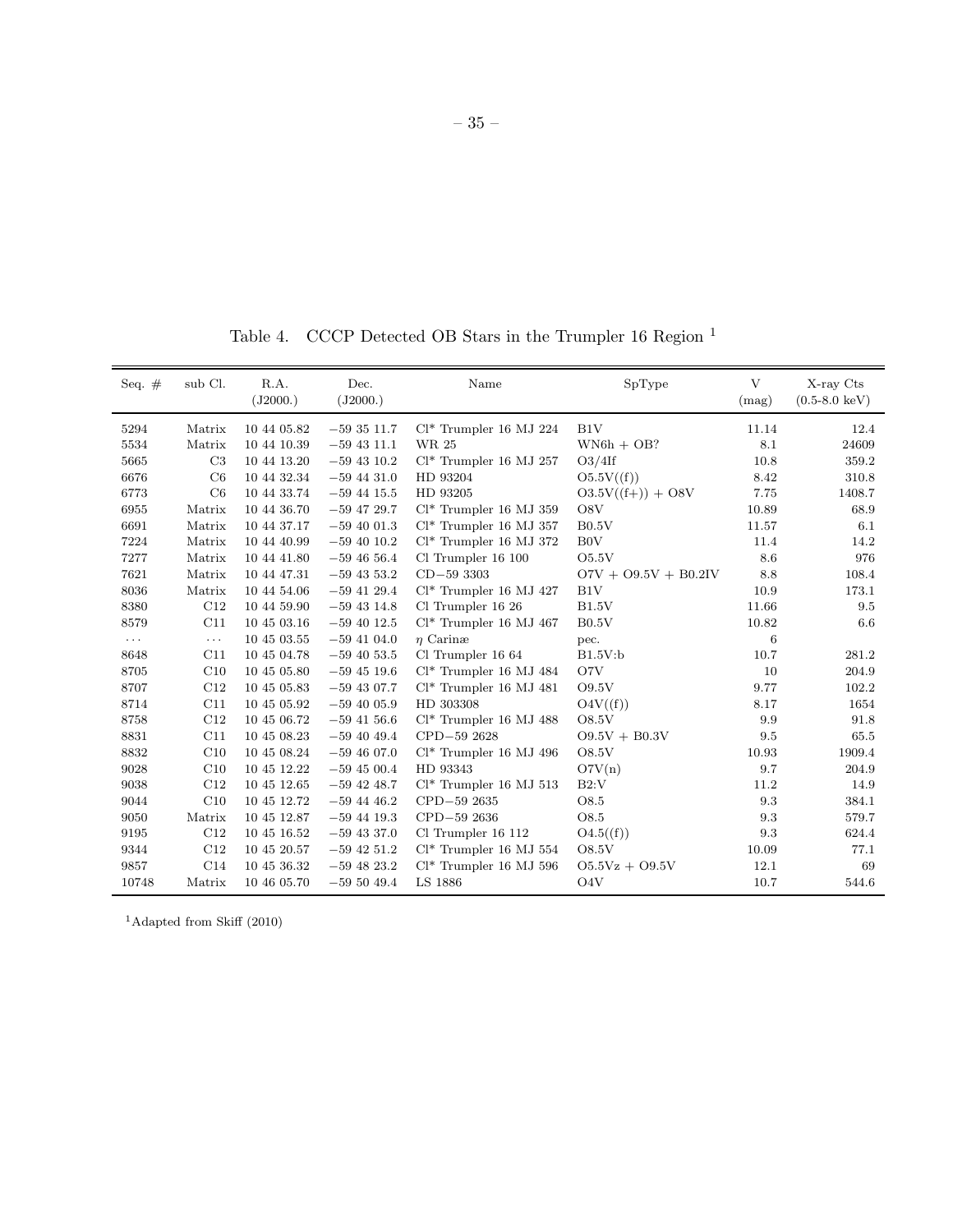Table 5. IR colors of CCCP Detected OB Stars in the Trumpler  $16$   $\rm{Region^1}$ 

| Seq. $#$ | Name                      | J        | Jerr     | H        | $\rm Herr$ | Κ                    | Kerr     | $A_V(J-K)$ | $A_V(J-H)$ |
|----------|---------------------------|----------|----------|----------|------------|----------------------|----------|------------|------------|
| 5294     | $Cl^*$ Trumpler 16 MJ 224 | 15.459   | 0.002    | 14.398   | 0.001      | 13.712               | 0.001    | 8.88       | 8.69       |
| 5534     | WR 25                     | 6.26     | 0.007    | 5.97     | 0.023      | 5.721                | 0.015    | 3.37       | 3.16       |
| 5665     | $Cl^*$ Trumpler 16 MJ 257 | 7.84     | 0.013    | 7.381    | 0.037      | 7.061                | 0.017    | 4.46       | 4.37       |
| 6676     | HD 93204                  | 8.026    | 0.021    | 7.987    | 0.035      | 7.97                 | 0.029    | 1.17       | 1.36       |
| 6773     | HD 93205                  | 7.389    | 0.009    | 7.386    | 0.027      | 7.342                | 0.029    | 1.13       | 1.10       |
| 6955     | $Cl^*$ Trumpler 16 MJ 359 | 9.384    | 0.017    | 9.142    | 0.019      | 9.007                | 0.018    | 2.63       | 2.81       |
| 6691     | $Cl^*$ Trumpler 16 MJ 357 | $\ldots$ | $\cdots$ | $\ldots$ | $\cdots$   | $\sim$ $\sim$ $\sim$ | $\cdots$ | $\cdots$   | $\cdots$   |
| 7224     | $Cl^*$ Trumpler 16 MJ 372 | 10.106   | 0.021    | 9.898    | 0.019      | 9.866                | 0.02     | 2.01       | 2.57       |
| 7277     | Cl Trumpler 16 100        | 7.798    | 0.015    | 7.735    | 0.035      | 7.639                | 0.025    | 1.64       | 1.53       |
| 7621     | $CD - 593303$             | 8.343    | 0.013    | 8.344    | 0.021      | 8.286                | 0.019    | 1.17       | 1.07       |
| 8036     | $Cl^*$ Trumpler 16 MJ 427 | 10.209   | 0.047    | 10.153   | 0.069      | 10.16                | 0.039    | 1.14       | 1.48       |
| 8380     | Cl Trumpler 16 26         | 10.863   | 0.017    | 10.66    | 0.025      | 10.509               | 0.021    | 2.53       | 2.53       |
| 8579     | $Cl^*$ Trumpler 16 MJ 467 | $\cdots$ | $\cdots$ | $\cdots$ | $\cdots$   | $\cdots$             | $\cdots$ | $\cdots$   | $\cdots$   |
| $\cdots$ | $\eta$ Carinae            | $\ldots$ | $\cdots$ | $\cdots$ | $\cdots$   | $\cdots$             | $\cdots$ | $\cdots$   | $\cdots$   |
| 8648     | Cl Trumpler 16 64         | $\ldots$ | $\cdots$ | $\cdots$ | $\cdots$   | $\cdots$             | $\cdots$ | $\cdots$   | $\cdots$   |
| 8705     | $Cl^*$ Trumpler 16 MJ 484 | 8.649    | 0.019    | 8.416    | 0.017      | 8.335                | 0.021    | 2.34       | 2.75       |
| 8707     | $Cl^*$ Trumpler 16 MJ 481 | 8.916    | 0.007    | 8.8      | 0.021      | 8.762                | 0.02     | 1.61       | 1.91       |
| 8714     | HD 303308                 | 7.707    | 0.013    | 7.714    | 0.033      | 7.625                | 0.045    | 1.29       | 1.03       |
| 8758     | $Cl^*$ Trumpler 16 MJ 488 | 9.45     | 0.015    | 9.412    | 0.031      | 9.36                 | 0.027    | 1.32       | 1.35       |
| 8831     | CPD-59 2628               | 9.249    | 0.019    | 9.136    | 0.017      | 9.253                | 0.061    | 0.89       | 1.89       |
| 8832     | $Cl^*$ Trumpler 16 MJ 496 | 9.27     | 0.017    | 8.96     | 0.021      | 8.813                | 0.019    | 3.00       | 3.30       |
| 9028     | HD 93343                  | 8.681    | 0.009    | 8.543    | 0.019      | 8.434                | 0.019    | 2.04       | 2.07       |
| 9038     | $Cl^*$ Trumpler 16 MJ 513 | 9.83     | 0.019    | 9.646    | 0.025      | 9.531                | 0.023    | 2.28       | 2.40       |
| 9044     | CPD-59 2635               | 8.33     | 0.011    | 8.18     | 0.033      | 8.091                | 0.017    | 2.00       | 2.15       |
| 9050     | CPD-59 2636               | 8.076    | 0.017    | 7.894    | 0.031      | 7.756                | 0.017    | 2.37       | 2.38       |
| 9195     | Cl Trumpler 16 112        | 8.147    | 0.005    | 7.993    | 0.021      | 7.884                | 0.033    | 2.11       | 2.18       |
| 9344     | $Cl^*$ Trumpler 16 MJ 554 | 9.387    | 0.017    | 9.309    | 0.021      | 9.257                | 0.018    | 1.50       | 1.64       |
| 9857     | $Cl^*$ Trumpler 16 MJ 596 | 9.293    | 0.021    | 8.809    | 0.027      | 8.505                | 0.023    | 4.51       | 4.55       |
| 10748    | LS 1886                   | 8.176    | 0.013    | 7.962    | 0.035      | 7.768                | 0.025    | 2.77       | 2.61       |

 $^{1}$  Adapted from Skiff (2010)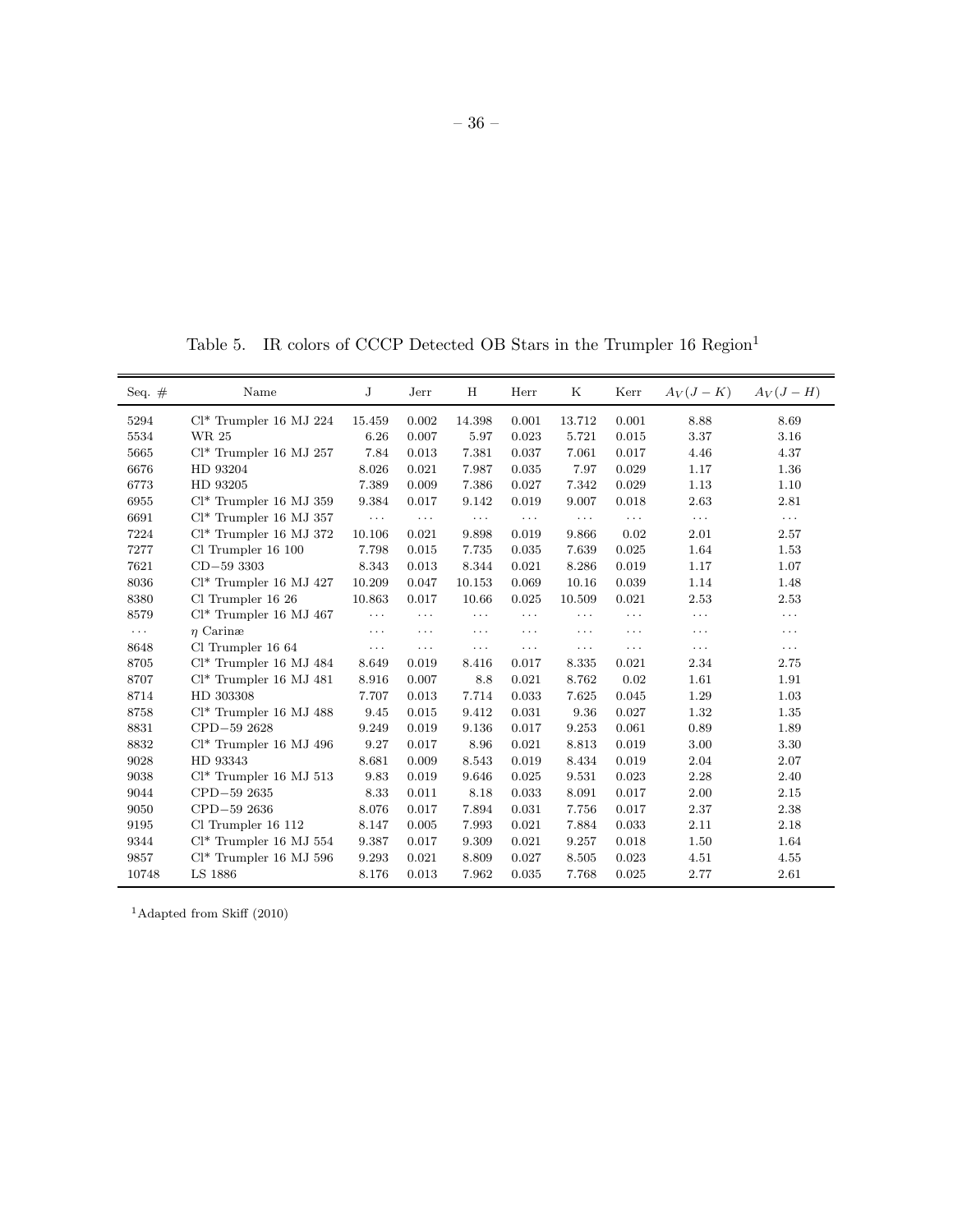| R.A.<br>(J2000.) | Dec.<br>(J2000.) | Name                      | SpType           | V<br>(mag) | sub Cl.    |
|------------------|------------------|---------------------------|------------------|------------|------------|
| 10 44 13.80      | $-59$ 42 57.0    | $Cl^*$ Trumpler 16 MJ 261 | B <sub>0</sub> V | 12.1       | Matrix     |
| 10 44 14.75      | $-59$ 42 51.7    | $Cl^*$ Trumpler 16 MJ 263 | B0.5V            | 11.9       | Matrix     |
| 10 44 26.48      | $-59$ 41 02.7    | $Cl^*$ Trumpler 16 MJ 306 | B1.5V            | 9.88       | Matrix     |
| 10 44 28.98      | $-59$ 42 34.2    | $Cl^*$ Trumpler 16 MJ 323 | B <sub>2</sub> V | 12.1       | Matrix     |
| 10 44 30.49      | $-59$ 41 40.5    | $Cl^*$ Trumpler 16 MJ 329 | B1V              | 10.88      | C4         |
| 10 44 32.89      | $-59$ 40 25.9    | $Cl^*$ Trumpler 16 MJ 339 | B1V              | 10.8       | Matrix     |
| 10 44 38.66      | $-59$ 48 14.2    | Cl Trumpler 16 20         | B1:V             | 10.2       | Matrix     |
| 10 44 40.32      | $-59$ 41 48.8    | $Cl^*$ Trumpler 16 MJ 370 | B1V              | 10.77      | Matrix     |
| 10 44 58.79      | $-59$ 49 21.1    | Hen $3-480$               | em               | 11.5       | Matrix     |
| 10 45 00.24      | $-59$ 43 34.4    | $Cl$ Trumpler 16 25       | B2V              | 11.88      | C12        |
| 10 45 02.19      | $-59$ 42 01.1    | $Cl^*$ Trumpler 16 MJ 466 | B1V              | 10.96      | C12        |
| 10 45 05.18      | $-59$ 41 42.4    | $Cl^*$ Trumpler 16 MJ 477 | B1V              | 12.1       | C12/11     |
| 10 45 05.88      | $-59$ 44 18.9    | $Cl^*$ Trumpler 16 MJ 483 | B <sub>2</sub> V | 11.5       | C12        |
| 10 45 09.65      | $-59,40,08.5$    | $Cl^*$ Trumpler 16 MJ 499 | B2V              | 12.2       | C11        |
| 10 45 09.74      | $-59$ 42 57.1    | $Cl^*$ Trumpler 16 MJ 501 | B1V              | 11.69      | C12        |
| 10 45 11.18      | $-59$ 41 11.2    | $Cl^*$ Trumpler 16 MJ 506 | B1V              | 10.78      | C11        |
| 10 45 19.42      | $-593937.3$      | $Cl^*$ Trumpler 16 MJ 547 | B1.5V            | 12.2       | Matrix     |
| 10 45 31.86      | $-59\ 51\ 09.4$  | BM VII 10                 | S                | 13.6       | <b>SEM</b> |
| 10 45 44.61      | $-595041.1$      | FO 16                     | OB-              | 12.34      | <b>SEM</b> |
| 10 45 54.80      | $-59$ 48 15.4    | Trumpler 16 MJ 633        | em               | 13.1       | <b>SEM</b> |
| 10 46 32.62      | $-594950.0$      | HD 93538                  | A5/8             | 9.6        | <b>SEM</b> |

Table 6. High Mass Stars in the Trumpler 16 Region - Not Detected in  $\bold{X}\text{-}\bold{rays}^1$ 

<sup>1</sup>Adapted from Skiff (2010)